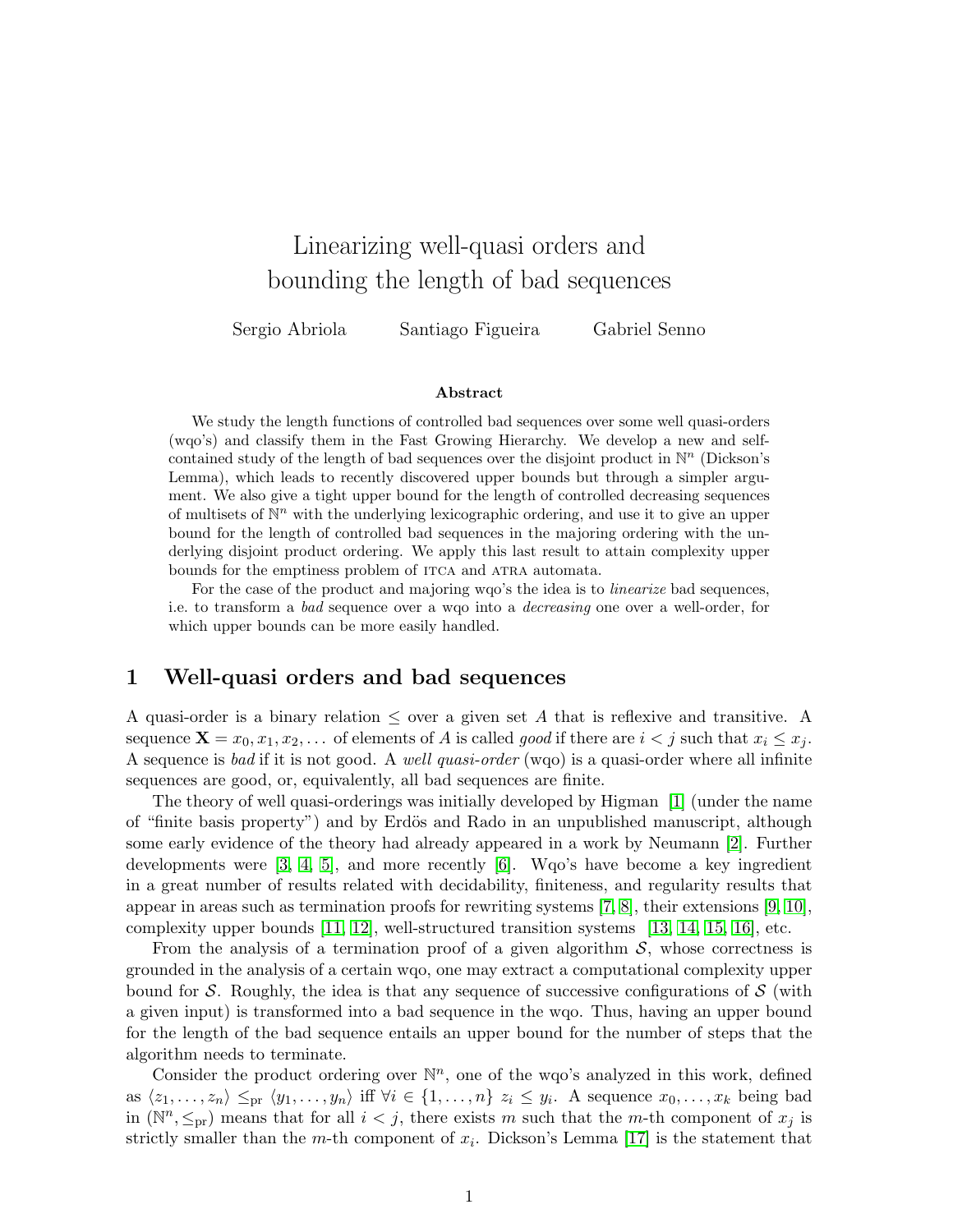$(\mathbb{N}^n, \leq_{\text{pr}})$  is a wqo, so all bad sequences of this wqo are finite. How long can a bad sequence starting with a given tuple be? For  $\mathbb{N}^2$  and any  $N \in \mathbb{N}$ , the sequence

<span id="page-1-0"></span>
$$
\mathbf{x} = \langle 0, 1 \rangle, \langle N, 0 \rangle, \langle N - 1, 0 \rangle, \langle N - 2, 0 \rangle, \dots, \langle 1, 0 \rangle, \langle 0, 0 \rangle \tag{1}
$$

is  $\leq_{\text{pr}}$ -bad and has length greater than N. So in general there is no bound to the length of a bad sequence starting with a given element: bad sequences in a wqo are finite but could be arbitrarily large.

In practice, in the analysis of termination proofs, one has two additional assumptions of a wqo  $(A, \leq)$ . First, one has some effective way of measuring the size of each element  $x \in A$ , notated  $|x|_A$  or simply  $|x|$ .

**Definition 1.** [\[18\]](#page-26-6) A norm function  $|\cdot|_A$  over a set A is a mapping  $|\cdot|_A : A \to \mathbb{N}$  that provides every element of A with a nonnegative integer, its norm. The norm function is said to be proper if  $\{x \in A \mid |x|_A < n\}$  is finite for every  $n \in \mathbb{N}$ . In this article, whenever we consider  $A = \mathbb{N}^n$  then  $|\cdot|_A$  will be defined as  $|\cdot|_\infty$ , the infinity norm.

Second, we may restrict ourselves to bad sequences  $\mathbf{x} = x_0, x_1, x_2 \dots$  with a *controlled* behavior, which means that there is an effective way of computing, given  $i$ , an upper bound for  $|x_i|$ .

<span id="page-1-2"></span>**Definition 2.** Let  $g : \mathbb{N} \to \mathbb{N}$  be an increasing function and let  $(A, \leq)$  be a wqo with a proper norm. A sequence  $\mathbf{x} = x_0, x_1, x_2 \dots$  is g, t-controlled if for all i,  $|x_i|_A < g(t+i)$ . We say that g is the control function for x.

Controlled bad sequences exclude arbitrary jumps as the one going from  $1$  to  $N$  in the sequence  $(1)$ . As a consequence of König's Lemma, controlled bad sequences over wqo's cannot be arbitrarily large: given a control, there exist upper bounds for their lengths.

#### 1.1 Some examples of bad sequences

Let us go back to the example of the  $\leq_{pr}$ -bad sequence in [\(1\)](#page-1-0). If we further impose that the sequence is g, 0-controlled, where  $g(x) = x + 2$ , and we fix  $|x|_{\mathbb{N}^2}$  to be the infinity norm of x, then the *longest* g, 0-controlled  $\leq_{pr}$ -bad sequence has length 8, as it is shown by the following sequence:

<span id="page-1-1"></span>
$$
\underbrace{\langle 1,1\rangle}_{x_0}, \underbrace{\langle 2,0\rangle}_{x_1}, \underbrace{\langle 1,0\rangle}_{x_2}, \underbrace{\langle 0,4\rangle}_{x_3}, \underbrace{\langle 0,3\rangle}_{x_4}, \underbrace{\langle 0,2\rangle}_{x_5}, \underbrace{\langle 0,1\rangle}_{x_6}, \underbrace{\langle 0,0\rangle}_{x_7}.
$$
 (2)

Indeed, observe that both coordinates of  $x_0$  take the maximum value allowed by the control, that is,  $g(0)-1=1$ . Since [\(2\)](#page-1-1) is bad, for all  $i>0$  it must be  $x_i \ngeq_{\text{pr}} \langle 1,1 \rangle$ , and this means that one of the coordinates of  $x_i$  must be 0. Now  $x_1$  has the second coordinate equal to 0 while the first one takes the maximum possible value allowed by the control function, i.e.  $g(1) - 1 = 2$ . One can check that if we seek the *longest g*, 0-controlled  $\leq_{\text{pr}}$ -bad sequence then  $x_2$  (which must be  $\chi_{\text{pr}} \langle 1, 1 \rangle$  and also  $\chi_{\text{pr}} \langle 2, 0 \rangle$ ) should be  $\langle 1, 0 \rangle$  —and not, for instance  $\langle 0, 3 \rangle$ . The next pair,  $x_3$  (which must be  $\chi_{pr} \langle 1, 1 \rangle$ ,  $\chi_{pr} \langle 2, 0 \rangle$  and  $\chi_{pr} \langle 1, 0 \rangle$ ), must now swap the zero-valued coordinate, and take value  $g(3) - 1 = 4$  for the other coordinate. From this point on, all the subsequent pairs  $x_4, x_5, \ldots$  preserve the zero-valued first coordinate while the second one decreases linearly down to 0. Of course, [\(2\)](#page-1-1) is not the *unique* longest g, t-controlled  $\leq_{\text{pr}}$ -bad sequence.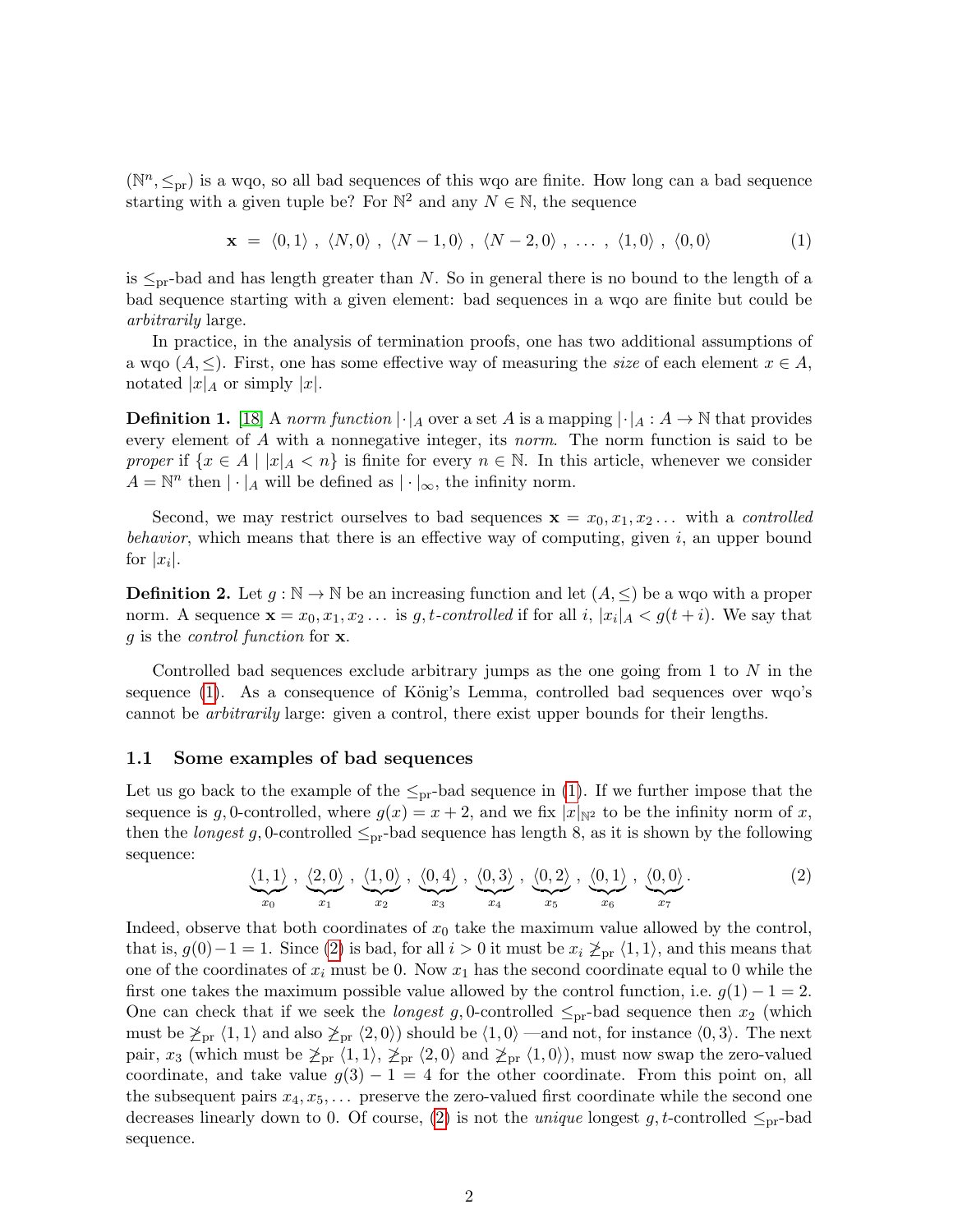|   | possible values for $x$ |  | possible values for $x$                          |
|---|-------------------------|--|--------------------------------------------------|
|   |                         |  | $\langle 3, 2 \rangle$ or $\langle 5, 1 \rangle$ |
| ິ |                         |  | or                                               |
| റ |                         |  |                                                  |

<span id="page-2-2"></span>Figure 1: The sequence **X** in [\(4\)](#page-2-0) is  $\leq_{\text{maj}}^{(\leq_{\text{pr}})}$ -bad: for any  $i < j$ , the tuple  $x \in X_i$  is  $\nleq_{\text{pr}}$  any element of  $X_i$ 

The above example might suggest that it is always fairly easy to calculate the length of the longest g, t-controlled  $\leq_{\text{pr}}$ -bad sequence of  $\mathbb{N}^n$ . This is not the case: just consider the same problem for  $\mathbb{N}^3$  and one will shortly be captured by cumbersome combinatorial calculations. Even more, getting upper bounds for the length of such sequences is also rather complex.

Let us move to our second example of wqo, also analyzed in this work: the product ordering for disjoint union of tuples. In general, the disjoint union of s sets  $A_0, \ldots, A_{s-1}$  can be formalized as  $\bigcup_{0 \leq i < s} \{i\} \times A_i$ . Following this definition, the disjoint union of s copies of  $\mathbb{N}^n$  is the space  $[s] \times \mathbb{N}^n$ , where  $[s]$  denotes  $\{0, \ldots, s-1\}$ . The *disjoint product* over  $[s] \times \mathbb{N}^n$ is defined as  $\langle a, z_1, \ldots, z_n \rangle \leq_{\text{pr}}^d \langle b, y_1, \ldots, y_n \rangle$  iff  $a = b$  and  $\langle z_1, \ldots, z_n \rangle \leq_{\text{pr}} \langle y_1, \ldots, y_n \rangle$ . It is known that  $\leq^d_{pr}$  over  $[s] \times \mathbb{N}^n$  is a wqo. A sequence  $x_0, \ldots, x_k$  of  $[s] \times \mathbb{N}^n$  is  $\leq^d_{pr}$ -bad if for all  $i < j$  either the first component of  $x_i$  is different from the first component of  $x_j$ , or there is m such that the m-th component of  $x_j$  is strictly smaller than the m-th component of  $x_i$ . The norm we will use for  $[s] \times \mathbb{N}^n$  is the infinity norm on  $\mathbb{N}^{n+1}$ . For instance, the reader can verify that

<span id="page-2-1"></span>
$$
\langle 0,1 \rangle , \langle 0,0 \rangle , \langle 1,3 \rangle , \langle 1,2 \rangle , \langle 1,1 \rangle , \langle 1,0 \rangle
$$
 (3)

is a  $\leq_{pr}^d$ -bad and g, 0-controlled sequence over  $[2] \times \mathbb{N}$ , for  $g(x) = x + 2$ . Observe that [\(3\)](#page-2-1) is not  $\leq_{pr}^{\infty}$ -bad over  $\mathbb{N}^2$ , as for instance  $\langle 0, 0 \rangle$  is  $\leq_{pr}$  than any other tuple. A simple analysis also shows that  $(3)$  has maximum length, so the length of the longest g, 0-controlled sequence over  $[2] \times \mathbb{N}$  is 6.

The disjoint product wqo  $\leq^d_{pr}$  over  $[s] \times \mathbb{N}^n$  is a generalization of the product wqo  $\leq_{pr}$ over  $\mathbb{N}^n$ : For  $s = 1$  we have  $\langle 0, z_1, \ldots, z_n \rangle \leq_{\text{pr}}^d \langle 0, y_1, \ldots, y_n \rangle$  iff  $\langle z_1, \ldots, z_n \rangle \leq_{\text{pr}} \langle y_1, \ldots, y_n \rangle$ .

As a final example, given a wqo  $(A, \leq)$ , consider the *majoring ordering* over finite sets of elements of A, defined as  $X \leq_{\text{maj}}^{\leq} Y$  iff every element of X is  $\leq$ -majored by some element of Y. The majoring ordering depends on an underlying  $(A, \leq)$  —this is the reason of the superscript in  $\leq_{\text{maj}}$ . It is known that  $\leq_{\text{maj}}^{(\leq)}$  is a wqo, provided  $(A, \leq)$  is also a wqo. In this article we study the length of controlled  $\leq_{\text{maj}}^{(\leq_{\text{pr}})}$ -bad sequences of finite sets of  $\mathbb{N}^n$  and of controlled  $\leq_{\text{maj}}^{(\leq_{\text{pr}}^d)}$ -bad sequences of finite sets of  $[s] \times \mathbb{N}^n$ . A sequence  $X_0, \ldots, X_k$  of  $\mathbb{N}^n$  is  $\leq_{\text{maj}}^{(\leq_{\text{pr}})}$ -bad if for all  $i < j$ , there is  $x \in X_i$  such that for all  $y \in X_j$ , we have  $x \nleq_{\text{pr}} y$ . For example, the following sequence

<span id="page-2-0"></span>
$$
\mathbf{X} = \underbrace{\{(1,4), (4,1)\}}_{X_0}, \underbrace{\{(5,1), (3,2)\}}_{X_1}, \underbrace{\{(2,1)\}}_{X_2}, \underbrace{\{(1,5)\}}_{X_3}
$$
 (4)

is  $\leq_{\text{maj}}^{\leq_{\text{pr}}}$ -bad, as it is explained in Fig. [1.](#page-2-2) To *control* a finite set of tuples means to control both the infinity norm of its tuples and also the cardinality of the set. Thus, the sequence [\(4\)](#page-2-0) is g, t-controlled, for  $g(x) = x + 5$ , though clearly it does not have maximum length. Devising the longest g, t-controlled  $\leq_{\text{maj}}^{(\leq_{\text{pr}})}$ -bad sequences over finite sets of  $\mathbb{N}^2$  is far from simple.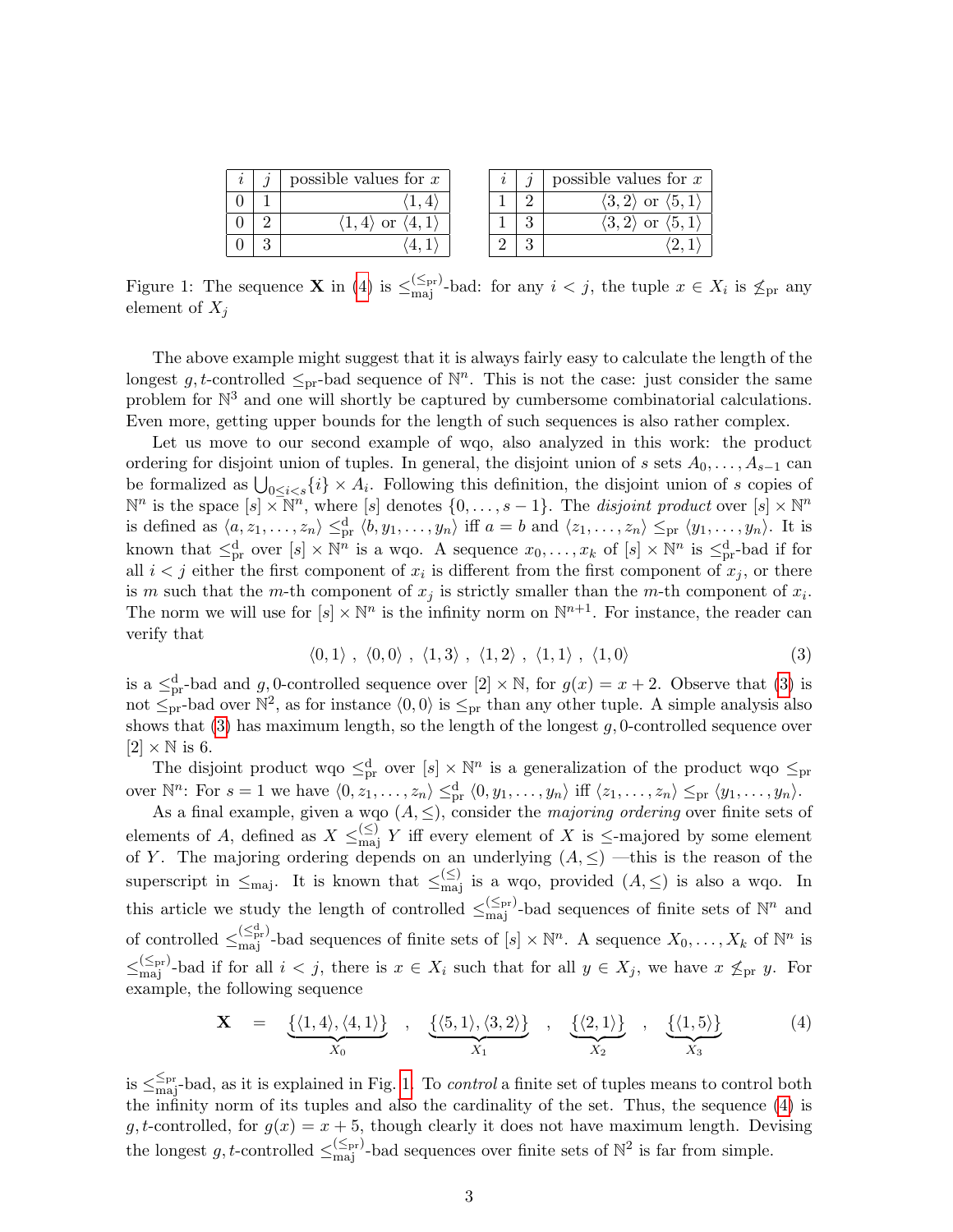In this paper we give upper bounds for the length of  $g, t$ -controlled bad sequences, when t is a parameter. That is, given a well (quasi) order under study  $(A, \leq)$ , we define  $L_g^A(t)$  as the length of the longest g, t-controlled bad sequence in  $(A, \leq)$ , and we study upper bounds for  $L_g^A$ , which are classified in the Fast Growing Hierarchy  $(\mathfrak{F}_{\alpha})_{\alpha<\epsilon_0}$  of Löb and Wainer [\[19\]](#page-26-7).

#### 1.2 Linearizing

Our technique to obtain an upper bound for  $L_g^A$  is to linearize the wqo  $(A, \leq_A)$  with a proper norm  $|\cdot|_A$  into a suitable well linear order  $(B, \leq_B)$  with a proper norm  $|\cdot|_B$ . This means to find a function  $h: A^+ \to B$  such that for every  $\mathbf{a} \in A^+$  and  $a \in A$ , if  $\mathbf{a} \cap a$  is a bad sequence in  $(A, \leq_A)$  then  $h(\mathbf{a}) >_B h(\mathbf{a}^{\cap}a)$ . So if  $\mathbf{a} = a_0, \ldots, a_k$  is bad in  $(A, \leq_A)$  then

$$
\mathbf{b} = h(a_0), h(a_0, a_1), h(a_0, a_1, a_2), \dots, h(\mathbf{a})
$$

is decreasing in  $(B, \leq_B)$ . Furthermore, for any control function g we seek a control function  $\tilde{g}$  such that if **a** is g, t-controlled then  $|h(\mathbf{a})|_B < \tilde{g}(|\mathbf{a}| + t - 1)$  —here  $|\mathbf{a}|$  denotes the length of **a**. Hence if **a** is  $g$ , t-controlled then **b** is  $\tilde{g}$ , t-controlled and therefore from a  $g$ , t-controlled bad sequence in  $(A, \leq_A)$  one can get a  $\tilde{g}$ , t-decreasing sequence in  $(B, \leq_B)$  of the same length. Hence  $L_g^A \leq L_{\tilde{g}}^B$ , and the task is now to find an upper bound for  $L_{\tilde{g}}^B$ . In practice, these upper bounds are easier to devise for well-orders than for wqo's.

#### 1.3 Contributions

**Lexicographic ordering - §[3](#page-7-0)** Being a well-order, *bad* is synonym of *decreasing*. Let  $L_{n,g}^{\text{lex}}(t)$ and  $L_{s,n,g}^{\text{lex}}(t)$  denote the length of the longest g, t-controlled decreasing sequence over  $\mathbb{N}^n$  and over  $[s] \times \mathbb{N}^n$  respectively. In Thm. [3](#page-7-1) we show that  $L_{n,g}^{\text{lex}}$  is tightly upper bounded by a function at the level  $\mathfrak{F}_{\gamma+n-1}$  of the Fast Growing Hierarchy, whenever g is at the level  $\mathfrak{F}_{\gamma}$ . In Thm. [4](#page-7-2) we extend this result for  $L_{s,n,g}^{\text{lex}},$  showing that, irrespective of s, it is still upper bounded by a function in  $\mathfrak{F}_{\gamma+n-1}$ .

Multiset ordering - §[5](#page-12-0) This well-order will consume a rather large amount of development and technicalities for showing the maximizing strategy first and devising its lower and upper bound next. Let  $L_{n,g}^{\text{ms}}(t)$  (resp.  $L_{s,n,g}^{\text{ms}}(t)$ ) denote the length of the longest g, t-controlled multiset-decreasing sequence of finite multisets of  $\mathbb{N}^n$  (resp. of  $[s] \times \mathbb{N}^n$ ) and the underlying lexicographic ordering over  $\mathbb{N}^n$  (resp. over  $[s] \times \mathbb{N}^n$ ). In Thms. [18](#page-16-0) and [24](#page-19-0) we show that  $L_{s,n,g}^{\text{ms}}$ has a tight upper bound in  $\mathfrak{F}_{\omega^{n}}$ , whenever g is primitive recursive, which as a particular case implies a tight upper bound in  $\mathfrak{F}_{\omega^n}$  for  $L_{n,g}^{\text{ms}}$ .

**Product and disjoint product ordering - §[4](#page-8-0)** Let us denote  $L_{n,g}^{\text{pr}}(t)$  (resp.  $L_{s,n,g}^{\text{pr}}(t)$ ) the length of the longest g, t-controlled  $\leq_{\text{pr}}$ -bad (resp.  $\leq_{\text{pr}}^d$ -bad) sequence over  $\mathbb{N}^n$  (resp. over  $[s] \times \mathbb{N}^n$ ). In Thms. [5](#page-9-0) and [7](#page-10-0) (and their respective Cors. [6](#page-10-1) and [8\)](#page-12-1) we give a novel and elementary proof that both  $L_{n,g}^{\text{pr}}$  and  $L_{s,n,g}^{\text{pr}}$  have an upper bound in  $\mathfrak{F}_{\gamma+n-1}$ . This result has been obtained in [\[20\]](#page-26-8) but the argument presented here is markedly simpler, as it only uses a linearization of  $(\mathbb{N}^n, \leq_{\text{pr}})$  and  $([s] \times \mathbb{N}^n, \leq^d_{\text{pr}})$  into the lexicographic ordering over  $\mathbb{N}^n$  and  $[s] \times \mathbb{N}^n$  respectively.

Majoring ordering - §[6](#page-20-0) In Thm. [25](#page-20-1) we give a general linearization of the majoring wqo into the multiset well-order. Then we specialize it in the majoring ordering over the product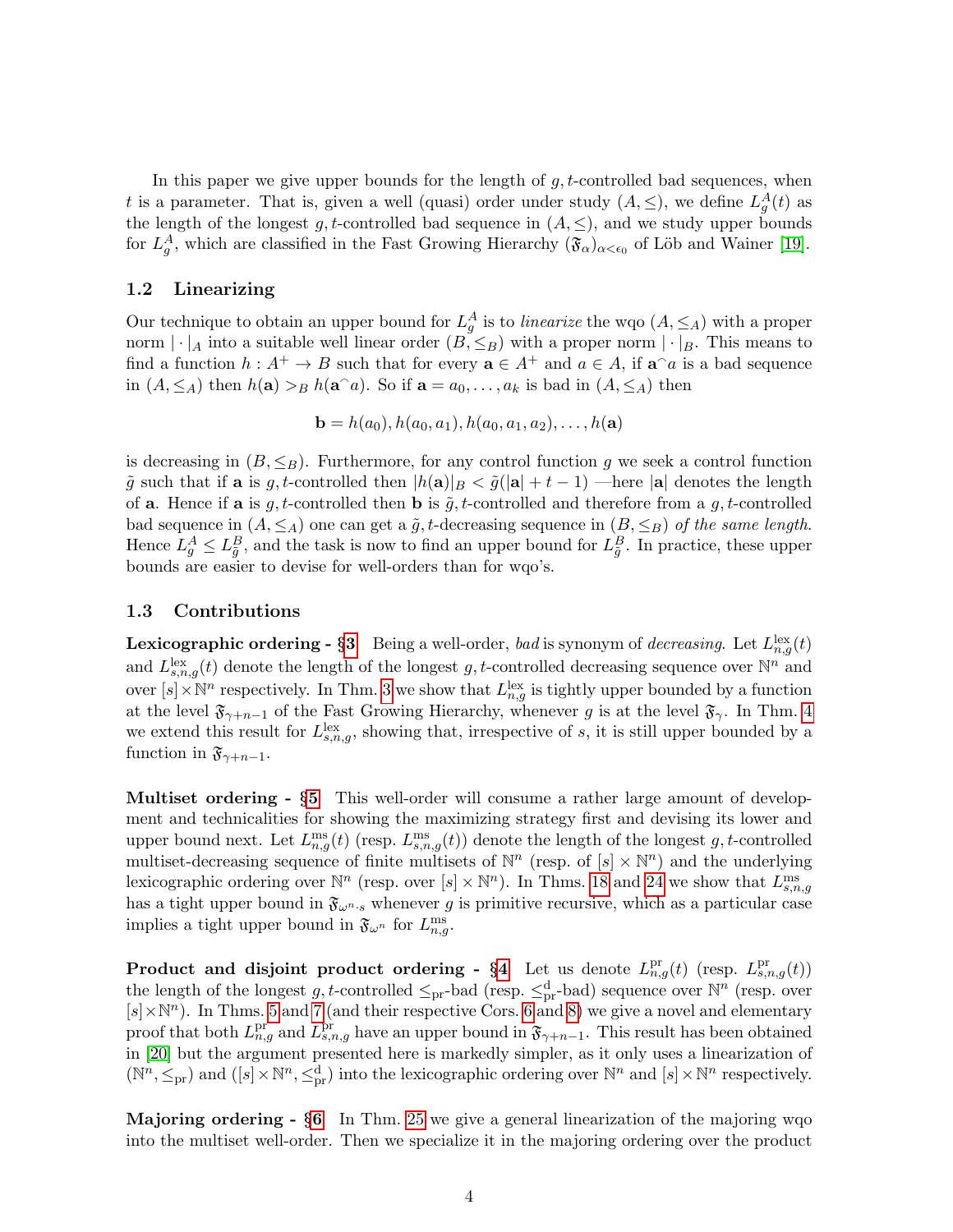and the disjoint product orderings. Let us denote  $L_{n,g}^{\text{maj}}(t)$  (resp.  $L_{s,n,g}^{\text{maj}}(t)$ ) the length of the longest g, t-controlled  $\leq_{\text{maj}}^{(\leq_{\text{pr}})}$ -bad (resp.  $\leq_{\text{maj}}^{(\leq_{\text{pr}})}$ -bad) sequence of finite sets of  $\mathbb{N}^n$  (resp. of  $[s] \times \mathbb{N}^n$ ). In Cor. [31](#page-23-0) we show that if g is primitive recursive then  $L_{s,n,g}^{\text{maj}}$  is upper bounded by a function in  $\mathfrak{F}_{\omega^{n} \cdot s}$  and hence, in particular,  $L_{n,g}^{\text{maj}}$  is upper bounded by a function in  $\mathfrak{F}_{\omega^{n}}$ .

**Applications - §[7](#page-23-1)** We finally give some applications on how our upper bound for  $L_{s,n,g}^{\text{maj}}$ can be used in a known decision procedure for the emptiness problem of two kind of automata over data trees: ITCA [\[21\]](#page-26-9) and ATRA [\[22\]](#page-26-10).

#### 1.4 Related work

McAloon [\[23\]](#page-26-11) shows an upper bound for  $L_{n,g}^{\text{pr}}$  when g is linear, and places it at the level  $\mathfrak{F}_{n+1}$ of the Fast Growing Hierarchy. Later Clote [\[24\]](#page-26-12) simplifies McAloon's argument and finds an upper bound in  $\mathfrak{F}_{n+6}$ . Neither of these proofs are self contained and both are quite complex.

In [\[20\]](#page-26-8) D. and S. Figueira, Schmitz and Schnoebelen show an improved upper bound of  $\mathfrak{F}_n$  with a simpler proof, relying in a mathematically more general setting of disjoint unions of powers of N. In fact, the main result of [\[20\]](#page-26-8) is both more general (because it is stated for  $L_{s,n,g}^{\text{pr}}$ instead of  $L_{n,g}^{\text{pr}}$ ) and more precise (because it refines the upper bound in the Fast Growing Hierarchy) than those of McAloon and Clote: if  $g \in \mathfrak{F}_{\gamma}$  then  $L_{s,n,g}^{\text{pr}}$  is bounded by a function in  $\mathfrak{F}_{\gamma+n-1}$ . Although this proof is markedly simpler than those of [\[23\]](#page-26-11) and [\[24\]](#page-26-12), there are still some technical lemmas regarding this richer setting of sum of powers. We arrive to the same results as in [\[20\]](#page-26-8) through an argumentation which is shorter and still fully self-contained. It consists in linearizing the disjoint product wqo into the lexicographic well-ordering, based on a constructive proof of Dickson's lemma given by Harwood, Moller y Setzer [\[25\]](#page-26-13).

To the best of our knowledge there are no rigorous study of the length of the controlled bad sequences for the other orderings studied in this paper, namely the lexicographic, multiset and majoring ordering.

However there are some works that address Higman's Lemma (subword ordering). Cichon and Tahhan Bittar [\[26\]](#page-26-14) show a method for reducing bounds for tuples of words over a finite alphabet of p letters from bounds on the case for p−1 letters. Weiermann [\[27\]](#page-26-15) gives an  $\mathfrak{F}_{\omega^{p-1}}$ like bound through a more general approach and a more involved analysis. More recently, based on the techniques developed in [\[20\]](#page-26-8), Schnoebelen and Schmitz [\[18\]](#page-26-6) exhibit a new proof of the result for finite alphabets —which is even more general than Weiermann's— using an algebraic framework for handling normed wqo's. Finally in [\[28\]](#page-27-0) these results are extended to infinite alphabets and an upper bound in  $\mathfrak{F}_{\alpha,\omega^k}$  is given for the length of the longest controlled bad sequence in  $(N^k)^*$  with the subword ordering.

### 2 Basic definitions

If A is a set then |A| denotes the cardinality of A. If  $x \in A^n$  then the *i*-th coordinate of x is denoted  $x[i]$ , so  $x = \langle x[1], \ldots, x[n]\rangle$ . Sequences are always in boldface and if x is a finite sequence then  $|x|$  denotes its length.  $A^*$  denotes the set of all sequences (including the empty sequence, notated  $\emptyset$  of elements of A and  $A^+$  denotes the set of nonempty sequences of elements of A. The concatenation of the sequence  $x$  and the element x at the rightmost place is denoted  $\mathbf{x}^T x$ . We fix  $g : \mathbb{N} \to \mathbb{N}$  to be an increasing function. For  $s \in \mathbb{N}$ , [s] denotes the set  $\{0, \ldots, s-1\}.$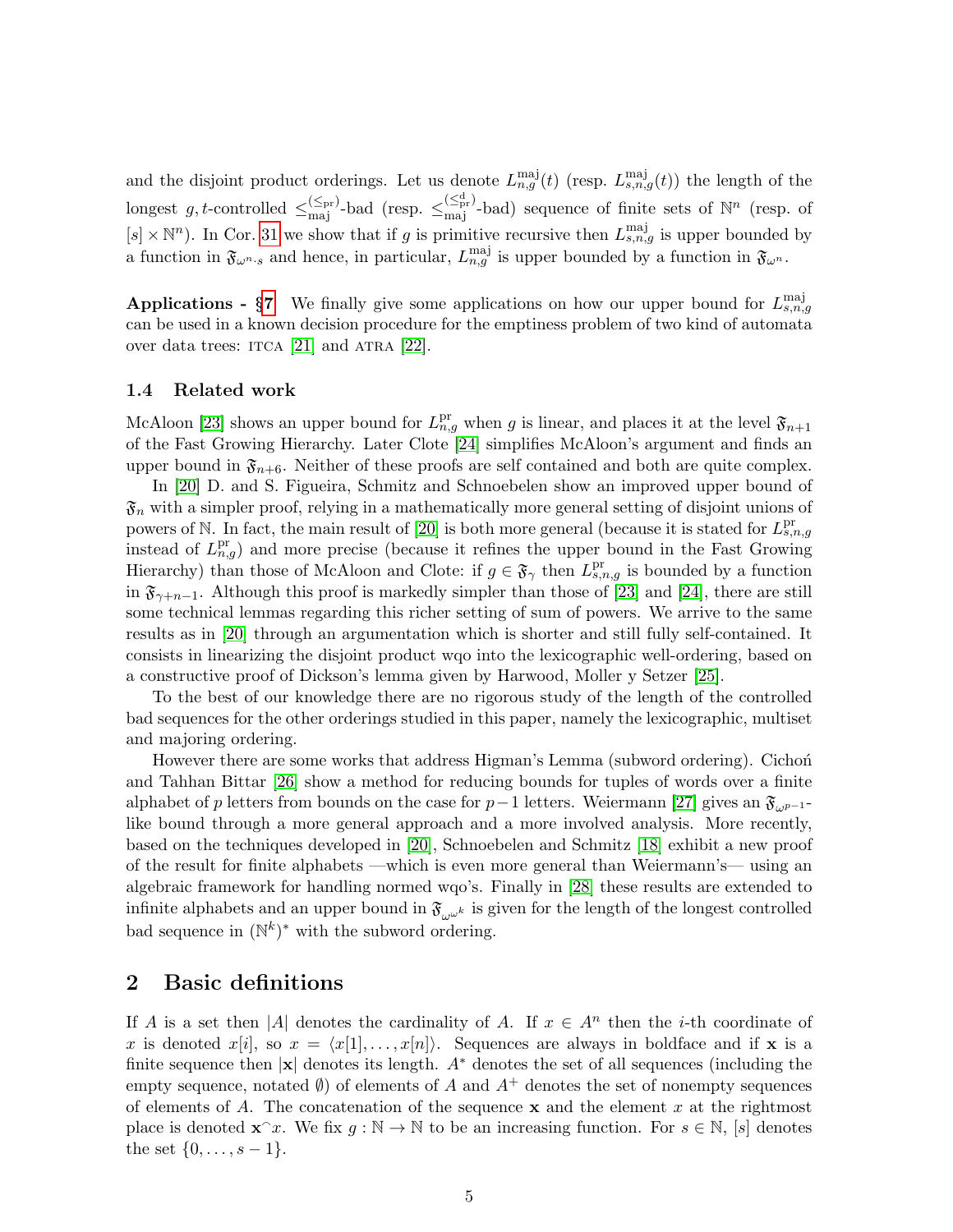Given a set X provided with a total order  $\leq$ ,  $(X, \leq)$  is called a *well-order* if every nonempty subset of X has a minimum. Recall that a *quasi-order* is a binary relation  $\leq$  over a given set A that is reflexive and transitive. A sequence  $\mathbf{X} = x_0, x_1, x_2, \dots$  of elements of A is called good if there are  $i < j$  such that  $x_i \leq x_j$ . A sequence is bad if it is not good. A well quasi-order (wqo) is a quasi-order where all infinite sequences are good, or, equivalently, all bad sequences are finite.

We work with the following wqo's:

**Lexicographic ordering** If  $x, y \in \mathbb{N}^n$  then it is the well-order defined as

 $x <_{\text{lex}} y \stackrel{\text{def}}{\Leftrightarrow} x[1] < y[1] \vee (x[1] = y[1] \wedge \langle x[2], \ldots, x[n] \rangle <_{\text{lex}} \langle y[2], \ldots, y[n] \rangle).$ 

The length of the longest g, t-controlled decreasing sequence in  $(\mathbb{N}^n, \leq_{\text{lex}})$  is denoted by  $L_{n,g}^{\text{lex}}(t)$ . We will work with  $\leq_{\text{lex}}$  over  $[s] \times \mathbb{N}^n$ , seen as a subset of  $\mathbb{N}^{n+1}$ .

**Product ordering** If  $x, y \in \mathbb{N}^n$  then it is the wqo defined as

$$
x \leq_{\text{pr}} y \stackrel{\text{def}}{\Leftrightarrow} (\forall i \in \{1, \ldots, n\}) \ x[i] \leq y[i].
$$

The length of the longest g, t-controlled bad sequence in  $(\mathbb{N}^n, \leq_{\text{pr}})$  is denoted by  $L_{n,g}^{\text{pr}}(t)$ .

**Disjoint product ordering** If  $x, y \in [s] \times \mathbb{N}^n$  then it is the wqo defined as

$$
x \leq_{\text{pr}}^{\text{d}} y \stackrel{\text{def}}{\Leftrightarrow} x[1] = y[1] \wedge \langle x[2], \dots, x[n+1] \rangle \leq_{\text{pr}} \langle y[2], \dots, y[n+1] \rangle.
$$

The length of the longest g, t-controlled bad sequence in  $([s] \times \mathbb{N}^n, \leq^d_{pr})$  is denoted by  $L_{s,n,g}^{pr}(t)$ .

**Multiset ordering** A multiset M over a set X is a function  $X \to \mathbb{N}$ . Intuitively a multiset is a generalization of a set, where elements may be repeated. For  $x \in X$ ,  $M(x)$  is called the multiplicity of x. A multiset is finite if the set of elements with positive multiplicity is finite. We notate  $x \in M$  for  $M(x) > 0$ . Let  $\mathcal{M}_{< \infty}(X)$  denote the class of finite multisets over X.

Let  $(X, \leq)$  be a poset and let  $M, N \in \mathcal{M}_{\leq \infty}(X)$ . We define

$$
N <_{\text{ms}}^{(\leq)} M \stackrel{\text{def}}{\Leftrightarrow} \newline M \neq N \land (\forall x \in X)[N(x) > M(x) \Rightarrow (\exists y \in X)[y > x \land M(y) > N(y)]].
$$

Intuitively, this says that  $N$  can be obtained from  $M$  by replacing some elements by finitely many (possibly zero) smaller (with respect to  $\leq$ ) elements. If  $(X, \leq)$  is a well-order then  $(\mathcal{M}_{\leq \infty}(X), \leq^{\leq s}_{\text{ms}})$  is also a well-order. See [\[29\]](#page-27-1) for more details.

We will study  $(\mathcal{M}_{< \infty}(\mathbb{N}^n), \leq^{\leq_{\text{lex}}}_{\text{ms}})$ , the multiset ordering of finite multisets of tuples with the underlying lexicographic ordering. In this context, we simply write  $\leq_{\text{ms}}$  for  $\leq_{\text{ms}}^{\leq (\leq_{\text{lex}})}$ . Observe that it is a well-order because  $(\mathbb{N}^n, \leq_{\text{lex}})$  is so.

The length of the longest g, t-controlled decreasing sequence in  $(\mathcal{M}_{< \infty}(\mathbb{N}^n), \leq_{\text{ms}})$  is denoted by  $L_{n,g}^{\text{ms}}(t)$  and the length of the longest g, t-controlled decreasing sequence in  $(\mathcal{M}_{<\infty}([s]\times$  $\mathbb{N}^n$ ,  $\leq_{\text{ms}}$ ) is denoted by  $L_{s,n,g}^{\text{ms}}(t)$ .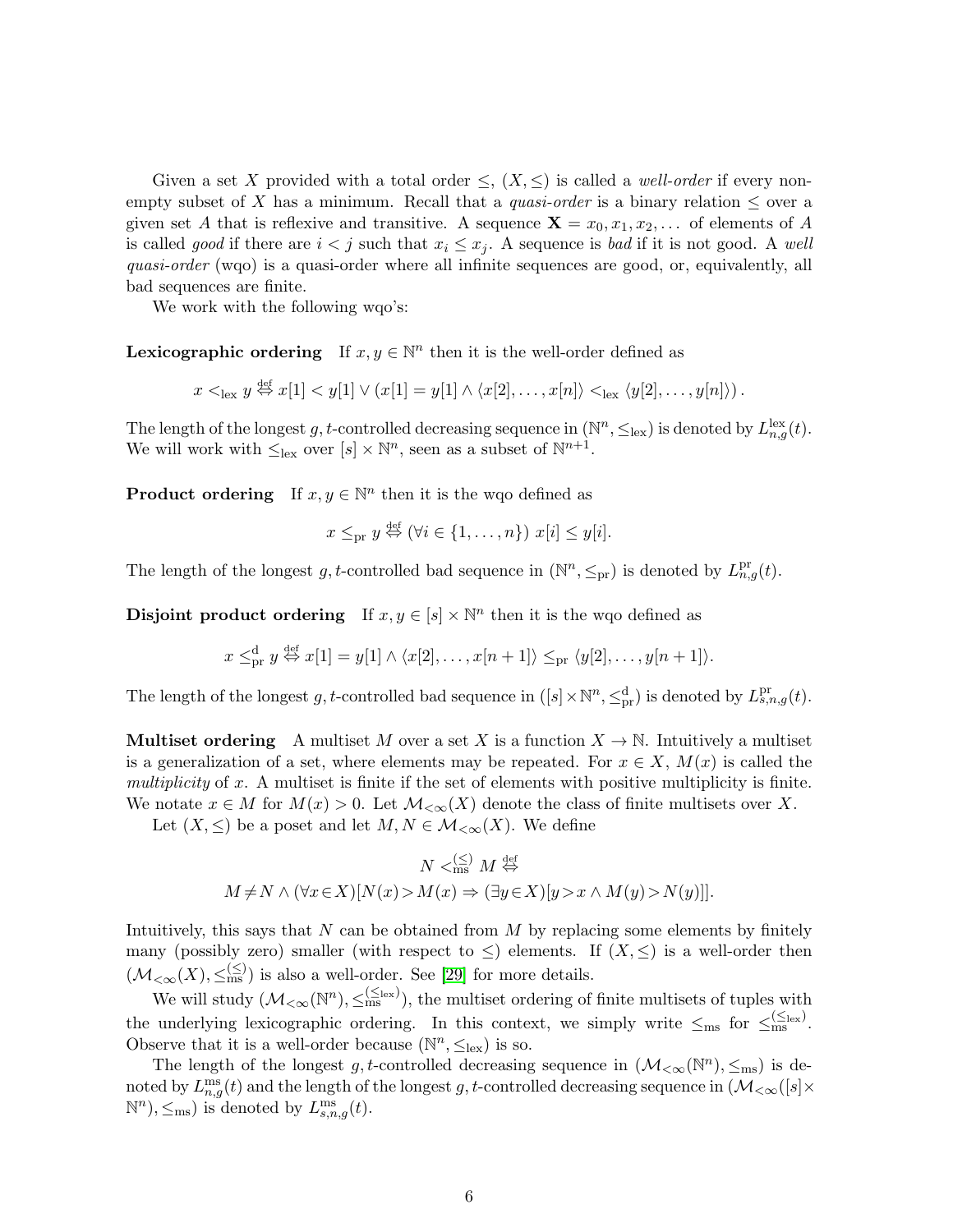| lexicographic ordering over $\mathbb{N}^n$<br>$(\mathbb{N}^n, \leq_{\text{lex}})$     |                                                                                                                           | $L_{n,q}^{\text{lex}}(t)$    |
|---------------------------------------------------------------------------------------|---------------------------------------------------------------------------------------------------------------------------|------------------------------|
| $([s] \times \mathbb{N}^n, \leq_{\text{lex}})$                                        | lexicographic ordering over $[s] \times \mathbb{N}^n$                                                                     | $L_{s,n,q}^{\text{lex}}(t)$  |
| $(\mathbb{N}^n, \leq_{\mathrm{pr}})$                                                  | product ordering over $\mathbb{N}^n$                                                                                      | $L_{n,q}^{\text{pr}}(t)$     |
| $([s] \times \mathbb{N}^n, \leq^{\mathrm{d}}_{\mathrm{pr}})$                          | disjoint product ordering over $[s] \times \mathbb{N}^n$                                                                  | $L_{s,n,q}^{\mathrm{pr}}(t)$ |
| $(\mathcal{M}_{<\infty}(A), \leq_{\text{ms}}^{(\leq A)})$                             | multiset ordering over finite multisets of<br>elements of A with underlying $\leq_A$ over A                               |                              |
| $(\mathcal{M}_{<\infty}(\mathbb{N}^n), \leq_{\text{ms}})$                             | multiset ordering over finite multisets $\mathbb{N}^n$<br>with underlying $\leq_{\text{lex}}$                             | $L_{n,q}^{\text{ms}}(t)$     |
| $(\mathcal{M}_{<\infty}([s] \times \mathbb{N}^n), \leq_{\text{ms}})$                  | multiset ordering over finite multisets<br>$[s] \times \mathbb{N}^n$ with underlying $\leq_{\text{lex}}$                  | $L_{s,n,q}^{\text{ms}}(t)$   |
| $(\mathcal{P}_{<\infty}(A), \leq_{\text{mai}}^{(\leq A)})$                            | majoring ordering over finite sets of ele-<br>ments of A with underlying $\leq_A$ over A                                  |                              |
| $(\mathcal{P}_{< \infty}(\mathbb{N}^n), \leq_{\text{maj}})$                           | majoring ordering over finite sets of $\mathbb{N}^n$<br>with underlying $\leq_{\text{pr}}$                                | $L_{n,q}^{\text{maj}}(t)$    |
| $(\mathcal{P}_{< \infty}([s] \times \mathbb{N}^n), \leq^{\mathbf{d}}_{\mathbf{maj}})$ | majoring ordering over finite sets of $\sqrt{ s  \times}$<br>$\mathbb{N}^n$ with underlying $\leq_{\text{pr}}^{\text{d}}$ | $L_{s.n.a}^{\text{maj}}(t)$  |

Figure 2: Summary of notation for the studied wqo's and the length of  $q, t$ -controlled bad sequences

<span id="page-6-0"></span>**Majoring ordering** Let  $\mathcal{P}_{< \infty}(X)$  denote the finite and non-empty parts of X. For a wqo  $(X, \leq)$  and  $A, B \in \mathcal{P}_{\leq \infty}(X)$ , the majoring ordering is defined as

$$
A \leq_{\text{maj}}^{(\leq)} B \stackrel{\text{def}}{\Leftrightarrow} (\forall x \in A)(\exists y \in B) \ x \leq y.
$$

We will study  $(\mathcal{P}_{< \infty}(\mathbb{N}^n), \leq_{\text{maj}}^{\leq_{\text{pr}}})$ , the majoring ordering of finite sets of tuples with the underlying product ordering. In this context, we write  $\leq_{\text{maj}}$  for  $\leq_{\text{maj}}^{\leq_{\text{pr}}}$ . We will also study  $(\mathcal{P}_{\leq \infty}([s] \times \mathbb{N}^n), \leq_{\text{maj}}^{(\leq_{\text{pr}}^{\text{dr}})})$ , the majoring ordering of finite sets of  $[s] \times \mathbb{N}^n$  with the underlying  $\leq_{pr}^d$  wqo. In this case, we write  $\leq_{maj}^d$  for  $\leq_{maj}^{\leq_{pr}^d}$ . Observe that these two orderings are wqo's because  $(\mathbb{N}^n, \leq_{\text{pr}})$  and  $([s] \times \mathbb{N}^n, \leq_{\text{pr}}^d)$  are so (see for instance [\[30,](#page-27-2) Prop. 2.15]).

The length of the longest g, t-controlled bad sequence in  $(\mathcal{P}_{< \infty}(\mathbb{N}^n), \leq_{\text{maj}})$  is denoted by  $L_{n,g}^{\text{maj}}(t)$  and the length of the longest g, t-controlled bad sequence in  $(\mathcal{P}_{< \infty}([s] \times \mathbb{N}^n), \leq^{\text{d}}_{\text{maj}})$  is denoted by  $L_{s,n,g}^{\text{maj}}(t)$ .

Fig. [2](#page-6-0) summarizes the notation for the wqo's considered in this article and the notation for the length of the longest controlled bad sequences over such wqo's (whenever it applies).

**The Fast Growing Hierarchy**  $(F_{\alpha})_{\alpha < \epsilon_0}$  Let  $\epsilon_0$  be the least infinite ordinal  $\alpha$  such that  $\omega^{\alpha} = \alpha$ . The Fast Growing Hierarchy is defined as

$$
F_0(x) \stackrel{\text{def}}{=} x + 1
$$
  $F_{\alpha+1}(x) \stackrel{\text{def}}{=} F_{\alpha}^{x+1}(x)$   $F_{\lambda}(x) \stackrel{\text{def}}{=} F_{\lambda_x}(x),$ 

where in general  $g^k$  denotes the k-th iteration of g (i.e.  $g^1 = g$  and  $g^{k+1} = g \circ g^k$ ),  $\alpha < \epsilon_0$  is an ordinal,  $\lambda < \epsilon_0$  is a limit ordinal and  $(\lambda_x)_{x<\omega}$  is an increasing sequence of ordinals with limit  $\lambda$  (a fundamental sequence), which we fix to be:

$$
(\gamma + \omega^{\beta+1})_x \stackrel{\text{def}}{=} \gamma + \omega^{\beta} \cdot (x+1) \qquad (\gamma + \omega^{\lambda})_x \stackrel{\text{def}}{=} \gamma + \omega^{\lambda_x}.
$$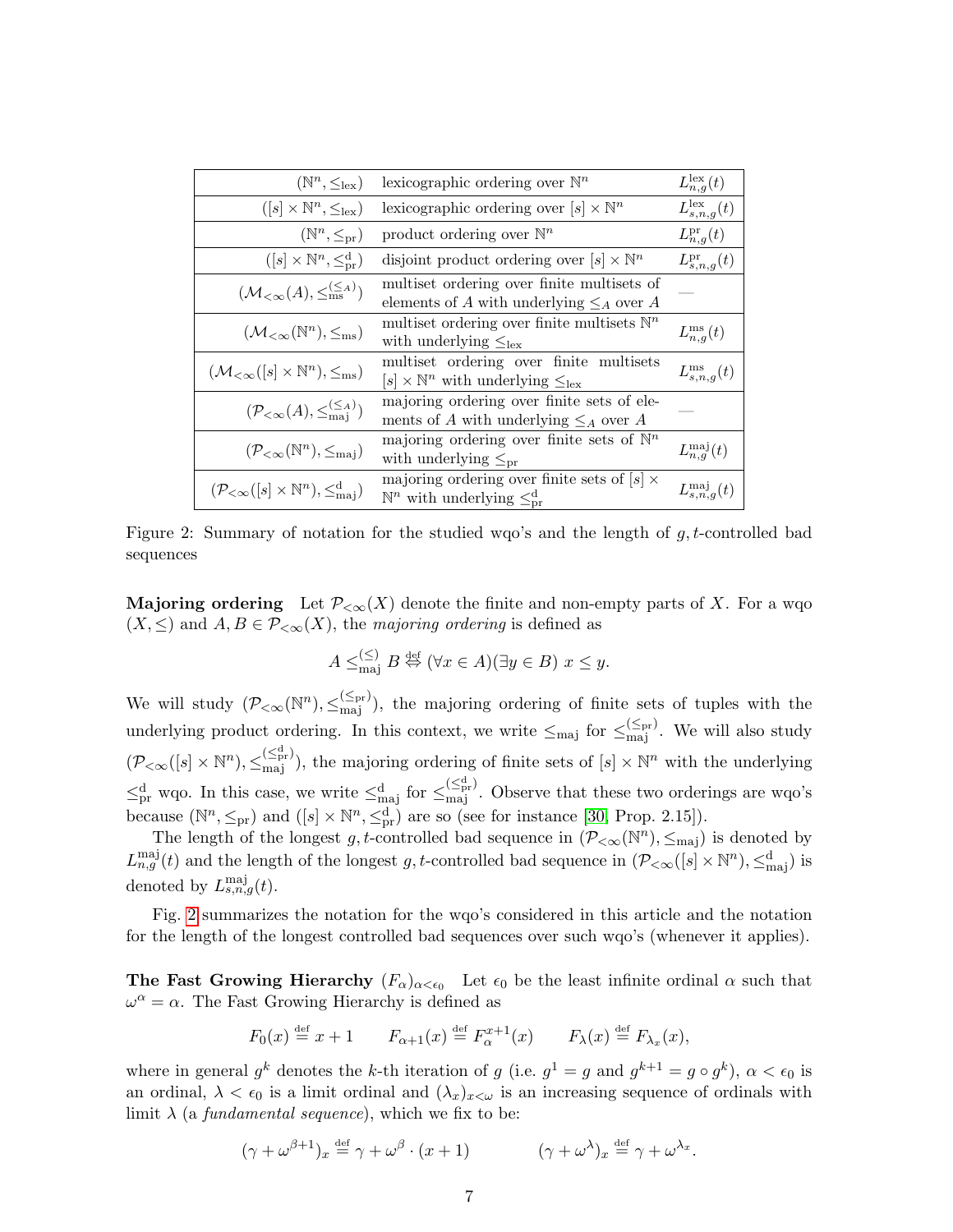Observe that, in particular, for  $1 \leq s, n < \omega$ , we have

$$
F_{\omega^{n} \cdot s}(t) = F_{\omega^{n} \cdot (s-1) + \omega^{n}}(t) \stackrel{\text{def}}{=} F_{\omega^{n} \cdot (s-1) + \omega^{n-1} \cdot (t+1)}(t).
$$

The class  $\mathfrak{F}_{\alpha}$  of the Fast Growing Hierarchy is the closure under substitution and limited recursion of the constant, sum, projections, and the functions  $F_{\alpha}$ .  $\mathfrak{F}_0 = \mathfrak{F}_1$  contains all linear functions,  $\mathfrak{F}_2$  contains all the elementary functions,  $\mathfrak{F}_3$  contains all the tetration functions.  $\bigcup_{n<\omega}\mathfrak{F}_n$  is the class of all primitive recursive functions and in general  $\bigcup_{\alpha<\omega^k}\mathfrak{F}_\alpha$  is the class of k-recursive functions [\[31\]](#page-27-3). There are a number of important monotonicity results regarding the Fast Growing Hierarchy: for ordinals  $\alpha < \beta < \epsilon_0$ , the function  $F_\alpha$  is strictly increasing,  $F_{\alpha+1} \geq F_{\alpha}$ ,  $F_{\alpha}$  is eventually majorized by  $F_{\beta}$ , and then  $\mathfrak{F}_{\alpha} \subsetneq \mathfrak{F}_{\beta}$  (except for  $\alpha = 0$  and  $\beta = 1$ , etc. For more results on the Fast Growing Hierarchy, cf. [\[19\]](#page-26-7).

### <span id="page-7-0"></span>3 Lexicographic ordering

In [\[20,](#page-26-8) Section VI], it is shown that

<span id="page-7-3"></span>
$$
L_{1,g}^{\text{lex}}(t) = g(t), \quad L_{n+1,g}^{\text{lex}}(t) = \sum_{j=1}^{g(t)} L_{n,g}^{\text{lex}}(o_{n,g}^{j-1}(t)), \quad o_{n,g}(t) \stackrel{\text{def}}{=} t + L_{n,g}^{\text{lex}}(t). \tag{5}
$$

<span id="page-7-1"></span>**Theorem 3** (Tight upper bound for  $L_{n,g}^{\text{lex}}$ ). For any ordinal  $\gamma \geq 1$ , if g has an upper bound in  $\mathfrak{F}_{\gamma}$  then  $L_{n,g}^{\text{lex}}$  has an upper bound in  $\mathfrak{F}_{\gamma+n-1}$ . This bound is tight.

*Proof.* Observe that if  $g \leq G \in \mathfrak{F}_{\gamma}$ , then  $L_{n,g}^{\text{lex}} \leq L_{n,G}^{\text{lex}}$ . Thus, for the upper bound, we can assume without loss of generality that  $g \in \mathfrak{F}_{\gamma}$ ; the general result will then follow for g upper bounded in  $\mathfrak{F}_{\gamma}$ . We proceed by induction on n. If  $n = 1$  then  $L_{1,g}^{\text{lex}}(t) = g(t)$ , and by hypothesis  $g \in \mathfrak{F}_{\gamma}$ . Now suppose  $L_{n,g}^{\text{lex}} \leq h \in \mathfrak{F}_{\gamma+n-1}$ . We have  $L_{n+1,g}^{\text{lex}}(t) \leq g(t) \cdot L_{n,g}^{\text{lex}}(o_{n,g}^{g(t)-1}(t)) \leq$  $g(t) \cdot o_{n,g}^{g(t)}(t)$ , where the first inequality follows from [\(5\)](#page-7-3), since  $o_{n,g}$  is growing, and the second one because  $L_{n,g}^{\text{lex}} \leq o_{n,g}.$ 

Since  $L_{n,g}^{\text{lex}} \leq h \in \mathfrak{F}_{\gamma+n-1}$  then  $o_{n,g}(t) \leq h(t)+t$  and so  $o_{n,g} \in \mathfrak{F}_{\gamma+n-1}$ . In [\[19,](#page-26-7) Thm.2.10] it is proved that if  $f \in \mathfrak{F}_{\alpha}$ , then there is a number p such that  $\forall x, f(x) < F_{\alpha}^{p}(x)$ . Consequently there is p such that  $F_{\gamma+n-1}^p$  majorizes  $o_{n,g}$ . Therefore

$$
L_{n+1,g}^{\text{lex}}(t) < g(t) \cdot F_{\gamma+n-1}^{p \cdot g(t)}(t)
$$
\n
$$
\leq g(t) \cdot F_{\gamma+n-1}^{p \cdot g(t)+1}(p \cdot g(t)) \qquad \text{(monononicity of } F_{\gamma+n-1})
$$
\n
$$
= g(t) \cdot F_{\gamma+n}(p \cdot g(t)),
$$

which lies in  $\mathfrak{F}_{\gamma+n}$ , since it is the composition and product of functions in  $\mathfrak{F}_{\gamma+n}$  (and since  $\gamma + n \geq 2$ ,  $\mathfrak{F}_{\gamma+n}$  is closed by products).

In [\[20,](#page-26-8) Prop. VI.3] it is shown that if  $g = F_{\gamma}$  then  $L_{n,g}^{\text{lex}} \geq F_{\gamma+n-1}$ . Hence our upper bound is tight if  $g \geq F_{\gamma}$ , since  $L_{n,g}^{\text{lex}} \geq L_{n,F_{\gamma}}^{\text{lex}} \geq F_{\gamma+n-1}$ .

<span id="page-7-2"></span>**Theorem 4** (Tight upper bound for  $L_{s,n,g}^{\text{lex}}$ ). For any ordinal  $\gamma \geq 1$ , if g has an upper bound in  $\mathfrak{F}_{\gamma}$  then  $L_{s,n,g}^{\text{lex}}$  has an upper bound in  $\mathfrak{F}_{\gamma+n-1}$ . This bound is tight.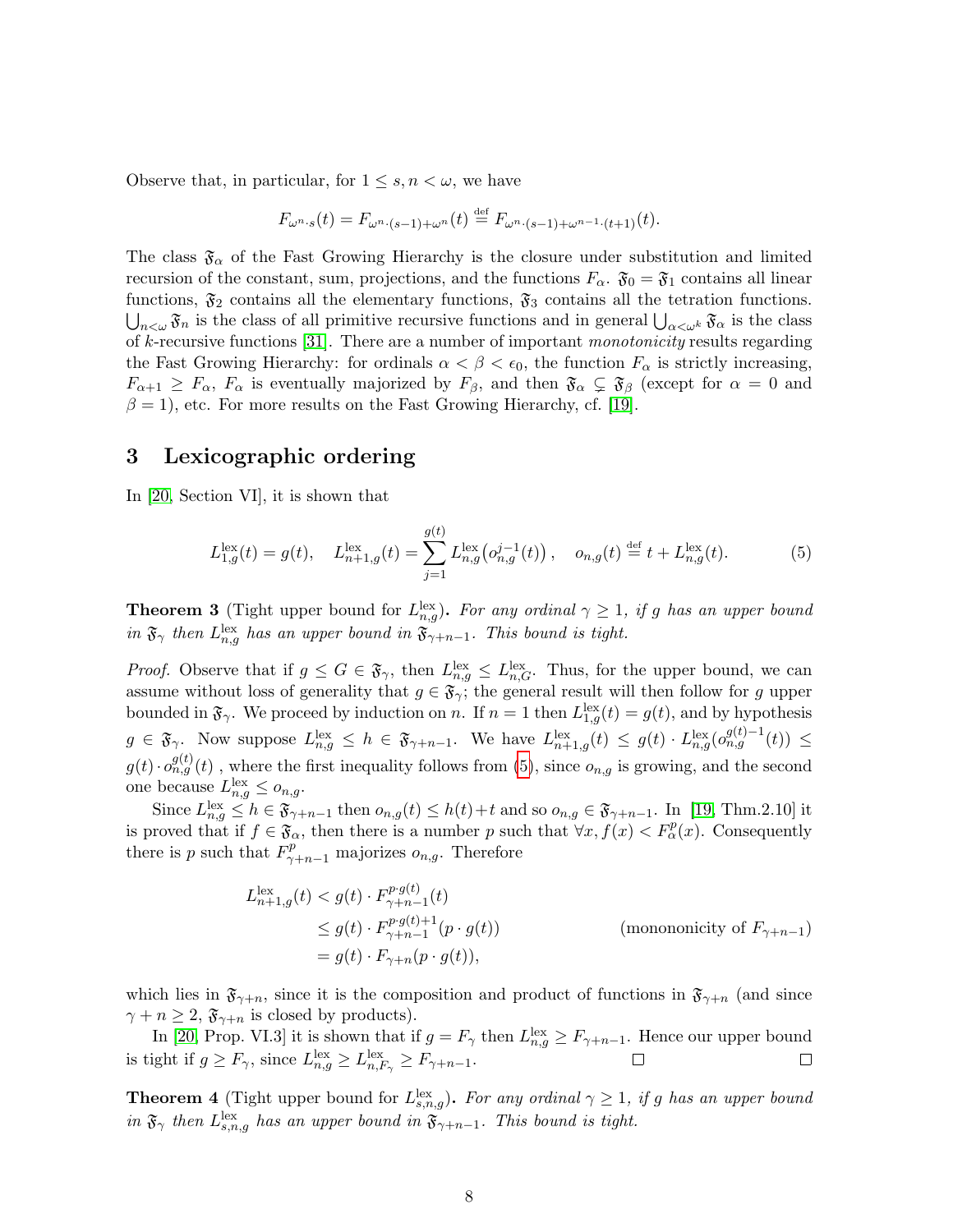*Proof.* As in the proof of Thm. [3,](#page-7-1) for the upper bound we can assume that  $g \in \mathfrak{F}_{\gamma}$ . It is clear that

<span id="page-8-1"></span>
$$
L_{s,n,g}^{\text{lex}}(t) = \sum_{j=1}^{s} L_{n,g}^{\text{lex}}(o_{n,g}^{j-1}(t)),
$$
\n(6)

and then

$$
L_{s,n,g}^{\text{lex}}(t) \leq s \cdot L_{n,g}^{\text{lex}}(o_{n,g}^{s-1}(t))
$$
 (by (6), since  $o_{n,g}$  is growing)  

$$
\leq s \cdot o_{n,g}^s(t).
$$
 (since  $L_{n,g}^{\text{lex}} \leq o_{n,g}$ )

As we explained in the proof of Thm. [3,](#page-7-1)  $o_{n,g} \in \mathfrak{F}_{\gamma+n-1}$ . Since multiplication by a constant and bounded iteration do not make us change the level of the hierarchy, we conclude that  $L_{s,n,g}^{\text{lex}} \in {\mathfrak{F}}_{\gamma+n-1}.$ 

Since  $L_{n,g}^{\text{lex}} \leq L_{s,n,g}^{\text{lex}}$  and by [\[20,](#page-26-8) Prop. VI.3]  $L_{n,g}^{\text{lex}} \geq F_{\gamma+n-1}$  if  $g \geq F_{\gamma}$ , we conclude that  $\mathfrak{F}_{\gamma+n-1}$  is a tight bound for  $L_{s,n,g}^{\text{lex}}$ .  $\Box$ 

### <span id="page-8-0"></span>4 Product and disjoint product ordering

In §[4.1](#page-8-2) we linearize the wqo  $(\mathbb{N}^n, \leq_{pr})$  into the well-order  $(\mathbb{N}^n, \leq_{lex})$  and derive an upper bound for  $L_{n,g}^{\text{pr}}(t)$ . In §[4.2](#page-10-2) we extend this result and linearize the wqo  $([s] \times \mathbb{N}^n, \leq_{\text{pr}}^{\text{d}})$  into  $([s] \times \mathbb{N}^n, \leq_{\text{lex}})$  to get an upper bound for  $L_{s,n,g}^{\text{pr}}(t)$ .

#### <span id="page-8-2"></span>4.1 Product ordering

The next result follows the idea of Harwood, Moller and Setzer [\[25\]](#page-26-13) adapted to controlled bad sequences. For the sake of completeness we include the full proof.

First, let us mention the intuition behind the proof. For  $x \in \mathbb{N}^n$ , define  $\uparrow x \stackrel{\text{def}}{=} \{z \in \mathbb{N}^n \mid z \in \mathbb{N}^n\}$  $x \leq_{\text{pr}} z$ . Let  $n = 2$ , and suppose

$$
\mathbf{x} = \langle x_0, y_0 \rangle, \langle x_1, y_1 \rangle, \langle x_2, y_2 \rangle, \dots, \langle x_k, y_k \rangle
$$

is a bad sequence in  $(\mathbb{N}^2, \leq_{\text{pr}})$ . Let  $a(\mathbf{x}) = \min_{0 \leq i < |\mathbf{x}|} x_i$ ,  $b(\mathbf{x}) = \min_{0 \leq i < |\mathbf{x}|} y_i$  and  $C(\mathbf{x}) =$  $\{\langle a(\mathbf{x}), b(\mathbf{x})\rangle \setminus \bigcup_{0\leq i<|\mathbf{x}|} \gamma\langle x_i, y_i\rangle\}$ . It is easy to see that  $C(\mathbf{x})$  is finite. Here is how we can linearize  $(\mathbb{N}^2, \leq_{\text{pr}})$  into  $(\mathbb{N}^2, \leq_{\text{lex}})$ : Define  $h(\mathbf{x}) \stackrel{\text{def}}{=} \langle a(\mathbf{x}) + b(\mathbf{x}), |C(\mathbf{x})| \rangle \in \mathbb{N}^2$  and suppose that  $\mathbf{x} \leq x \leq x, y$  is bad. If  $x < a(\mathbf{x}) \vee y < b(\mathbf{x})$  then  $h(\mathbf{x} \leq x, y)$ [1]  $\lt h(\mathbf{x})$ [1]; in case  $x \geq a(\mathbf{x}) \wedge y \geq x$  $b(\mathbf{x})$  then  $C(\mathbf{x} \hat{\;} \langle x, y \rangle) \subseteq C(\mathbf{x})$ . In this last case, since  $\langle x, y \rangle \in C(\mathbf{x}) \setminus C(\mathbf{x} \hat{\;} \langle x, y \rangle)$ , we have  $|C(\mathbf{x} \hat{\;} \langle x, y \rangle)| < |C(\mathbf{x})|$ . Therefore  $h(\mathbf{x} \hat{\;} \langle x, y \rangle) <_{\text{lex}} h(\mathbf{x})$ . Furthermore, if x is g, t-controlled then  $C(\mathbf{x})$  has at most  $g(t+|\mathbf{x}|-1)^2$  elements, and  $a(\mathbf{x})+b(\mathbf{x}) < 2g(t+|\mathbf{x}|-1)$ . Hence if x is g, t-controlled, then the sequence

$$
\mathbf{y}=h(\langle x_0,y_0\rangle),h(\langle x_0,y_0\rangle,\langle x_1,y_1\rangle),\ldots,h(\mathbf{x}),
$$

is  $\lt_{\text{lex}}$ -decreasing and  $\tilde{g}, t$ -controlled, where  $\tilde{g}(x) = 2g(x)^2$ .

The argument cannot be generalized straightforwardly for any  $n > 2$  to obtain a linearization into  $(\mathbb{N}^n, \leq_{\text{lex}})$ . For instance, for  $n = 3$  and  $\mathbf{x} = \langle 0, 0, 1 \rangle, \langle 0, 1, 0 \rangle$ , we would have  $C(\mathbf{x}) = \mathcal{p}(0, 0, 0) \setminus (\mathcal{p}(0, 0, 1) \cup \mathcal{p}(0, 1, 0))$  and this set is infinite  $((N, 0, 0) \in C(\mathbf{x})$  for any N). However,  $(\mathbb{N}^n, \leq_{\text{pr}})$  can be linearized into  $(\mathbb{N}^n, \leq_{\text{lex}})$  by an inductive argument.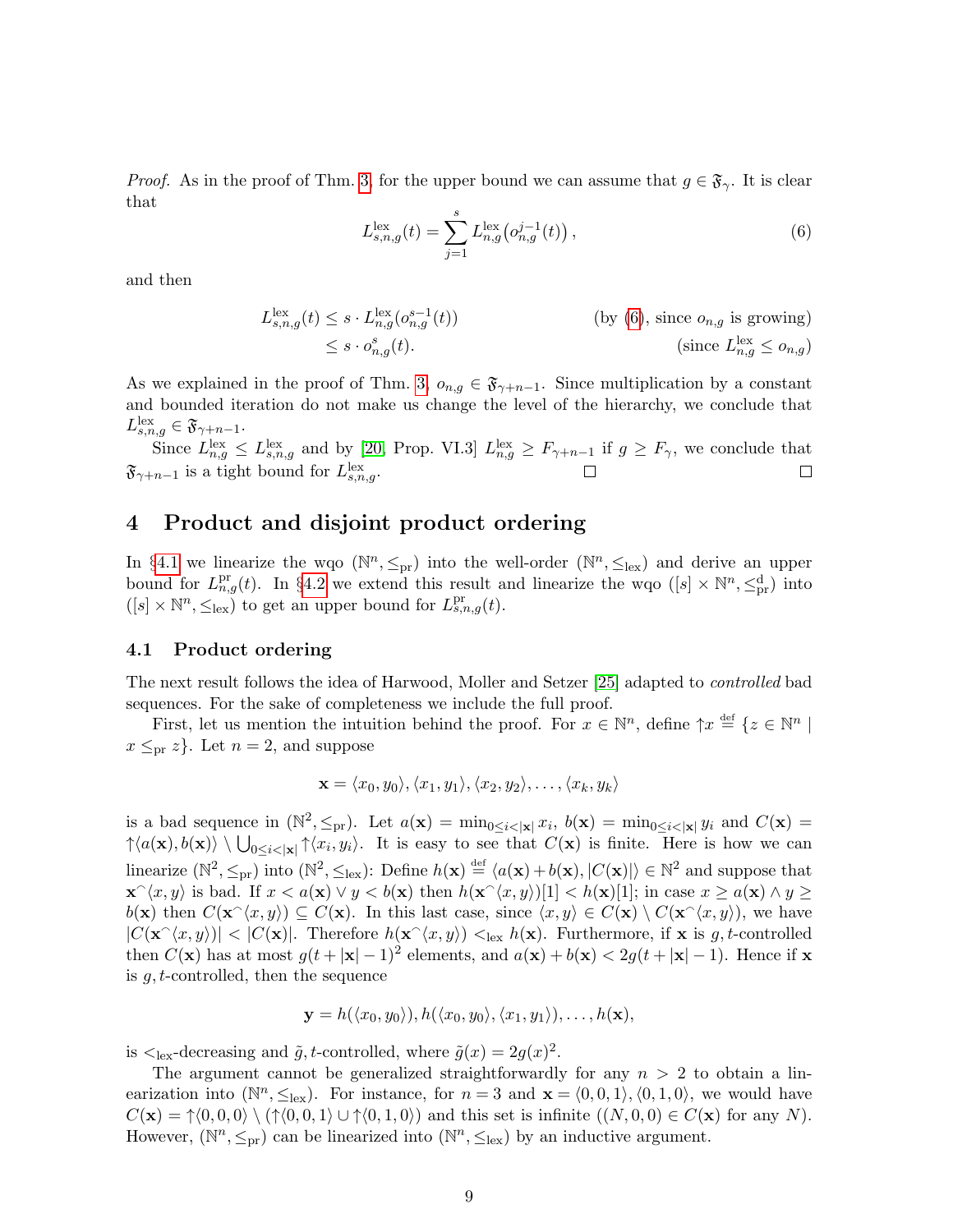<span id="page-9-0"></span>**Theorem 5.** There is a function  $h_n : (\mathbb{N}^n)^+ \to \mathbb{N}^n$  such that if  $\mathbf{x}^\frown x$  is bad in  $(\mathbb{N}^n, \leq_{\text{pr}})$  and  $\bf{x}$  is nonempty, then  $h_n(\mathbf{x}^T x) <_{\text{lex}} h_n(\mathbf{x})$ . Furthermore if  $\bf{x}$  is g, t-controlled then  $|h_n(\mathbf{x})|_{\infty}$  $\tilde{g}(|\mathbf{x}| - 1 + t)$ , for  $\tilde{g}(x) = n!$   $g(2nx)^n$ . That is,  $h_n(\mathbf{x})$  is  $\tilde{g}, t$ -controlled.

*Proof.* We define the functions  $h_n$  by induction on n. If  $\mathbf{x} = x_0, x_1, x_2, \ldots, x_k$  is a bad sequence in N then define  $h_1(x_0, x_1, x_2, \ldots, x_k) \stackrel{\text{def}}{=} x_k$ . Since in N the product order and the lexicographic order coincide, we have  $h_1(\mathbf{x}^\frown x) <_{\text{lex}} h_1(\mathbf{x})$ .

For the inductive construction of  $h_n$ , let  $n > 1$  and assume the truth of the statement of the theorem for dimension  $n-1$ . For  $1 \leq i \leq n$  and  $x \in \mathbb{N}^n$  we define

$$
\mathrm{DEL}_i(x) \stackrel{\mathrm{def}}{=} \langle x[1], \ldots, x[i-1], x[i+1], \ldots, x[n] \rangle,
$$

i.e.  $DEL_i(x)$  deletes the *i*-th component of the *n*-tuple x. Given a finite and nonempty bad sequence  $\mathbf{x} = x_0, x_1, \dots, x_k$  of *n*-tuples, we define the set

$$
\text{BAD}_i(\mathbf{x}) \stackrel{\text{def}}{=} \{ \text{DEL}_i(x_{j_0}), \dots, \text{DEL}_i(x_{j_p}) \mid p \ge 0, 0 \le j_0 < \dots < j_p \le k, \text{ and}
$$

$$
\text{DEL}_i(x_{j_0}), \dots, \text{DEL}_i(x_{j_p}) \text{ is bad} \},
$$

i.e.  $BAD_i(\mathbf{x})$  consists of the bad subsequences of  $(n-1)$ -tuples of x in which the *i*-th components of the n-tuples have been deleted. Finally we define

$$
\begin{aligned}\n\text{MIN}_i(\mathbf{x}) &\stackrel{\text{def}}{=} \min_{\leq_{\text{lex}}} \{ h_{n-1}(\mathbf{y}) \mid \mathbf{y} \in \text{BAD}_i(\mathbf{x}) \} \quad \text{and} \\
\text{EXT}_n(\mathbf{x}) &\stackrel{\text{def}}{=} \{ x \in \mathbb{N}^n \mid (\forall i \in \{1, \dots, n\}) \text{ MIN}_i(\mathbf{x}) = \text{MIN}_i(\mathbf{x}^\frown x), \text{ and} \\
(\forall j \in \{0, \dots, k\}) \ x_j \not\leq_{\text{pr}} x \},\n\end{aligned}
$$

which consists of the *n*-tuples with which the sequence  $x$  can be extended without altering the  $MIN_i$  values and yet while maintaining badness.

<span id="page-9-1"></span>**Fact 1.**  $|\text{EXT}_n(\mathbf{x})| < \infty$ , and if **x** is g, t-controlled, then  $|\text{EXT}_n(\mathbf{x})| < g(k+t)^n$ .

*Proof.* Let  $\mathbf{z} = \text{DEL}_i(x_{j_0}), \ldots, \text{DEL}_i(x_{j_p}) \in (\mathbb{N}^{n-1})^+$  be a bad sequence, suppose  $\text{MIN}_i(\mathbf{x}) =$  $h_{n-1}(z)$ , and suppose that  $s \in \text{EXT}_n(x)$ . If the sequence  $z^{\text{DEL}_i}(s)$  were bad, then by the ind. hyp. we would get that  $\min_i(\mathbf{x} \cap s) \leq_{\text{lex}} h_{n-1}(\mathbf{z} \cap \text{DEL}_i(s)) <_{\text{lex}} h_{n-1}(\mathbf{z}) = \min_i(\mathbf{x})$ , contradicting  $s \in \text{EXT}_n(\mathbf{x})$ . Therefore, since **z** is bad but  $\mathbf{z} \cap \text{DEL}_i(s)$  is not, we have  $\text{DEL}_i(x_{j_m}) \leq_{\text{pr}}$ DEL<sub>i</sub>(s) for some m. But since  $s \in \text{EXT}_n(\mathbf{x})$  we have that  $x_{j_m} \nleq_{\text{pr}} s$ , and therefore  $s[i] < x_{j_m}[i]$ . Now, since this goes for all i, we conclude that  $|\text{EXT}_n(\mathbf{x})|$  is finite.

Now if **x** is g, t-controlled, then  $x_i[i] < g(k+t)$  for all j, because g is increasing. By the above argument  $|\text{EXT}_n(\mathbf{x})| \leq g(k+t)^n$ , but since **x** was nonempty and  $x_0 \notin \text{EXT}_n(\mathbf{x})$ , we conclude  $|\text{EXT}_n(\mathbf{x})| < g(k+t)^n$ .  $\Box$  $\Box$ 

We finally define

$$
h_n(\mathbf{x}) \stackrel{\text{def}}{=} \left\langle \sum_{i=1}^n \text{MIN}_i(\mathbf{x}), |\text{EXT}_n(\mathbf{x})| \right\rangle \in \mathbb{N}^n,
$$

where the sum is taken componentwise and thus results in a tuple in  $\mathbb{N}^{n-1}$ . We conclude the proof with the following two facts:

**Fact 2.** If  $\mathbf{x}^{\frown}x$  is bad then  $h_n(\mathbf{x}^{\frown}x) <_{\text{lex}} h_n(\mathbf{x})$ .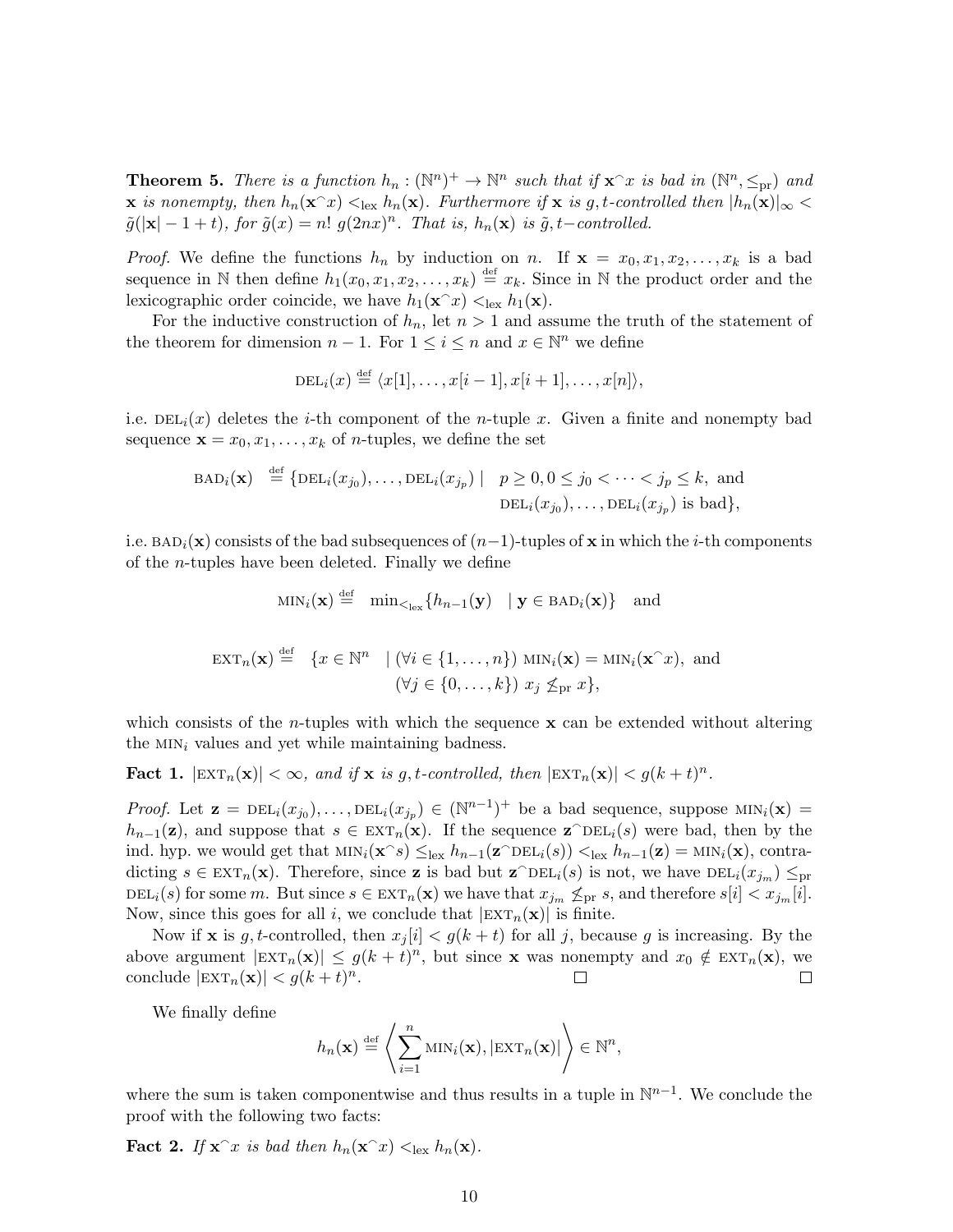*Proof.* Suppose that  $y = x^x$  bad. Since for any  $i \in \{1, ..., n\}$ ,  $BAD_i(x) \subseteq BAD_i(y)$ , then  $\text{MIN}_i(\mathbf{y}) \leq_{\text{lex}} \text{MIN}_i(\mathbf{x});$  and if  $\text{MIN}_i(\mathbf{y}) = \text{MIN}_i(\mathbf{x})$  for all i then  $\text{EXT}_n(\mathbf{y}) \subsetneq \text{EXT}_n(\mathbf{x}),$  since  $\text{EXT}_n(\mathbf{y}) \subseteq \text{EXT}_n(\mathbf{x})$  but  $x \in \text{EXT}_n(\mathbf{x}) \setminus \text{EXT}_n(\mathbf{y})$ . Thus  $|\text{EXT}_n(\mathbf{y})| < |\text{EXT}_n(\mathbf{x})|$ .  $\Box$  $\Box$ 

<span id="page-10-3"></span>**Fact 3.** If **x** is g, t-controlled then  $|h_n(\mathbf{x})|_{\infty} < \tilde{g}(|\mathbf{x}| - 1 + t)$ , where  $\tilde{g}(x) = n! g(2nx)^n$ .

*Proof.* By induction on  $n \geq 1$ . If  $n = 1$  then if  $\mathbf{x} = x_0, \ldots, x_k$  is g, t-controlled, then  $h_1(\mathbf{x}) = x_k < g(t+k) = g(t+|\mathbf{x}|-1) \leq g(2(t+|\mathbf{x}|-1)) = \tilde{g}(|\mathbf{x}|-1+t).$ 

Since any  $y \in BAD_i(x)$  is a  $g, (t+k)$ -controlled bad sequence of  $\mathbb{N}^{n-1}$ , by inductive hypothesis we get

$$
|h_{n-1}(\mathbf{y})|_{\infty} < (n-1)! g((n-1)(|\mathbf{y}| - 1 + t + k))^{n-1}
$$
  
\n
$$
\leq (n-1)! g((n-1)(k+t+k))^{n-1}
$$
  
\n
$$
\leq (n-1)! g(2n(k+t))^{n-1}
$$

In particular, for y such that  $\min_i(\mathbf{x}) = h_{n-1}(\mathbf{y})$ , we conclude  $|\min_i(\mathbf{x})|_{\infty} < (n-1)! g(2n(k+1))$ t))<sup>n-1</sup>, and so the first n – 1 coordinates of  $h_n(\mathbf{x})$  are strictly bounded by n!  $g(2n(k+t))^{n-1}$ (the factor n comes from the n additions). By Fact [1,](#page-9-1) the last coordinate of  $h_n(\mathbf{x})$  is strictly bounded by  $g(k+t)^n$ . Therefore,

$$
|h_n(\mathbf{x})|_{\infty} < \max\{n! \ g(2n(k+t))^{n-1}, g(k+t)^n\}
$$
  
\n
$$
\leq n! \ g(2n(k+t))^n
$$
  
\n
$$
= n! \ g(2n(|\mathbf{x}| - 1 + t))^n
$$
  
\n
$$
= \tilde{g}(|\mathbf{x}| - 1 + t).
$$

 $\Box$ 

 $\Box$ 

 $\Box$ 

 $\Box$ 

and this concludes the proof of Fact [3.](#page-10-3)

This concludes the proof of Thm. [5.](#page-9-0)

Recall that  $L_{n,g}^{\text{pr}}(t)$  denotes the length of the longest g, t-controlled bad sequence in  $(\mathbb{N}^n, \leq_{\text{pr}})$ ), and  $L_{n,g}^{\text{lex}}(t)$  denotes the length of the longest g, t-controlled decreasing sequence in  $(\mathbb{N}^n, \leq_{\text{lex}})$ ).

<span id="page-10-1"></span>**Corollary 6** (Tight upper bound for  $L_{n,g}^{\text{pr}}$ ).  $L_{n,g}^{\text{pr}} \le L_{n,\tilde{g}}^{\text{lex}},$  for  $\tilde{g}$  as in Thm. [5.](#page-9-0) Hence if g has an upper bound in  $\mathfrak{F}_{\gamma}$ , and  $\gamma \geq 2$  is an ordinal, then  $L_{n,g}^{\text{pr}}$  has an upper bound in  $\mathfrak{F}_{\gamma+n-1}$ . This bound is tight.

*Proof.* Observe that for the upper bound of  $L_{n,g}^{\text{pr}}$  we can assume without loss of generality that  $g \in \mathfrak{F}_{\gamma}$ . The function  $\tilde{g}$  is defined through finite substitution from g and product. Since  $\mathfrak{F}_2$  and higher levels are closed under finite products, we have  $\tilde{g} \in \mathfrak{F}_{\gamma}$ . By Thm. [3,](#page-7-1) there is a function  $h \in \mathfrak{F}_{\gamma+n-1}$  such that  $h \ge L_{n,\tilde{g}}^{\text{lex}}$ . On the other hand, since  $L_{n,g}^{\text{pr}} \ge L_{n,g}^{\text{lex}}$ , by Thm. [3](#page-7-1) the bound is tight.  $\Box$  $\Box$ 

#### <span id="page-10-2"></span>4.2 Disjoint product ordering

We extend Thm. [5](#page-9-0) from  $\leq_{\text{pr}}$  over  $\mathbb{N}^n$  to  $\leq_{\text{pr}}^d$  over  $[s] \times \mathbb{N}^n$ :

<span id="page-10-0"></span>**Theorem 7.** There is a function  $h_{s,n} : ([s] \times \mathbb{N}^n)^* \to [s] \times \mathbb{N}^n$  such that if  $\mathbf{x}^\frown x$  is bad in  $([s] \times \mathbb{N}^n)^*$  $\mathbb{N}^n, \leq_{\text{pr}}^d$ ) then  $h_{s,n}(\mathbf{x}^\frown x) <_{\text{lex}} h_{s,n}(\mathbf{x})$ . Furthermore if  $\mathbf{x}$  is g, t-controlled then  $|h_{s,n}(\mathbf{x})|_\infty <$  $\tilde{g}(|\mathbf{x}|-1+t)$ , for  $\tilde{g}(x)=s\cdot \tilde{g}(2(x+1))$  and  $\tilde{g}$  as in Thm. [5.](#page-9-0)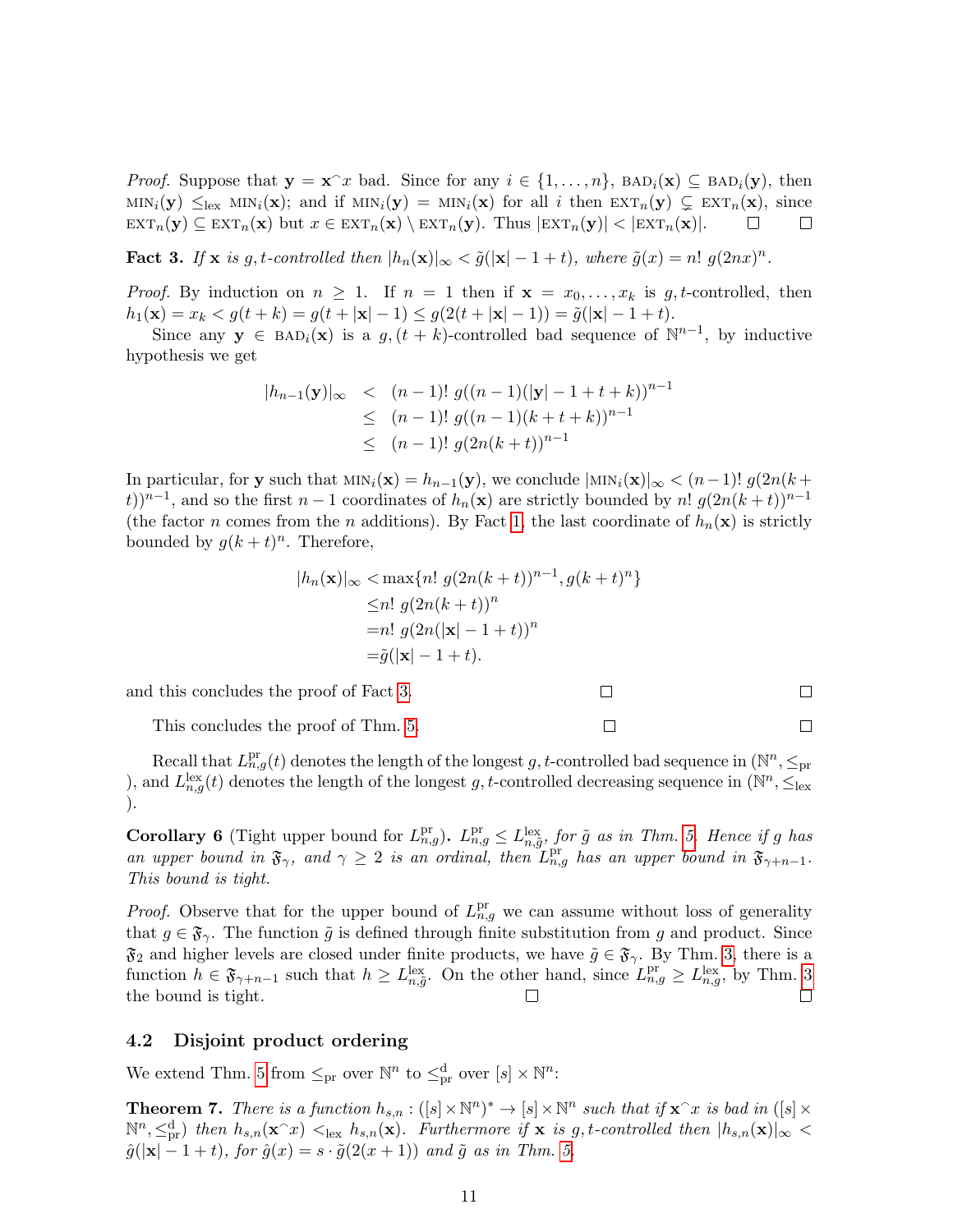*Proof.* Given a (possibly empty) sequence **x** in  $[s] \times \mathbb{N}^n$  and  $i \in [s]$ , we define  $\pi_i(\mathbf{x})$  as the (possibly empty) sequence of  $\mathbb{N}^n$  which results in selecting (in the order of x) the last n components of each element of **x** whose first component is *i*. More formally, define  $\pi_i$ :  $([s] \times \mathbb{N}^n)^* \to (\mathbb{N}^n)^*$  as follows:

$$
\pi_i(\emptyset) \stackrel{\text{def}}{=} \emptyset
$$
  

$$
\pi_i(x_1, x_2, \dots, x_k) \stackrel{\text{def}}{=} \begin{cases} \langle x_1[2], \dots, x_1[n+1] \rangle \cap \pi_i(x_2, \dots, x_k) & \text{if } x_1[1] = i; \\ \pi_i(x_2, \dots, x_k) & \text{otherwise.} \end{cases}
$$

Clearly, if **x** is  $\leq_{\text{pr}}^d$ -bad and g, t-controlled then  $\pi_i(\mathbf{x})$  is  $\leq_{\text{pr}}$ -bad and g,  $t + |\mathbf{x}|$ -controlled. If  $\mathbf{x} = x_1, \dots, x_k$ , let  $c(\mathbf{x}) \stackrel{\text{def}}{=} \{x_j[1] \mid j \in \{1, \dots, k\}\}$ . Define

$$
h_{s,n}(\mathbf{x}) \stackrel{\text{def}}{=} \left\langle s - |c(\mathbf{x})|, \sum_{i \in [s], \pi_i(\mathbf{x}) \neq \emptyset} h_n(\pi_i(\mathbf{x})) \right\rangle \in [s] \times \mathbb{N}^n,
$$

where  $h_n : (\mathbb{N}^n)^+ \to \mathbb{N}^n$  is the one from Thm. [5](#page-9-0) and the sum is taken componentwise.

**Fact 4.** If  $\mathbf{x}^{\frown}x$  is  $\leq_{\text{pr}}^{\text{d}}$ -bad then  $h_{s,n}(\mathbf{x}^{\frown}x) <_{\text{lex}} h_{s,n}(\mathbf{x})$ .

*Proof.* If  $x[1] \notin c(\mathbf{x})$  then  $h_{s,n}(\mathbf{x}^\top x)[1] < h_{s,n}(\mathbf{x})[1]$ , so  $h_{s,n}(\mathbf{x}^\top x) <_{\text{lex}} h_{s,n}(\mathbf{x})$ . If  $x[1] \in c(\mathbf{x})$ then  $c(\mathbf{x}) = c(\mathbf{x} \hat{ }^{\mathbf{\hat{r}}})$  and

<span id="page-11-0"></span>
$$
\sum_{\substack{i \in [s] \\ \pi_i(\mathbf{x}^\frown x) \neq \emptyset}} h_n(\pi_i(\mathbf{x}^\frown x)) = h_n(\pi_{x[1]}(\mathbf{x}^\frown x)) + \sum_{\substack{i \in [s] \\ \pi_i(\mathbf{x}^\frown x) \neq \emptyset \\ i \neq x[1]}} h_n(\pi_i(\mathbf{x}^\frown x)). \tag{7}
$$

 $\Box$ 

 $\Box$ 

On the one hand, for  $i \neq x[1]$  we have  $\pi_i(\mathbf{x}^\frown x) = \pi_i(\mathbf{x})$ . On the other hand,  $\pi_{x[1]}(\mathbf{x}^\frown x)$  is  $\leq_{\text{pr}}$ -bad,  $\pi_{x[1]}(\mathbf{x}^{\frown}x) = \pi_{x[1]}(\mathbf{x})^{\frown}\langle x[2], \ldots, x[n+1]\rangle$ , and hence by Thm. [5,](#page-9-0)  $h_n(\pi_{x[1]}(\mathbf{x}^{\frown}x)) <_{\text{lex}}$  $h_n(\pi_{x[1]}(\mathbf{x}))$ . So from [\(7\)](#page-11-0) we obtain

$$
\sum_{\substack{i \in [s] \\ \pi_i(\mathbf{x}^\frown x) \neq \emptyset}} h_n(\pi_i(\mathbf{x}^\frown x)) <_{\text{lex}} h_n(\pi_{x[1]}(\mathbf{x})) + \sum_{\substack{i \in [s] \\ \pi_i(\mathbf{x}^\frown x) \neq \emptyset \\ i \neq x[1]}} h_n(\pi_i(\mathbf{x})),
$$

and we conclude that  $h_{s,n}(\mathbf{x}^T x) <_{\text{lex}} h_{s,n}(\mathbf{x})$ .

Fact 5. If x is g, t-controlled then  $|h_{s,n}(\mathbf{x})|_{\infty} < \hat{g}(|\mathbf{x}| - 1 + t)$ , where  $\hat{g}(x) = s \cdot \tilde{g}(2(x+1))$ .

*Proof.* It is clear that the first component of  $h_{s,n}(\mathbf{x})$  is at most s. Since  $\pi_i(\mathbf{x})$  is  $g, t + |\mathbf{x}|$ -controlled, by Thm. [5](#page-9-0)  $|h_n(\pi_i(\mathbf{x}))|_{\infty} < \tilde{g}(|\mathbf{x}| - 1 + t + |\mathbf{x}|) = \tilde{g}(2|\mathbf{x}| - 1 + t)$ , for  $\tilde{g}$  as in Thm [5.](#page-9-0) By the definition of  $h_{s,n}$  we have  $|h_{s,n}(\mathbf{x})|_{\infty} < s \cdot \tilde{g}(2|\mathbf{x}| - 1 + t)$ . Since g is an increasing function,  $\tilde{g}(2|\mathbf{x}| - 1 + t) \leq \tilde{g}(2(|\mathbf{x}| + t))$ , and then  $|h_{s,n}(\mathbf{x})|_{\infty} < \hat{g}(|\mathbf{x}| - 1 + t)$  for  $\hat{g}(x) = s \cdot \tilde{g}(2(x+1)).$  $\Box$ 

This concludes the proof of Thm. [7.](#page-10-0)

$$
f_{\rm{max}}
$$

 $\Box$ 

 $\Box$ 

We arrive to the same result as in [\[20\]](#page-26-8):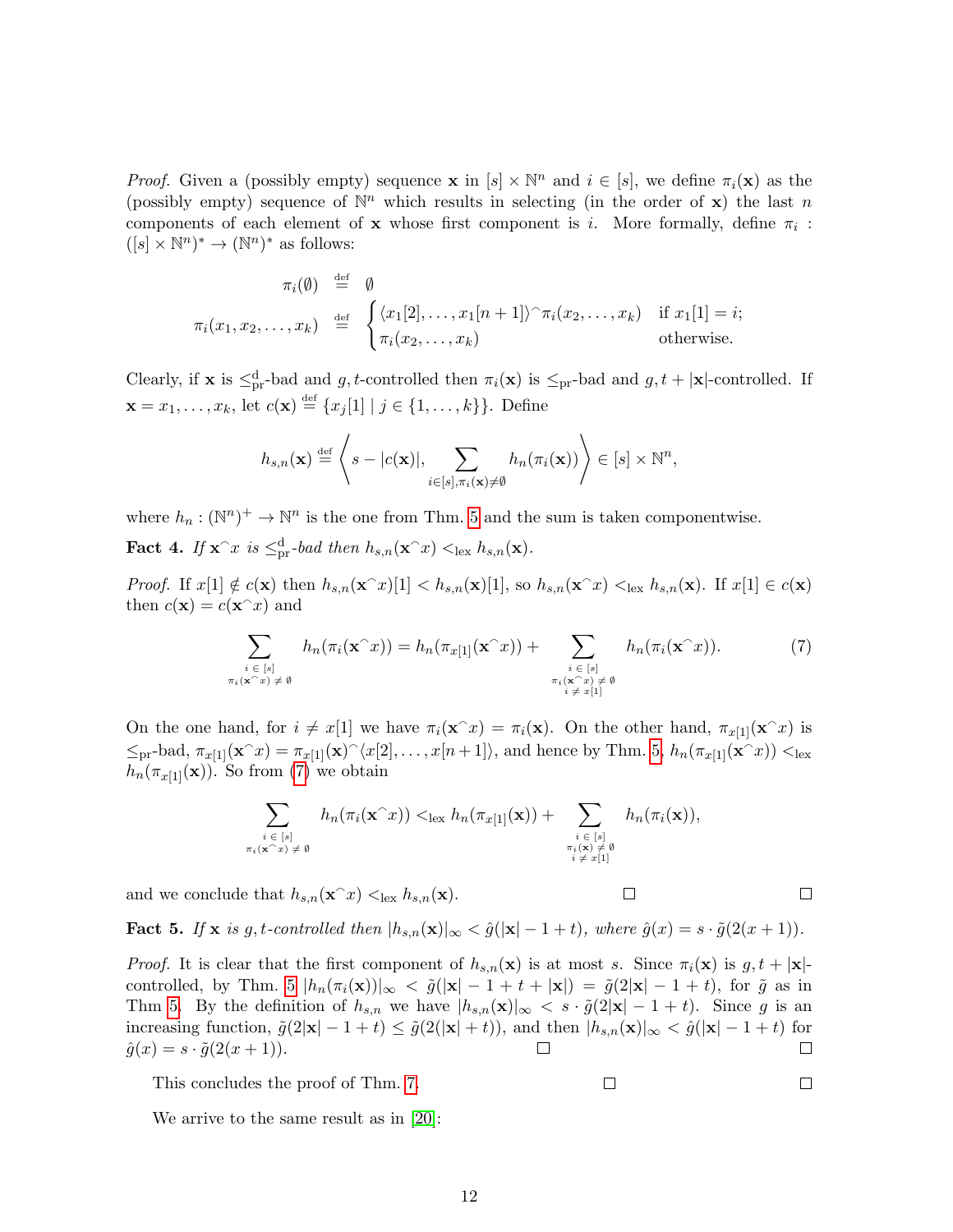<span id="page-12-1"></span>**Corollary 8** (Tight upper bound for  $L_{s,n,g}^{\text{pr}}$ ).  $L_{s,n,g}^{\text{pr}} \le L_{s,n,\hat{g}}^{\text{lex}},$  for  $\hat{g}$  as in Thm. [7.](#page-10-0) Hence if g has an upper bound in  $\mathfrak{F}_{\gamma}$ , and  $\gamma \geq 2$  is an ordinal, then  $L_{s,n,g}^{\text{pri}}$  has an upper bound in  $\mathfrak{F}_{\gamma+n-1}$ . This bound is tight.

*Proof.* The upper bound is straightforward from Thm. [7](#page-10-0) and Thm. [4.](#page-7-2) Also, since  $L_{s,n,g}^{\text{pr}} \geq$  $L_{s,n,g}^{\text{lex}},$  by Thm. [4](#page-7-2) this bound is tight.  $\perp$ 

### <span id="page-12-0"></span>5 Multiset ordering

We need a notion of  $g, t$ -controlled sequence of (multi)sets. By Def. [2](#page-1-2) it suffices to give a proper norm:

<span id="page-12-2"></span>Definition 9 (A proper norm of sets and multisets of tuples). Given a set A with a proper norm  $\lvert \cdot \rvert_A$ , and given  $X \in \mathcal{M}_{\leq \infty}(A)$ , we define  $|X|$ , the norm of X, as the maximum between

 $\max_{x \in A} X(x)$  and  $\max\{|x|_A \mid x \in A \wedge X(x) > 0\}.$ 

For  $X \in \mathcal{P}_{\leq \infty}(A)$ , |X| is defined analogously, as any set is a multiset.

In this section we give a tight upper bound for  $L_{s,n,g}^{\text{ms}}$  (and consequently for  $L_{n,g}^{\text{ms}}$ ) in terms of the Fast Growing Hierarchy, for  $g \leq h \in \mathfrak{F}_{\alpha}$  and  $\alpha < \omega$ .

#### 5.1 Maximizing strategy

To study the longest g, t-controlled  $\leq_{\text{ms}}$ -decreasing sequence of multisets we define the maximizing strategy which, given a nonempty  $g, t$ -controlled multiset  $M$ , determines the greatest  $g, (t + 1)$ -controlled multiset N which is smaller than M. The strategy says that to obtain N one should take out one of the minimum elements of  $M$ , say  $m$ , (i.e. decrement in one the multiplicity of  $m$ ) and add as many elements smaller than  $m$  as the control function permits.

For the rest of this subsection, assume  $(X, \leq)$  is a well-order. We write  $\leq_{\text{ms}}$  instead of  $\langle \xi | \xi \rangle$ . Let  $M \in \mathcal{M}_{\leq \infty}(X)$  be g, t-controlled and let  $|\cdot|_X = |\cdot|$  be a proper norm for X. We define the g, t-predecessor of M as follows: For  $x \in X$ ,

$$
\operatorname{PRED}_{t}^{g}(M)(x) \stackrel{\text{def}}{=} \begin{cases} g(t+1) - 1 & \text{if } x < \min M \wedge |x| < g(t+1); \\ M(x) - 1 & \text{if } x = \min M; \\ M(x) & \text{otherwise.} \end{cases}
$$

where  $\min M \stackrel{\text{def}}{=} \min\{x \mid M(x) > 0\}.$ 

**Lemma 10.** Let M be a g, t-controlled nonempty finite multiset over a totally ordered set P, and let  $N = \text{PRED}_{t}^{g}(M)$ . Then (1) N is  $g,(t + 1)$ -controlled; (2) N <ms M; and (3) if N' is  $g,(t + 1)$ -controlled and  $N' <_{\text{ms}} M$  then  $N' \leq_{\text{ms}} N$ .

*Proof.* (1) is clear from the definition of N and the fact that g is monotone increasing. For (2), it is obvious that  $M \neq N$ . By definition, if  $N(x) > M(x)$  then  $x < m = \min M$  and  $M(m) > N(m)$ .

For (3), assume  $N' < M$  is  $g, (t+1)$ -controlled. We show that if  $N'(x) > N(x)$  then there is  $z > x$  such that  $N(z) > N'(z)$ . Suppose  $N'(x) > N(x)$ .

1. Suppose  $x < \min M$ . Then  $N(x) = g(t+1) - 1 \ge N'(x)$ , contradicting  $N'(x) > N(x)$ .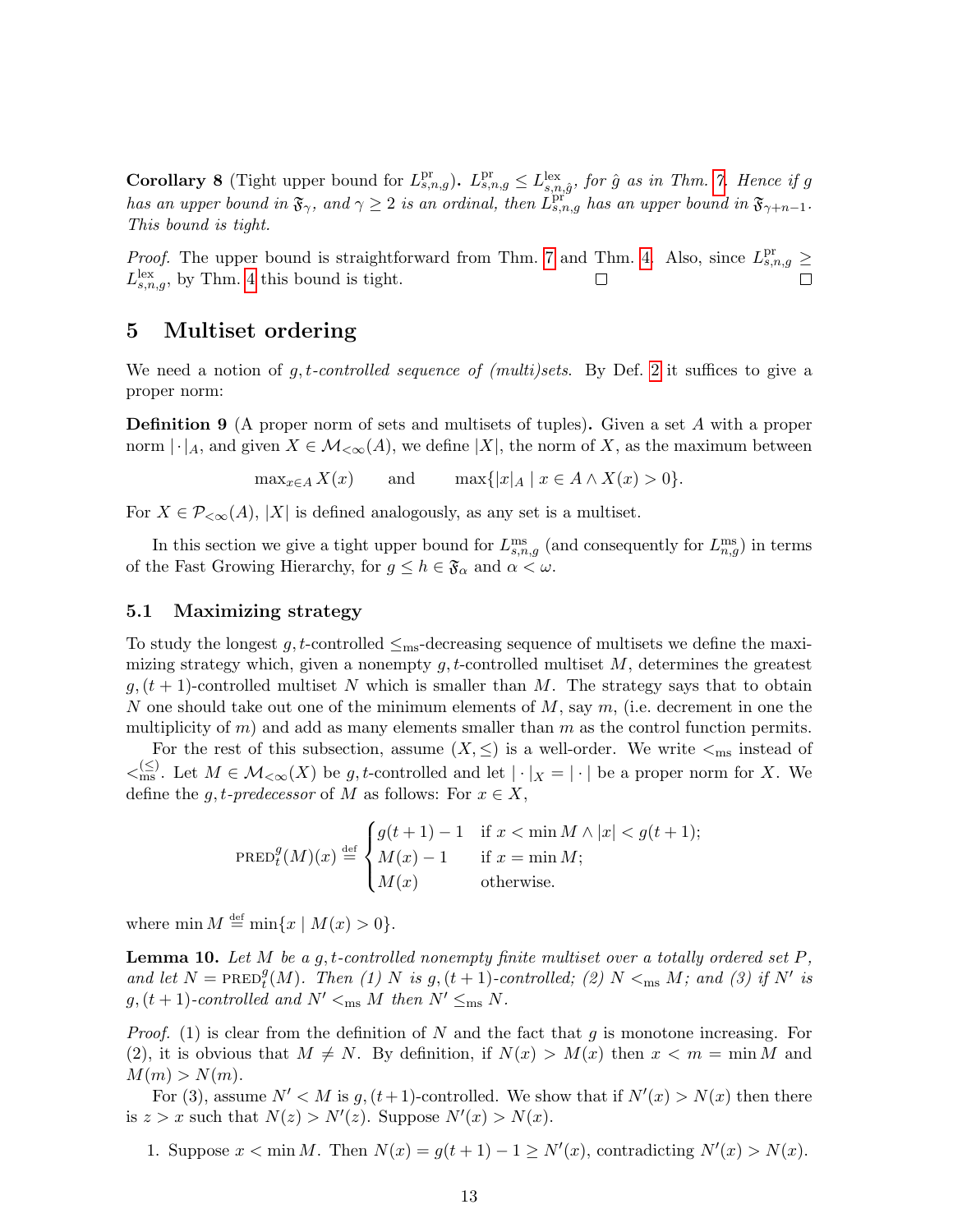- 2. Suppose  $x > \min M$ . Then  $N(x) = M(x)$  and therefore  $N'(x) > M(x)$ . Since  $N' <$ <sub>ms</sub> M there is  $z > x$  such that  $N(z) = M(z) > N'(z)$ .
- 3. Suppose  $x = \min M$ . Then  $N(x) = M(x) 1$ , and so  $N'(x) \ge M(x)$ . If  $N'(x) > M(x)$ then, since  $M <_{\text{ms}} N'$ , there is  $z > x$  with  $M(z) > N'(z)$ . For such z, by definition of N, we have  $N(z) = M(z) > N'(z)$ . If  $N'(x) = M(x)$  then, since  $N' \neq M$ , there is y such that  $N'(y) \neq M(y)$ . Any such y must be different from x. Suppose that all such y's were smaller than  $x = \min M$ . In this case  $M \leq_{\text{ms}} N'$  and this contradicts the hypothesis. Hence there is  $y > x$  such that  $N'(y) \neq M(y)$ . If  $N'(y) > M(y)$ , there is  $z > y > x$  such that  $N'(z) < M(z) = N(z)$ . If  $N'(y) < M(y)$ , since  $M(y) = N(y)$ , we conclude  $N'(y) < N(y)$ .

This concludes the proof.

$$
f_{\rm{max}}
$$

 $\Box$ 

 $\Box$ 

 $\Box$ 

We represent a finite multiset M such that  $\{x \mid M(x) > 0\} = \{x_1, \ldots, x_n\}$  as  $M \stackrel{\text{def}}{=}$  $M(x_1) \cdot x_1 + \cdots + M(x_n) \cdot x_n$ . For  $n \in \mathbb{N}$  and S a set, we denote with  $n \cdot S$  the multiset M such that  $M(x) = n$  if  $x \in S$  and  $M(x) = 0$  otherwise. For a finite multiset M, let  $L_{g,M}(t)$  denote the length minus one of the longest  $g, t$ -controlled and  $\lt_{\text{ms}}$ -decreasing sequence of multisets starting with the multiset M. For  $x \in X$ , let  $o_{g,x}(t) = t + L_{g,1}(\mathfrak{x})$ .

<span id="page-13-1"></span>**Lemma 11.** If  $k \ge 1$  then  $L_{g,k} \{x\}(t) = \sum_{i=0}^{k-1} L_{g,1} \{x\}(o_{g,x}^i(t))$ .

*Proof.* We write  $L_k$  for  $L_{g,k}$ .  $\{x\}$  and o for  $o_{g,x}$ . First we show that

<span id="page-13-0"></span>**Fact 6.**  $o^{i}(t) = t + \sum_{j=0}^{i-1} L_1(o^{j}(t)).$ 

*Proof.* By induction on  $i \geq 0$ . If  $i = 0$  it is trivial. Now

$$
o^{i+1}(t) = o(o^{i}(t))
$$
  
=  $o(t + \sum_{j=0}^{i-1} L_1(o^{j}(t)))$  (ind. hyp.)  
=  $t + \sum_{j=0}^{i-1} L_1(o^{j}(t)) + L_1(o^{i}(t))$  (def. of *o* and ind. hyp.)  
=  $t + \sum_{j=0}^{i} L_1(o^{j}(t)).$ 

 $\Box$ 

This concludes the proof of Fact [6.](#page-13-0)

Now we show the statement of the Lemma by induction on  $k \geq 1$ : If  $k = 1$  it is straightforward. For the inductive step, observe that the longest  $q, t$ -controlled decreasing sequence of multisets beginning with  $M_1 = (k+1) \cdot \{x\}$  is

$$
M_1 >_{\text{ms}} M_2 >_{\text{ms}} \ldots, >_{\text{ms}} M_{l_1} >_{\text{ms}} N_2 >_{\text{ms}} N_3 >_{\text{ms}} \ldots >_{\text{ms}} N_{l_2},
$$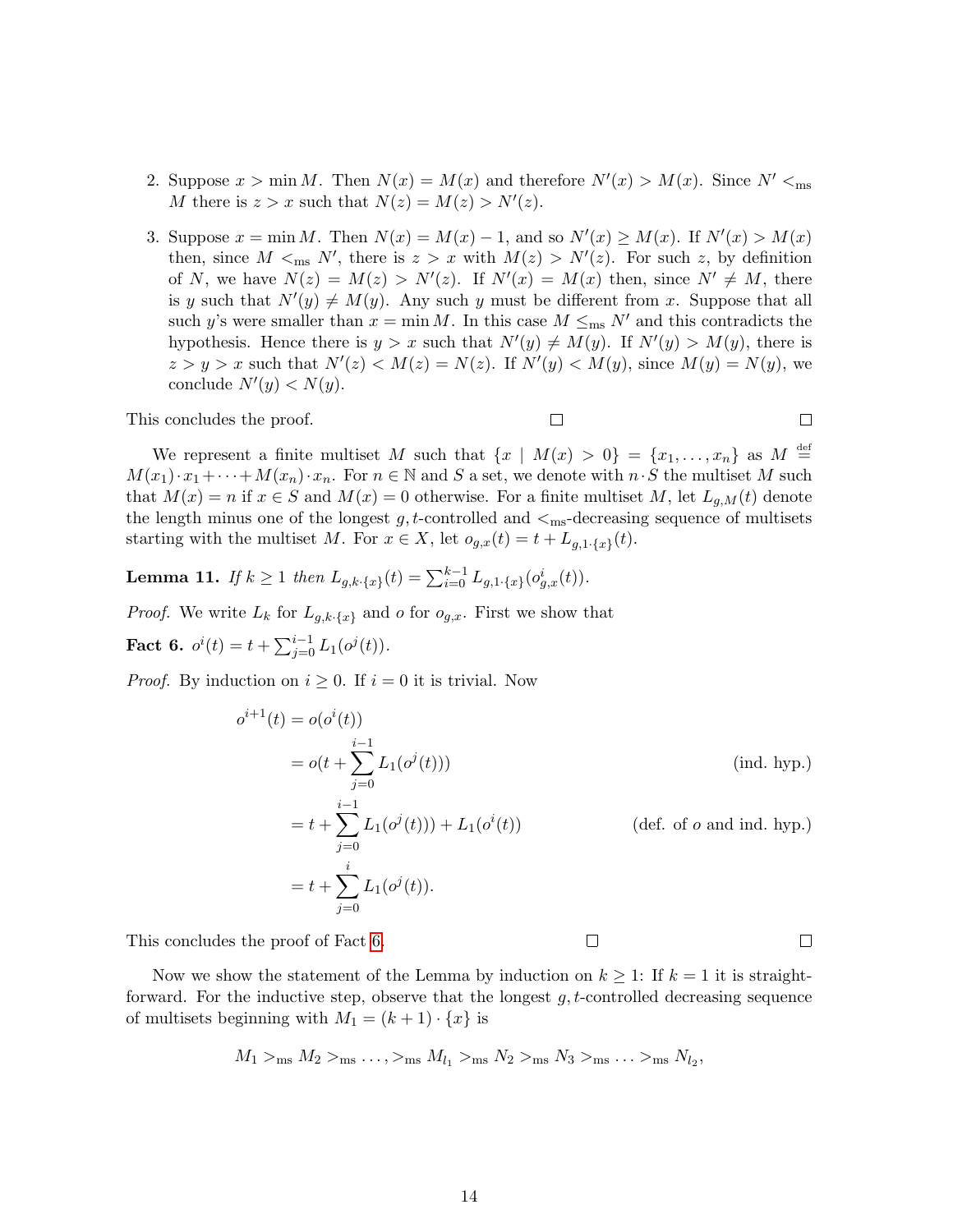of length  $l_1 + l_2 - 1$  and where  $l_1 = L_k(t) + 1$ ,  $M_{l_1} = 1 \cdot \{x\}$ ,  $l_2 = L_1(t + L_k(t)) + 1$  and  $N_{l_2} = \emptyset$ . We have:

$$
L_{k+1}(t) = l_1 + l_2 - 2
$$
  
=  $L_k(t) + L_1(t + L_k)$   
=  $\sum_{i=0}^{k-1} L_1(o^i(t)) + L_1(t + \sum_{i=0}^{k-1} L_1(o^i(t)))$  (ind. hyp.)  
=  $\sum_{i=0}^{k-1} L_1(o^i(t)) + L_1(o^k(t)) + 1$  (Fact 6)  
=  $\sum_{i=0}^{k} L_1(o^i(t)),$ 

 $\Box$ 

and this concludes the proof of Lem. [11.](#page-13-1)

The following are straightforward consequences of Lem. [11.](#page-13-1)

<span id="page-14-1"></span>Corollary 12. For  $k \geq 1$ ,  $t \geq 0$ ,  $L_{g,k} \{x\}(t) \geq L_{g,1}^{k} \{x\}(t)$ .

<span id="page-14-3"></span>Corollary 13. For  $k \ge 1$ ,  $t \ge 0$ ,  $L_{g,k} (t) \le k \cdot L_{g,1} (t) c_{g,x}^{k-1}(t)$ .

# <span id="page-14-4"></span>5.2 Lower bound for multisets of  $[s] \times \mathbb{N}^n$

In the sequel we will initially fix  $(X, \leq)$  to be  $(\mathbb{N}^n, \leq_{\text{lex}})$ . At the end of the subsection we will derive a lower bound for the maximum length of controlled sequences of decreasing multisets over  $([s] \times \mathbb{N}^n, \leq_{\text{lex}})$ , which in the case  $s = 1$  is equivalent to a lower bound for multisets over  $(\mathbb{N}^n, \leq_{\text{lex}}).$ 

If  $M \in \mathcal{M}_{\leq \infty}(\mathbb{N}^n)$  then let  $P_{n,g}(M,t)$  denote the length minus one of the longest g, tcontrolled  $\leq_{\text{ms}}$ -decreasing sequence of multisets starting with M. If M consists of one copy of  $(x_1, \ldots, x_n)$ , we simply write  $P_{n,q}(x_1, \ldots, x_n, t)$  instead of  $P_{n,q}(1 \cdot \{(x_1, \ldots, x_n)\}, t)$ .

Observe that, having fixed  $(X, \leq)$  as  $(\mathbb{N}^n, \leq_{\text{lex}})$ , we have  $L_{g,M}(t) = P_{n,g}(M, t)$ . Define  $G_{n,g}: \mathbb{N}^{n+1} \setminus \{(0,\ldots,0)\} \to \mathbb{N}$  by multiple recursion as:

<span id="page-14-0"></span> $G_{n,g}(0,\ldots,0,1,t) \stackrel{\text{def}}{=} g(t+1)$  (8)

$$
G_{n,q}(\overline{x}, x_0 + 1, t) \stackrel{\text{def}}{=} G_{n,q}^{g(t+1)-1}(\overline{x}, x_0, t) \tag{9}
$$

$$
G_{n,g}(\overline{x}, x_0 + 1, t) \stackrel{\text{def}}{=} G_{n,g}^{g(t+1)-1}(\overline{x}, x_0, t) \tag{9}
$$

$$
G_{n,g}(\overline{x}, x_j + 1, \overline{0}, t) \stackrel{\text{def}}{=} G_{n,g}(\overline{x}, x_j, g(t+1) - 1, \overline{0}, t). \tag{10}
$$

In Eqn. [\(9\)](#page-14-0), we let  $\overline{x} = x_{n-1}, \ldots, x_1$ . In Eqn. [\(10\)](#page-14-0) we let  $\overline{x} = x_{n-1}, \ldots, x_{j+1}$  and this equation only applies when  $j > 0$ .  $G_{n,g}^k(\overline{a}, t)$  denotes the k-th iteration of  $G_{n,g}$  in the last component, i.e.  $G_{n,g}^1(\overline{a},t) = G_{n,g}(\overline{a},t)$  and  $G_{n,g}^{k+1}(\overline{a},t) = G_{n,g}(\overline{a},G_{n,g}^k(\overline{a},t)).$ 

<span id="page-14-2"></span>**Lemma 14.** If  $g(t) \geq t+1$  then  $P_{n,q} \geq G_{n,q}$ .

*Proof.* By induction on the lexicographic order of  $(x_{n-1}, \ldots, x_0)$ :

If  $(x_1, \ldots, x_{n-1}, x_n) = (0, \ldots, 0, 1)$  then for [\(8\)](#page-14-0) the longest g, t-controlled  $\leq_{\text{ms}}$ -decreasing sequence starting with  $1 \cdot \{(\overline{0}, 1)\}\$ is

$$
1 \cdot \{(\overline{0},1)\} >_{\text{ms}} (g(t+1)-1) \cdot \{(\overline{0},0)\} >_{\text{ms}} \ldots >_{\text{ms}} 0 \cdot \{(\overline{0},0)\} = \emptyset,
$$

 $\Box$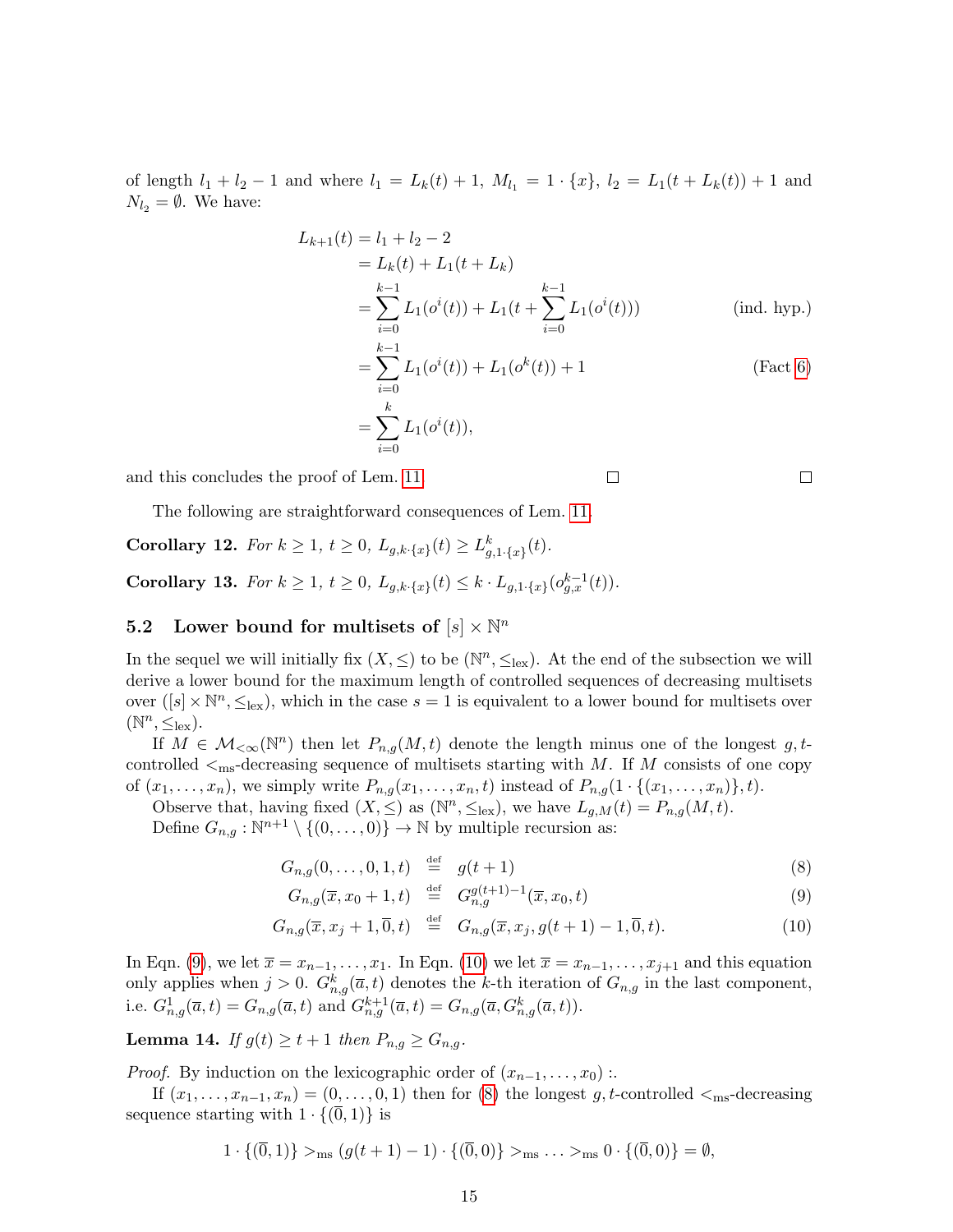which has length  $g(t + 1) + 1$  and then  $P_{n,q}(0, \ldots, 0, 1, t) = g(t + 1) = G_{n,q}(0, \ldots, 1, t)$ .

For [\(9\)](#page-14-0), the longest g, t-controlled  $\leq_{\text{ms}}$ -decreasing sequence of multisets starting with  $1 \cdot \{(\bar{x}, x_0 + 1)\}\)$  contains the multiset  $M = (g(t + 1) - 1) \cdot \{(\bar{x}, x_0)\}\)$ , so  $P_{n,q}(\bar{x}, x_0 + 1, t) \geq 0$  $P_{n,g}(M, t+1)$ . Therefore

$$
P_{n,g}(\overline{x}, x_0 + 1, t) \ge P_{n,g}((g(t + 1) - 1) \cdot \{(\overline{x}, x_0)\}, t + 1)
$$
  
\n
$$
\ge P_{n,g}^{g(t+1)-1}(\overline{x}, x_0, t + 1)
$$
  
\n
$$
\ge G_{n,g}^{g(t+1)-1}(\overline{x}, x_0, t)
$$
  
\n
$$
= G_{n,g}(\overline{x}, x_0 + 1, t).
$$
 (ind. hyp. and monot. of  $G_{n,g}$ )

Finally, for [\(10\)](#page-14-0), the longest g, t-controlled  $\leq_{\text{ms}}$ -decreasing sequence of multisets starting with  $1 \cdot \{(\overline{x}, x_j + 1, \overline{0})\}$  contains  $1 \cdot \{(x_1, \ldots, x_j, g(t+1) - 1, \overline{0})\}$  as one of its terms, so

$$
P_{n,g}(\overline{x}, x_j + 1, \overline{0}, t) \ge P_{n,g}(\overline{x}, x_j, g(t+1) - 1, \overline{0}, t)
$$
  
\n
$$
\ge G_{n,g}(x_1, \dots, x_j, g(t+1) - 1, 0, \dots, 0, t)
$$
  
\n
$$
= G_{n,g}(x_1, \dots, x_j + 1, 0, \dots, 0, t).
$$
 (ind. hyp.)

 $\Box$ 

 $\Box$ 

 $\Box$ 

 $\Box$ 

This concludes the proof.

Now we prove some results regarding the Fast Growing Hierarchy that will be needed later on.

<span id="page-15-0"></span>**Lemma 15.** Let  $c < \omega$ , and  $1 \leq n < \omega$ . For every  $t \geq c-1$  and every ordinal  $\gamma$  of the form  $\sum_{i=n}^{m} \omega^{i} \cdot a_{i}$  (where  $a_{i} < \omega$ ), we have  $F_{\gamma+\omega^{n}}(t) \geq F_{\gamma+c}(t)$ .

Proof. By induction on n.

<span id="page-15-1"></span>**Corollary 16.** For every  $0 \leq n < \omega$ , every  $a \leq b < \omega$ , and every ordinal  $\gamma$  of the form  $\sum_{i=n}^{m} \omega^i \cdot a_i$  (where  $a_i < \omega$ ), we have

- 1.  $F_{\gamma+\omega^n \cdot a+1} \leq F_{\gamma+\omega^n \cdot (a+1)}$
- 2.  $F_{\gamma+\omega^n \cdot a} \leq F_{\gamma+\omega^n \cdot b}$

*Proof.* Both cases are trivial for  $n = 0$ , and both are immediate consequences of Lem. [15](#page-15-0) for  $n > 0$ .  $\Box$  $\Box$ 

<span id="page-15-2"></span>**Lemma 17.** If g is such that  $g(t) \ge t + 2$  for all t, then

$$
G_{n,g}(x_{n-1},\ldots,x_0,t)\geq F_{\alpha}(t),
$$

where  $\alpha = \omega^{n-1} \cdot x_{n-1} + \cdots + \omega^0 \cdot x_0$  if  $x_i > 0$  for some  $i > 0$ , and  $\alpha = x_0 - 1$  if  $x_0 > 0$  and  $x_i = 0$  for all  $i > 0$ .

*Proof.* We proceed by induction on  $(x_{n-1}, \ldots, x_0)$ .

First we have that  $G_{n,g}(0,\ldots,0,1,t) = g(t+1) \ge t+2 \ge F_0(t)$ . Second, for any  $\overline{x} = x_{n-1}, \ldots, x_1$ ,

$$
G_{n,g}(\overline{x}, x_0 + 1, t) = G_{n,g}^{g(t+1)-1}(\overline{x}, x_0, t)
$$
  
\n
$$
\geq G_{n,g}^{t+1}(\overline{x}, x_0, t)
$$
  
\n
$$
= F_{\alpha}^{t+1}(t) = F_{\alpha+1}(t).
$$
  
\n
$$
(g(t) \geq t + 1)
$$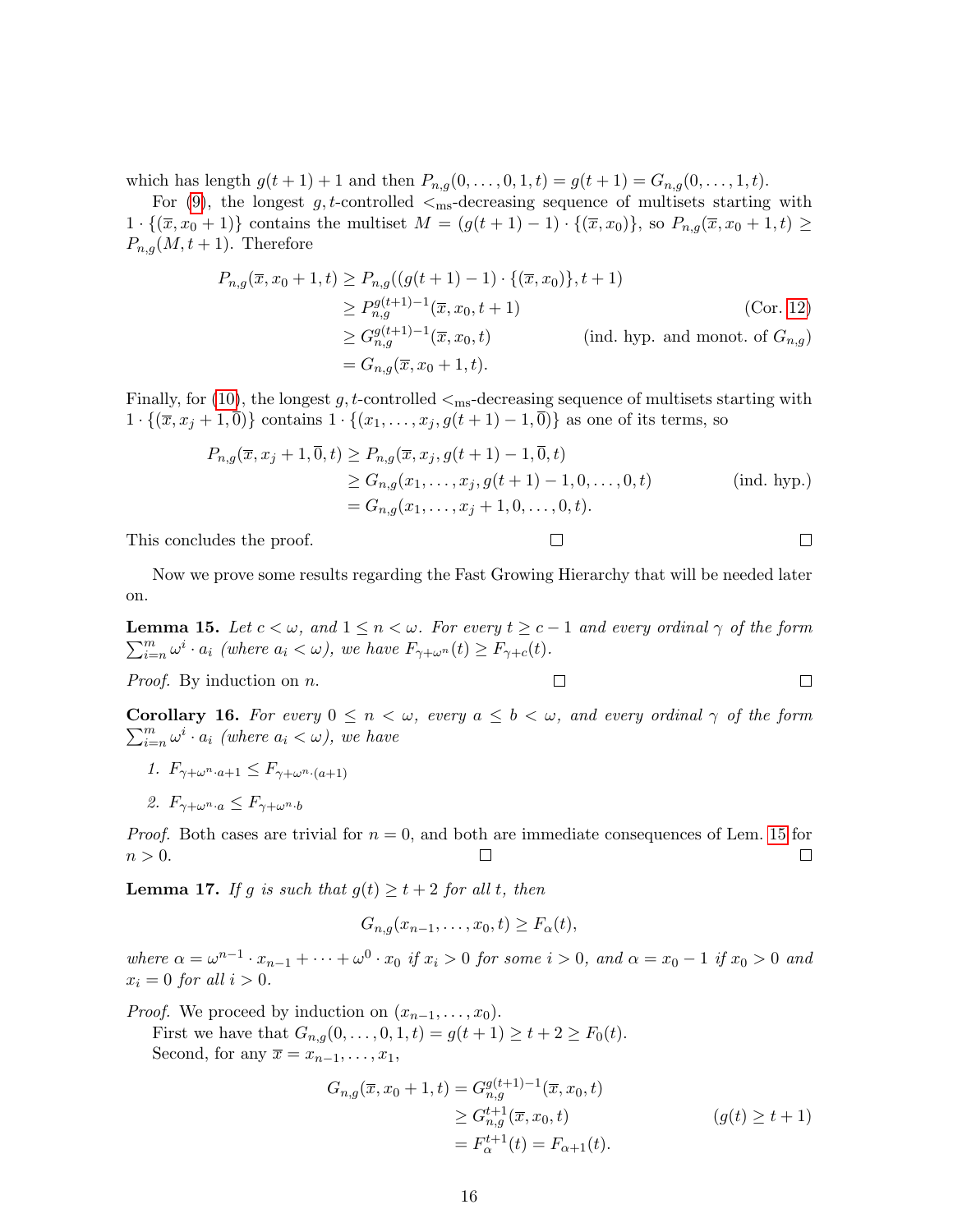Third, we consider two possibilities. First:

$$
G_{n,g}(\overline{0}, 1, 0, t) = G_{n,g}(\overline{0}, 0, g(t+1) - 1, t)
$$
  
\n
$$
\geq F_{g(t+1)-2}(t)
$$
 (ind. hyp.)  
\n
$$
\geq F_{t+1}(t)
$$
  
\n
$$
= F_{\omega}(t),
$$
 (if  $t + 2$ )

 $\Box$ 

and lastly, if  $\overline{x} = x_{n-1}, \ldots, x_{j+1}, \beta = \omega^{n-1} \cdot x_{n-1} + \cdots + \omega^{j+1} \cdot x_{j+1}$  and  $(\overline{x}, x_j + 1, 0, \ldots, 0) >_{\text{lex}}$  $(0, \ldots, 1, 0)$ :

$$
G_{n,g}(\overline{x}, x_j + 1, \overline{0}, t) = G_{n,g}(\overline{x}, x_j, g(t + 1) - 1, \overline{0}, t)
$$
  
\n
$$
\ge F_{\beta + \omega^j \cdot x_j + \omega^{j-1} \cdot (g(t+1) - 1)}(t)
$$
 (ind. hyp.)  
\n
$$
\ge F_{\beta + \omega^j \cdot x_j + \omega^{j-1} \cdot (t+1)}(t)
$$
 (Cor. 16.2 and  $g(t) \ge t + 1$ )  
\n
$$
= F_{\beta + \omega^j \cdot (x_j + 1)}(t).
$$

This concludes the proof.

$$
f_{\rm{max}}
$$

 $\Box$ 

We now give a lower bound for  $L_{s,n,g}^{\text{ms}}$  in terms of the Fast Growing Hierarchy. Observe that since  $L_{1,n,g}^{\text{ms}} = L_{n,g}^{\text{ms}}$  we also get a lower bound for multisets of  $\mathbb{N}^n$ .

<span id="page-16-0"></span>**Theorem 18** (Lower bound for  $L_{s,n,g}^{\text{ms}}$ ). Let g be a function such that  $g(t) \geq t+2$  for all t and  $s \leq g(0)$ , then for all t,  $L^{\text{ms}}_{s,n,g}(t) \geq F_{\omega^{n}s}(t-1)$  (this last function belongs to  $\mathfrak{F}_{\omega^{n} \cdot s} \setminus \bigcup_{\alpha < \omega^{n} \cdot s} \mathfrak{F}_{\alpha}$  ).

*Proof.* Except when we have both  $s = 1$  and  $n = 1$ , we proceed as follows:

$$
L_{s,n,g}^{\text{ms}}(t) \ge P_{n+1,g}(s-1, t+1, \overline{0}, t)
$$
  
\n
$$
\ge G_{n+1,g}(s-1, t+1, \overline{0}, t)
$$
  
\n
$$
\ge F_{\omega^{n} \cdot (s-1) + \omega^{n-1} \cdot (t+1)}(t)
$$
 (Lem. 17)

$$
= F_{\omega^n \cdot s}(t).
$$

If  $s = n = 1$ , we proceed similarly, but in the third inequality Lem. [17](#page-15-2) yields  $\geq F_t(t) \geq$  $F_t(t-1) = F_{\omega}(t-1).$  $\Box$  $\Box$ 

# <span id="page-16-2"></span>5.3 Upper bound for multisets of  $[s] \times \mathbb{N}^n$

Define  $U_{n,g}: \mathbb{N}^{n+1} \setminus \{(0,\ldots,0)\} \to \mathbb{N}$  by multiple recursion as:

<span id="page-16-1"></span>
$$
U_{n,g}(0,\ldots,0,1,t) \stackrel{\text{def}}{=} g(t+1) \tag{11}
$$

$$
U_{n,g}(\overline{x}, x_0 + 1, t) \stackrel{\text{def}}{=} g(t+1) \cdot U_{n,g}(\overline{x}, x_0, o_{x_{n-1},...,x_0}^{g(t+1)-1}(t+2)) \tag{12}
$$

$$
U_{n,g}(\overline{x}, x_j + 1, \overline{0}, t) \stackrel{\text{def}}{=} U_{n,g}(\overline{x}, x_j, g(t+1), \overline{0}, t+2), \tag{13}
$$

where  $o_{x_{n-1},...,x_0}(t) = t + U_{n,g}(x_{n-1},...,x_1,x_0,t)$ ; Eqn. [\(13\)](#page-16-1) applies when  $j > 0$  and  $\bar{x} =$  $x_{n-1}, \ldots, x_{j+1}.$ 

<span id="page-16-3"></span>Lemma 19.  $P_{n,q} \leq U_{n,q}$ .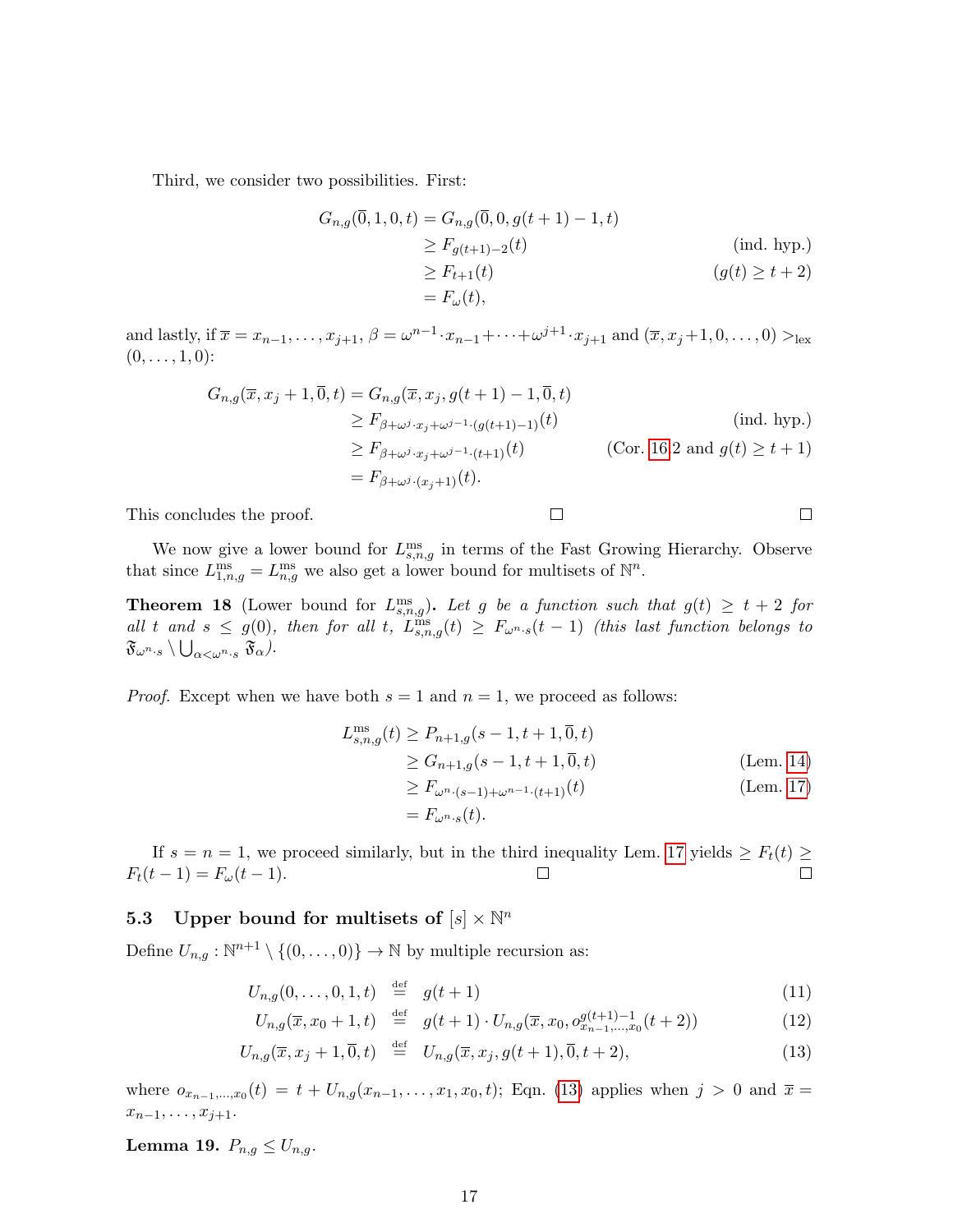*Proof.* By induction on the lexicographic order of  $(x_{n-1},...,x_0)$ . For [\(11\)](#page-16-1), as in the proof of Lem. [14,](#page-14-2) the longest g, t-controlled  $\leq_{\text{ms}}$ -decreasing sequence starting with  $1 \cdot \{(0,1)\}\)$  has length  $g(t + 1) + 1$  and then  $P_{n,q}(\overline{0}, 1, t) = g(t + 1) = U_{n,q}(\overline{0}, 1, t)$ . For [\(12\)](#page-16-1) the longest g, t-controlled  $\leq_{\text{ms}}$ -decreasing sequence starting with  $M_0 = 1 \cdot \{(\overline{x}, x_0 + 1)\}\)$  continues with a multiset M<sub>1</sub>whose  $\lt_{\text{lex}}$ -maximum element is  $(\bar{x}, x_0)$ , of multiplicity  $g(t + 1) - 1$ . Therefore if  $N = g(t+1) \cdot \{(\overline{x}, x_0)\}\$  then  $M_0 >_{\text{ms}} N >_{\text{ms}} M_1$  and N is  $g, (t+2)$ -controlled since g is increasing. Hence

$$
P_{n,g}(\overline{x}, x_0 + 1, t) \le P_{n,g}(g(t+1) \cdot \{(\overline{x}, x_0)\}, t+2)
$$
  
\n
$$
\le g(t+1) \cdot P_{n,g}(\overline{x}, x_0, \tilde{o}_{x_1, \ldots, x_0}^{g(t+1)-1}(t+2))
$$
  
\n
$$
\le g(t+1) \cdot U_{n,g}(\overline{x}, x_0, o_{x_{n-1}, \ldots, x_0}^{g(t+1)-1}(t+2))
$$
  
\n
$$
= U_{n,g}(\overline{x}, x_0 + 1, t)
$$

where  $\tilde{o}_{x_{n-1},...,x_0}(t) = t + P_{n,g}(x_{n-1},...,x_0,t)$ , the second inequality follows from Cor. [13,](#page-14-3) and the third one from ind. hyp. and monotonicity of  $U_{n,g}$ . For [\(13\)](#page-16-1) the longest g, t-controlled  $\langle \mathbf{r} \rangle = -\text{diag}(\mathbf{r} \cdot \mathbf{r})$  and  $\mathbf{r} \cdot \mathbf{r}$  and  $\mathbf{r} \cdot \mathbf{r}$  and  $\mathbf{r} \cdot \mathbf{r} \cdot \mathbf{r}$  and  $\mathbf{r} \cdot \mathbf{r} \cdot \mathbf{r} \cdot \mathbf{r}$  and  $\mathbf{r} \cdot \mathbf{r} \cdot \mathbf{r} \cdot \mathbf{r} \cdot \mathbf{r} \cdot \mathbf{r} \cdot \mathbf{r} \cdot \mathbf{r} \cdot \mathbf{r} \cdot \math$ multiset  $M'_1$  whose  $\leq_{\text{lex}}$ -maximum element is  $(\overline{x}, x_j, g(t+1)-1, \ldots, g(t+1)-1)$ , of multiplicity  $g(t+1)-1$ . Then  $M'_0>_{\text{ms}} N' >_{\text{ms}} M'_1$ , where  $N' = 1 \cdot \{(\overline{x}, x_j, g(t+1), \overline{0})\}$ , and hence N' is  $g(t + 2)$ -controlled. Therefore by inductive hypothesis we have

$$
P_{n,g}(\overline{x}, x_j + 1, \overline{0}, t) \le P_{n,g}(\overline{x}, x_j, g(t+1), \overline{0}, t+2)
$$
  
\n
$$
\le U_{n,g}(\overline{x}, x_j, g(t+1), \overline{0}, t+2)
$$
  
\n
$$
= U_{n,g}(\overline{x}, x_j + 1, \overline{0}, t),
$$

 $\Box$ 

 $\Box$ 

and this concludes the proof.

<span id="page-17-0"></span>**Proposition 20.** Let  $\gamma < \omega^{\omega}$  and let g and k be such that  $t \geq k$ ,  $g(t+1) \leq F_{\gamma}(t)$  and  $g(t) \geq$ t+1. Then for all  $t \ge \max\{2, k\}$ , all  $\overline{x} = x_{n-1}, \ldots, x_1$  and all  $x_0$ : if  $U_{n,q}(\overline{x}, x_0, t) \le F_\gamma(t)$  then  $U_{n,q}(\overline{x}, x_0+c, t) \leq F_{\gamma+3c}(t)$ . In particular, for all  $t \geq \max\{2, k\}$ ,  $U_{n,q}(\overline{0}, x_0, t) \leq F_{\gamma+3(x_0-1)}(t)$ , since  $U_{n,q}(\overline{0},1,t) = g(t+1)$ .

*Proof.* We proceed by induction on c. For  $c = 1$ , let  $t \ge \max\{2, k\}$ :

$$
U_{n,g}(x_{n-1},...,x_0+1,t) = g(t+1) \cdot U_{n,g}(\overline{x},x_0, o_{x_{n-1},...,x_0}^{g(t+1)-1}(t+2))
$$
  
\n
$$
\leq g(t+1) \cdot F_{\gamma}(o_{x_{n-1},...,x_0}^{g(t+1)-1}(t+2))
$$
 (hyp.)  
\n
$$
\leq g(t+1) \cdot F_{\gamma}(F_{\gamma+1}^{g(t+1)-1}(t+2))
$$
  
\n
$$
\leq g(t+1) \cdot (F_{\gamma+1}^{g(t+1)+1}(t+2))
$$
  
\n
$$
\leq g(t+1) \cdot (F_{\gamma+1}^{g(t+1)+1}(g(t+1))
$$
 (g(t)  $\geq t+1$ )  
\n
$$
= g(t+1) \cdot (F_{\gamma+2}(g(t+1))
$$
  
\n
$$
\leq F_{\gamma}(t) \cdot (F_{\gamma+2}(F_{\gamma+2}(t))
$$
 (g(t+1)  $\leq F_{\gamma}(t)$ )  
\n
$$
\leq F_{\gamma+2}(t) \cdot (F_{\gamma+2}(F_{\gamma+2}(t))
$$
  
\n
$$
= F_{\gamma+2}^{3}(t)
$$
  
\n
$$
\leq F_{\gamma+3}(t).
$$
 (t  $\geq 2$ )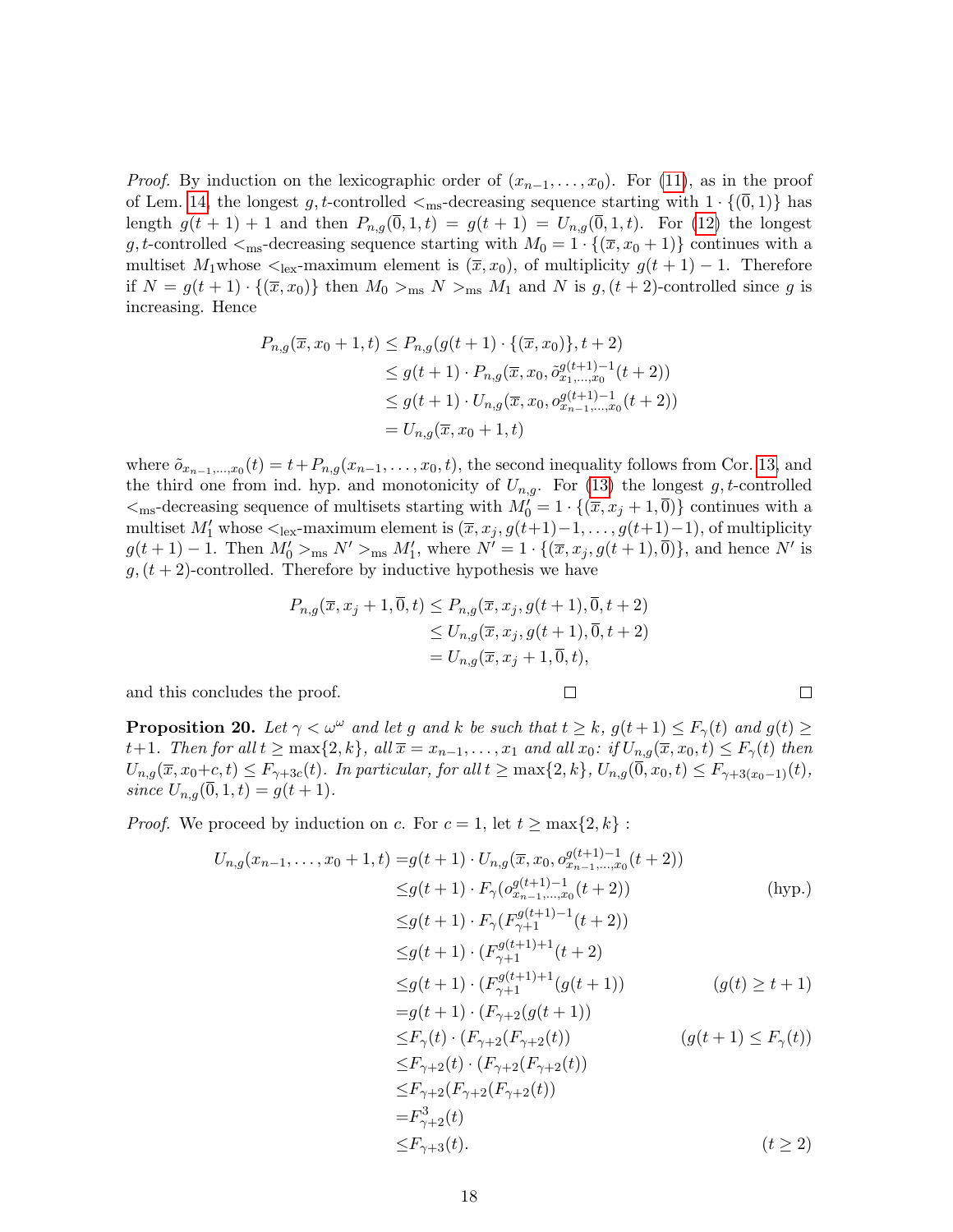Where for the inequality in the third line we are using that  $o_{x_{n-1},...,x_0}(t) = t+U_{n,g}(x_{n-1},...,x_0,t) \leq$  $t + F_{\gamma}(t) \leq F_{\gamma+1}(t).$ 

Now, for the inductive step, we prove the result for  $c + 1$  assuming it is true for  $1, \ldots, c$ . For  $t \ge \max\{2, k\}$ , by ind. hyp.  $U_{n,g}(\overline{x}, x_0 + c, t) \le F_{\gamma+3c}(t)$ . Therefore, if  $\tilde{x_0} = x_0 + c$  and using the ind. hyp. we have  $U_{n,q}(\bar{x}, x_0 + c + 1, t) = U_{n,q}(\bar{x}, \tilde{x_0} + 1, t) \leq F_{\gamma+3c+3}(t)$ .  $\Box$  $\Box$ 

It is known that if  $\alpha \leq \beta$  then there is  $t_0$  such that for all  $t \geq t_0$  we have  $F_\alpha(t) \leq F_\beta(t)$ . However, in principle,  $t_0$  may depend on  $\beta$  in a non-uniform way. The following lemma makes a uniform statement that will be needed later.

<span id="page-18-0"></span>**Lemma 21.** Let  $\alpha \in \mathbb{N}$ . Then for all  $t \geq \alpha - 1$  and for all  $\beta \geq \alpha$  we have  $F_{\alpha}(t) \leq F_{\beta}(t)$ .

*Proof.* We proceed by transfinite induction on  $\beta$ . Let  $t \ge \max{\alpha - 1}$ . For  $\beta = \alpha$  the result is trivial. Next,  $F_{\beta+1}(t) \geq F_{\beta}(t)$  and  $F_{\beta}(t) \geq F_{\alpha}(t)$  by inductive hypothesis. Finally, for  $\beta$  a limit ordinal we have  $F_{\beta}(t) = F_{\beta_t}(t) \geq F_{\alpha}(t)$ , as we can use ind. hyp. because  $t \geq \alpha - 1$  and  $\beta > \beta_t \geq \alpha$  $\Box$ 

<span id="page-18-1"></span>Corollary 22. Let g be upper bounded in  $\mathfrak{F}_{\alpha}$ , for  $\alpha < \omega$ . Then there exists k such that for all  $\beta \geq \omega$  and all  $t \geq k$  we have  $F_{\beta}(g(t)) \leq F_{\beta+1}(t)$ .

*Proof.* Since g is upper bounded in  $\mathfrak{F}_{\alpha}$ , there exist a k' such that if  $t \geq k'$  then  $g(t) \leq F_{\alpha+1}(t)$ . Therefore

$$
F_{\beta}(g(t)) \le F_{\beta}(F_{\beta}(t))
$$
  
\n
$$
= F_{\beta}^{2}(t)
$$
  
\n
$$
\le F_{\beta+1}(t).
$$
  
\n(for  $t \ge \max\{\alpha, k'\}$  by Lem. 21)  
\n(for  $t \ge 1$ )

 $\Box$ 

To conclude, take  $k = \max\{1, \alpha, k'\}.$ 

$$
\mathcal{L}^{\mathcal{L}}(\mathcal{L}^{\mathcal{L}}(\mathcal{L}^{\mathcal{L}}(\mathcal{L}^{\mathcal{L}}(\mathcal{L}^{\mathcal{L}}(\mathcal{L}^{\mathcal{L}}(\mathcal{L}^{\mathcal{L}}(\mathcal{L}^{\mathcal{L}}(\mathcal{L}^{\mathcal{L}}(\mathcal{L}^{\mathcal{L}}(\mathcal{L}^{\mathcal{L}}(\mathcal{L}^{\mathcal{L}}(\mathcal{L}^{\mathcal{L}}(\mathcal{L}^{\mathcal{L}}(\mathcal{L}^{\mathcal{L}}(\mathcal{L}^{\mathcal{L}}(\mathcal{L}^{\mathcal{L}}(\mathcal{L}^{\mathcal{L}}(\mathcal{L}^{\mathcal{L}}(\mathcal{L}^{\mathcal{L}}(\mathcal{L}^{\mathcal{L}}(\mathcal{L}^{\mathcal{L}}(\mathcal{L}^{\mathcal{L}}(\mathcal{L}^{\mathcal{L}}(\mathcal{L}^{\mathcal{L}}(\mathcal{L}^{\mathcal{L}}(\mathcal{L}^{\mathcal{L}}(\mathcal{L}^{\mathcal{L}}(\mathcal{L}^{\mathcal{L}}(\mathcal{L}^{\mathcal{L}}(\mathcal{L}^{\mathcal{L}}(\mathcal{L}^{\mathcal{L}}(\mathcal{L}^{\mathcal{L}}(\mathcal{L}^{\mathcal{L}}(\mathcal{L}^{\mathcal{L}}(\mathcal{L}^{\mathcal{L}}(\mathcal{L}^{\mathcal{L}}(\mathcal{L}^{\mathcal{L}}(\mathcal{L}^{\mathcal{L}}(\mathcal{L}^{\mathcal{L}}(\mathcal{L}^{\mathcal{L}}(\mathcal{L}^{\mathcal{L}}(\mathcal{L}^{\mathcal{L}}(\mathcal{L}^{\mathcal{L}}(\mathcal{L}^{\mathcal{L}}(\mathcal{L}^{\mathcal{L}}(\mathcal{L}^{\mathcal{L}}(\mathcal{L}^{\mathcal{L}}(\mathcal{L}^{\mathcal{L}}(\mathcal{L}^{\mathcal{L}}(\mathcal{L}^{\mathcal{L}}(\mathcal{L}^{\mathcal{L}}(\mathcal{L}^{\mathcal{L}}(\mathcal{L}^{\mathcal{L}}(\mathcal{L}^{\mathcal{L}}(\mathcal{L}^{\mathcal{L}}(\mathcal{L}^{\mathcal{L}}(\mathcal{L}^{\mathcal{L}}(\mathcal{L}
$$

<span id="page-18-2"></span>**Lemma 23.** If g has a primitive recursive upper bound and  $\forall^{\infty}t$  (that is, for all t save for a finite number),  $g(t)\geq t+1,$  then there is  $k$  such that for all  $t\geq k$  and all  $\overline{x}=x_{n-1},\ldots,x_1\neq \overline{0}$ we have  $U_{n,g}(\overline{x}, 0, t) \le F_\alpha(t)$ , where  $\alpha = \omega^{n-1} \cdot x_{n-1} + \omega^{n-2} \cdot x_{n-2} + \cdots + \omega^2 \cdot x_2 + \omega \cdot x_1 + 1$ .

*Proof.* First, let  $e < \omega$  be an ordinal such that  $\forall^{\infty}t$ ,  $g(t+1) \leq F_e(t)$ . Now, let  $k'_0 \geq 2$  be a constant such that for all  $t \geq k'_0$  we have  $g(t+1) \leq F_e(t)$  and  $g(t) \geq t+1$ . Also, let  $k''_0$  be the constant given by Lem. [21](#page-18-0) so that, in particular, for all  $t \geq k_0''$  and for all  $\beta \geq \omega$ ,  $g(t) \leq F_\beta(t)$ . We now take  $k_0 = \max\{k'_0, k''_0\}$ , restrict ourselves to  $t \geq k_0$  and proceed by induction on  $\overline{x} \neq \overline{0}$ .

$$
U_{n,g}(\overline{0}, 1, 0, t) = U_{n,g}(\overline{0}, g(t+1), t+2)
$$
  
\n
$$
\leq F_{d(t)}(t+2)
$$
 (Prop. 20)  
\n
$$
\leq F_{d(t)+1}(d(t))
$$
  
\n
$$
= F_{\omega}(d(t))
$$
  
\n
$$
\leq F_{\omega+1}(t), \qquad (\forall t \geq k_1)
$$

where  $d(t) \stackrel{\text{def}}{=} 3(g(t+1)-1) + e$ .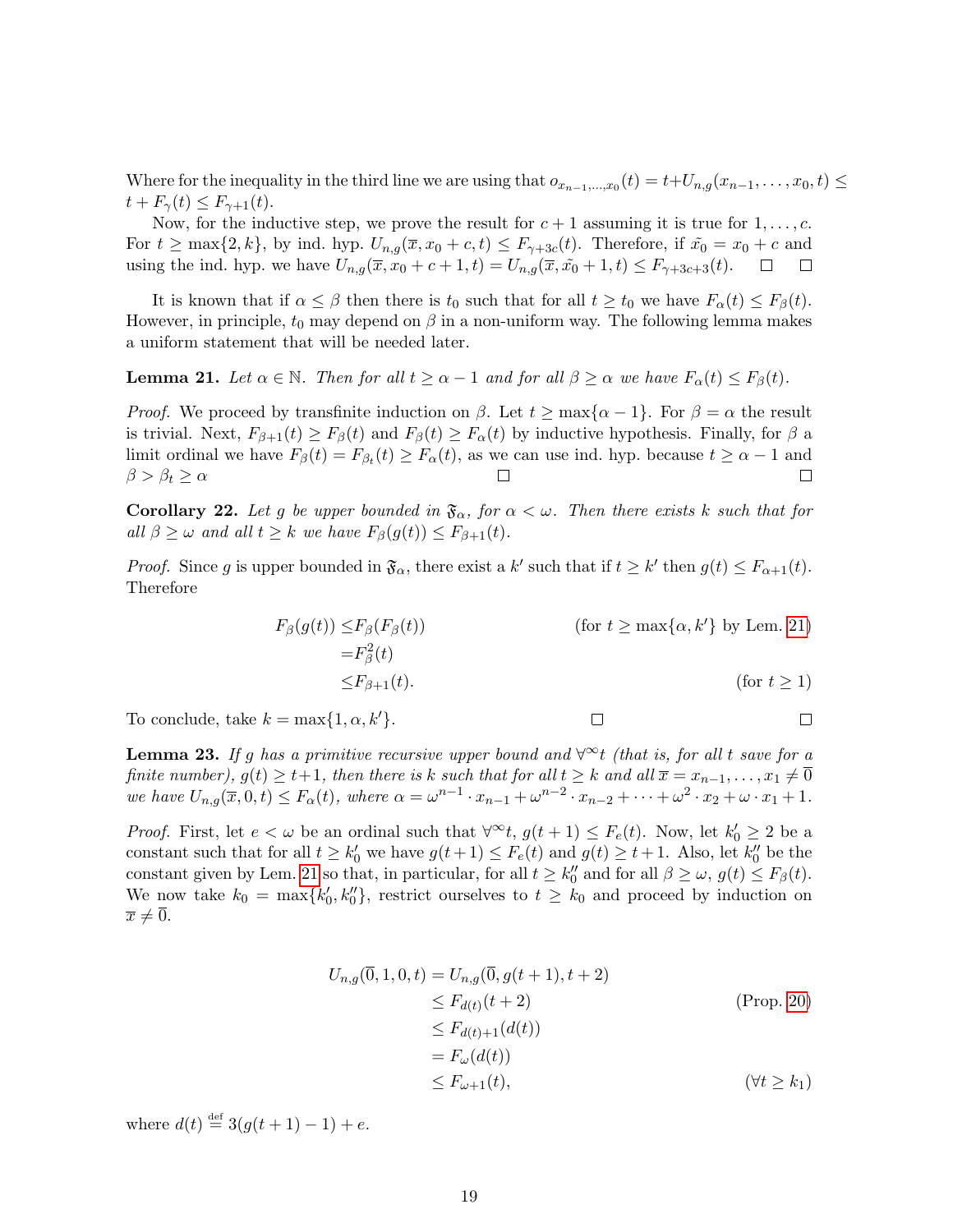Next,

$$
U_{n,g}(\overline{0}, x_1 + 1, 0, t) = U_{n,g}(\overline{0}, x_1, g(t+1), t+2)
$$
  
\n
$$
\leq F_{\omega \cdot x_1 + 1 + d(t)}(t+2)
$$
 (ind. hyp. and Prop. 20)  
\n
$$
\leq F_{\omega \cdot x_1 + d(t)+1}(d(t))
$$
  
\n
$$
= F_{\omega \cdot (x_1 + 1)}(d(t))
$$
  
\n
$$
\leq F_{\omega \cdot (x_1 + 1) + 1}(t).
$$
 (forall  $\geq k_2$  by Cor. 22)

Observe that  $k_2$  does not depend on  $x_1$ .

Finally, let  $\overline{x} = x_{n-1}, \ldots, x_{j+1}$  and let  $\beta = \omega^{n-1} \cdot x_{n-1} + \cdots + \omega^{j+1} \cdot x_{j+1}$ .

$$
U_{n,g}(\overline{x}, x_j + 1, \overline{0}, t) = U_{n,g}(\overline{x}, x_j, g(t + 1), \overline{0}, t + 2)
$$
  
\n
$$
\leq F_{\beta + \omega^j \cdot x_j + \omega^{j-1} \cdot g(t + 1) + 1}(t + 2)
$$
 (ind. hyp.)  
\n
$$
\leq F_{\beta + \omega^j \cdot x_j + \omega^{j-1} \cdot (g(t + 1) + 1)}(t + 2)
$$
  
\n
$$
\leq F_{\beta + \omega^j \cdot x_j + \omega^{j-1} \cdot (g(t + 1) + 1)}(g(t + 1))
$$
  
\n
$$
= F_{\beta + \omega^j \cdot (x_j + 1)}(g(t + 1))
$$
  
\n
$$
\leq F_{\beta + \omega^j \cdot (x_j + 1) + 1}(t).
$$
 (forall  $\geq k_3$ , by Cor. 22)

Observe that  $k_3$  does not depend on  $\overline{x}, x_j$ . To finish, take  $k = \max\{k_0, k_1, k_2, k_3\}$ , which is clearly independent of  $\overline{x}, x_i$ .  $\Box$  $\Box$ 

We now give a tight upper bound for  $L_{s,n,g}^{\text{ms}}$  in terms of the Fast Growing Hierarchy. Observe that since  $L_{1,n,g}^{\text{ms}} = L_{n,g}^{\text{ms}}$  we also get a tight upper bound for multisets of  $\mathbb{N}^n$ .

<span id="page-19-0"></span>**Theorem 24** (Tight upper bound for  $L_{s,n,g}^{\text{ms}}$ ). If g has a primitive recursive upper bound then  $L_{s,n,g}^{\text{ms}}$  has an upper bound in  $\mathfrak{F}_{\omega^{n}\cdot s}$ . If  $s \leq g(0)$  and  $\forall^{\infty}t, g(t) \geq t+2$  this bound is tight.

*Proof.* Without loss of generality, we can assume that  $q$  is primitive recursive and that  $\forall t, g(t) \geq t + 2$  (if the upper bound holds for functions g with this last condition, it will also hold for potentially smaller functions by the monotonicity of  $L_{s,n,g}^{\text{ms}}$  respect to g). Ob-serve that the tightness will follow from Thm. [18.](#page-16-0) Suppose  $g \in \mathfrak{F}_{e-1}$  for  $1 \leq e \leq \omega$ . Observe that  $\forall^{\infty}t, g(t+1) \leq F_e(t)$ . We first show for  $n > 1$  that

<span id="page-19-1"></span>
$$
\forall^{\infty}t, L_{s,n,g}^{\text{ms}}(t) \le F_{\omega^{n} \cdot s}(g(t)),\tag{14}
$$

and, if  $n = 1$ , that

<span id="page-19-2"></span>
$$
\forall^{\infty}t, L_{s,n,g}^{\text{ms}}(t) \le F_{\omega \cdot s}(3(g(t)-1)+e). \tag{15}
$$

Let  $M_1, M_2, \ldots$  be a g, t-controlled bad sequence of multisets over  $([s] \times \mathbb{N}^n, \leq_{\text{lex}})$ . Since the  $\leq_{\text{lex}}$ -greatest element of  $M_1$  is not greater than  $(s-1, g(t)-1, \ldots, g(t)-1)$ , we have that  $M_1 \leq_{\text{ms}} 1 \cdot \{(s-1, g(t), 0, \ldots, 0)\}.$ 

Suppose now  $n > 1$ . Recall the definitions of  $P_{n,g}$  from §[5.2](#page-14-4) and of  $U_{n,g}$  from §[5.3.](#page-16-2) We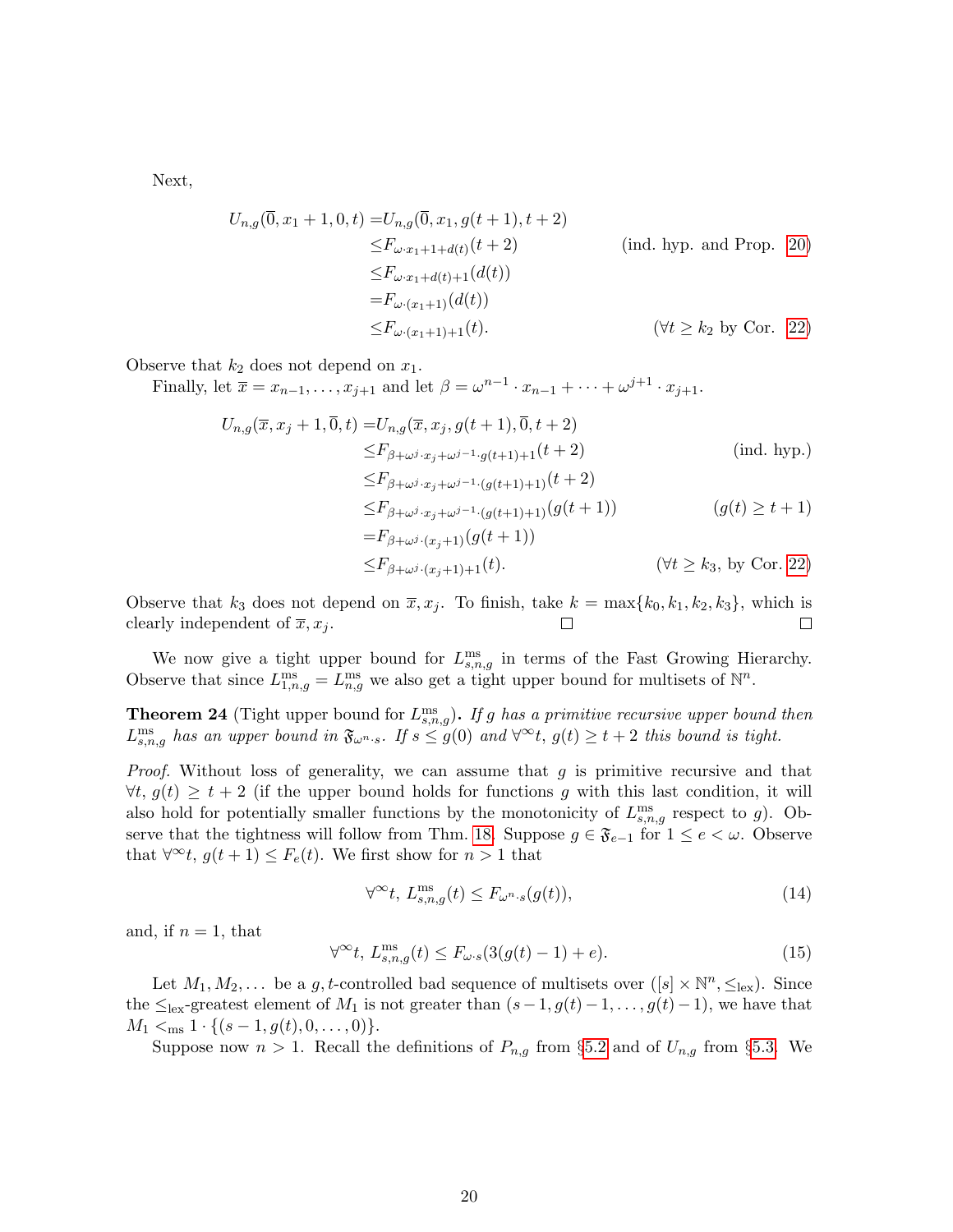have:

$$
L_{s,n,g}^{\text{ms}}(t) \leq P_{n+1,g}(s-1,g(t),\overline{0},t+1)
$$
  
\n
$$
\leq U_{n+1,g}(s-1,g(t),\overline{0},t+1)
$$
  
\n
$$
\leq U_{n+1,g}(s-1,g(t),\overline{0},g(t))
$$
  
\n
$$
\leq F_{\omega^{n} \cdot (s-1)+\omega^{n-1} \cdot g(t)+1}(g(t))
$$
  
\n
$$
\leq F_{\omega^{n} \cdot (s-1)+\omega^{n-1} \cdot (g(t)+1)}(g(t))
$$
  
\n
$$
\leq F_{\omega^{n} \cdot (s-1)+\omega^{n-1} \cdot (g(t)+1)}(g(t))
$$
  
\n
$$
= F_{\omega^{n} \cdot s}(g(t)),
$$
\n(7*t* by Cor. 16.1)

and we conclude [\(14\)](#page-19-1). Notice that  $F_{\omega^{n} \cdot s} \circ g \in \mathfrak{F}_{\omega^{n} \cdot s}$ , since g is primitive recursive. If  $n = 1$ , we use Prop. [20](#page-17-0) at the third inequality above and obtain:

$$
L_{s,n,g}^{\text{ms}}(t) \le F_{\omega\cdot(s-1)+1+3(g(t)-1)+e}(t+1)
$$
  
\n
$$
\le F_{\omega\cdot(s-1)+1+3(g(t)-1)+e}(3(g(t)-1)+e)
$$
  
\n
$$
= F_{\omega\cdot s}(3(g(t)-1)+e), \qquad (g(t) \ge t+2)
$$

 $\Box$ 

and we conclude [\(15\)](#page-19-2). Notice that this last function is in  $\mathfrak{F}_{\omega^n,s}$ .  $\Box$ 

# <span id="page-20-0"></span>6 Majoring ordering

In this section we state a general result for linearizing the majoring ordering into the multiset ordering. We apply it to linearize the majoring ordering over finite sets of  $\mathbb{N}^n$  with  $\leq_{\text{pr}}$  as the underlying ordering into the multiset ordering over finite multisets of  $\mathbb{N}^n$  with  $\leq_{\text{lex}}$  as the underlying ordering, and to linearize the majoring ordering over finite sets of  $[s] \times \mathbb{N}^n$  with  $\leq_{\text{pr}}^{\text{d}}$  as the underlying ordering into the multiset ordering over finite multisets of  $[s] \times \mathbb{N}^n$  and  $\leq_{\text{lex}}$  as the underlying ordering. From these results we derive an upper bound for the length of the longest controlled bad sequences of the respective wqo's.

For a given wqo  $(A, \leq_A)$  with a proper norm  $|\cdot|_A$  and  $x \in \mathbb{N}$ , we define

$$
[x]_A \stackrel{\text{def}}{=} |\{ y \in A \mid |y|_A < x \}|.
$$

<span id="page-20-1"></span>**Theorem 25.** Let  $(A, \leq_A)$  be a wgo with a proper norm  $|\cdot|_A$  and let  $(B, \leq_B)$  be well-order with a proper norm  $|\cdot|_B$  such that  $(A, \leq_A)$  is linearized into  $(B, \leq_B)$  via  $h : A^+ \to B$ . Then there is a function  $f : (\mathcal{P}_{< \infty}(A))^+ \to \mathcal{M}_{< \infty}(B)$  such that if  $\mathbf{X}^{\sim} X$  is a bad sequence in  $(\mathcal{P}_{< \infty}(A), \leq_{\text{maj}}^{(\leq A)}), \mathbf{X}$  is a nonempty sequence and X is a nonempty set, then  $f(\mathbf{X}^{\frown} X) <_{\text{ms}}^{(\leq B)}$  $f(\mathbf{X})$ .

Furthermore, suppose **X** is g, t-controlled, and let  $\tilde{g}$  be a control function independent of **X** such that if a is a g, t-controlled and nonempty bad sequence in  $(A, \leq_A)$  then  $|h(a)|_B$  $\tilde{g}(|\mathbf{a}| + t - 1)$ . Then  $|f(\mathbf{X})| < \overline{g}(|\mathbf{X}| + t - 1)$ , for any  $\overline{g}(x) > \max\{([g(x)]_A)^{x+1}, \tilde{g}(2x)\}.$ 

*Proof.* Our linearization will be done in two steps. First, from a  $\leq_{\text{maj}}^{(\leq A)}$ -bad sequence **X** =  $X_0, X_1, \ldots, X_k$  of finite and nonempty sets of A, we define a sequence  $T_0, T_1, \ldots, T_k$  of trees whose nodes (except the root) are labeled with elements of  $A$ . If  $w$  is a node of  $T_i$ , we denote as  $v(w)$  the value of its label. The trees  $T_i$  will satisfy the following conditions:

1. For any  $i \in \{0, \ldots, k\}$ , if  $w_0, \ldots, w_m$  is a path in  $T_i$  then  $v(w_1), \ldots, v(w_m)$  is a  $\leq_A$ -bad sequence of elements of A. Furthermore, if **X** is g, t-controlled then  $v(w_1), \ldots, v(w_m)$  is  $g, t + i$ -controlled.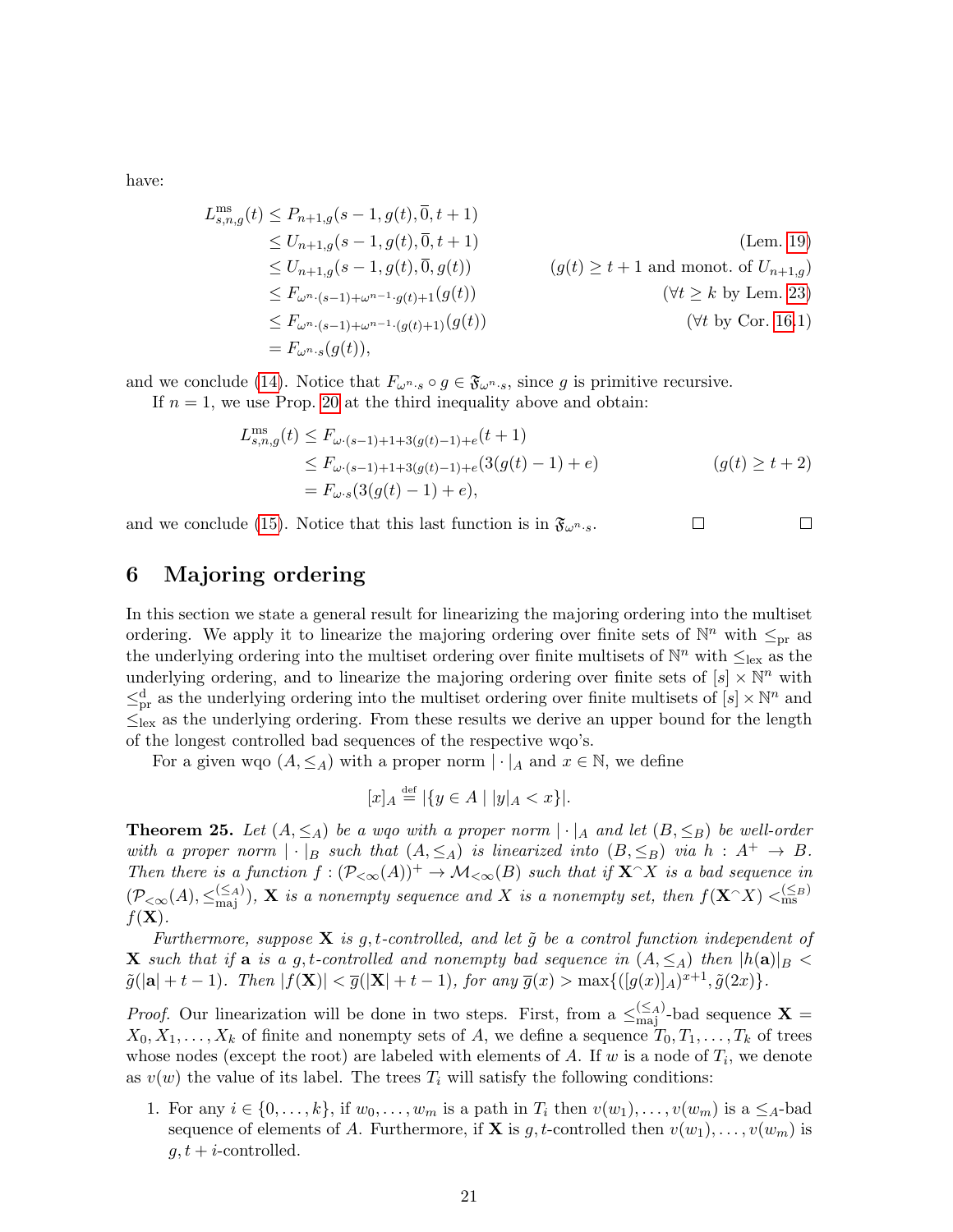

<span id="page-21-0"></span>Figure 3: Construction of the trees for the  $\leq_{\text{maj}}$ -bad sequence  $\mathbf{X} = X_0, X_1, X_2, X_3$  defined in [\(4\)](#page-2-0) of page [3](#page-2-0)

2.  $T_{i+1}$  is a strict extension of  $T_i$ .

The second step of our construction uses the hypothesis that the wqo  $(A, \leq_A)$  is linearized into the well-order  $(B, \leq_B)$  and transforms the trees  $T_i$  into finite multisets  $M_i$  of elements of B in such a way that  $\mathbf{M} = M_0, M_1, \ldots, M_k$  is  $\leq^{\leq B}_{\text{ms}}$ -decreasing. Observe that since  $\leq_B$  is a well-order then  $\leq_{\text{ms}}^{(\leq_B)}$  also is one. Furthermore, given a control for **X**, we find a control for **M**. By taking  $f(\mathbf{X}) = M_{|\mathbf{X}|-1}$  we obtain the desired result.

Here are the details of the construction. Let  $X \subseteq A$ . We say X avoids x if for all  $y \in X$ we have  $x \nleq_A y$ . Since  $\mathbf{X} = X_0, X_1, \ldots, X_k$  is bad, then for any  $i < j$ ,  $X_j$  avoids some tuple of  $X_i$ . In particular for all  $j \in \{1, ..., k\}$ ,  $X_j$  avoids some tuple of  $X_0$ .

**Construction of the trees**  $T_i$  Define the following sequence of finite trees, whose nodes, except the root, are labeled with elements of  $A$ . By a path we always refer to a simple path (i.e. a path without backtracking) from the root to a leaf.

- If  $X_0 = \{a_1, \ldots, a_p\}$  then  $T_0$  is the tree formed by a root r (the value of  $v(r)$  is irrelevant) and r has exactly p children, say  $w_1, \ldots, w_p$ , such that  $v(w_i) = a_i$  for all  $i \in \{1, \ldots, p\}$ .
- $T_{i+1}$  is formed by extending  $T_i$  as follows. Suppose  $X_{i+1} = \{a_1, \ldots, a_p\}$ . For any path  $w_0, \ldots, w_m$  in  $T_i$  do the following: if for all  $j = 1, \ldots, m$ ,  $X_{i+1}$  avoids  $v(w_j)$  then add exactly p new children of  $w_m$ , say  $w'_1, \ldots, w'_p$ , such that  $v(w'_i) = a_i$  for all  $i \in \{1, \ldots, p\}$ .

See Fig. [3](#page-21-0) for an example of this construction when  $(A, \leq_A) = (\mathbb{N}^2, \leq_{\text{pr}})$  and the sequence [\(4\)](#page-2-0) of page [3.](#page-2-0)

<span id="page-21-1"></span>**Proposition 26.** At least one path of  $T_i$  is strictly extended in  $T_{i+1}$ .

*Proof.* Recall that  $X_i \neq \emptyset$  for all j. It is clear that if all internal nodes (i.e. nodes that are not leaves) of  $T_i$  have a child whose label is avoided by  $X_{i+1}$  then there is a path  $w_0, \ldots, w_m$ in  $T_i$  such that  $X_{i+1}$  avoids  $v(w_j)$  for all  $j \in \{1, \ldots, m\}.$ 

If  $T_{i+1} = T_i$  then, by construction, there is no path  $w_0, \ldots, w_m$  in  $T_i$  such that  $v(w_j)$  is avoided by  $X_{i+1}$  for all  $j \in \{1, \ldots, m\}$ . Then there is an internal node of  $T_i$ , say w, with none of its children containing labels avoided by  $X_{i+1}$ . But this contradicts the badness of **X** since by construction the set of children's values of w is  $X_j$  for some  $j \leq i$ .  $\Box$  $\Box$ 

As the example in Fig. [3](#page-21-0) shows, the height of  $T_{i+1}$  is not necessarily greater than the height of  $T_i$ . The following easily follows by construction:

<span id="page-21-2"></span>**Proposition 27.** If  $w_0, \ldots, w_m$  is a path in  $T_i$  then  $v(w_1), \ldots, v(w_m)$  is a  $\leq_A$ -bad sequence of elements of A. Furthermore if **X** is g, t-controlled then  $v(w_1), \ldots, v(w_m)$  is g,  $(t+i)$ -controlled.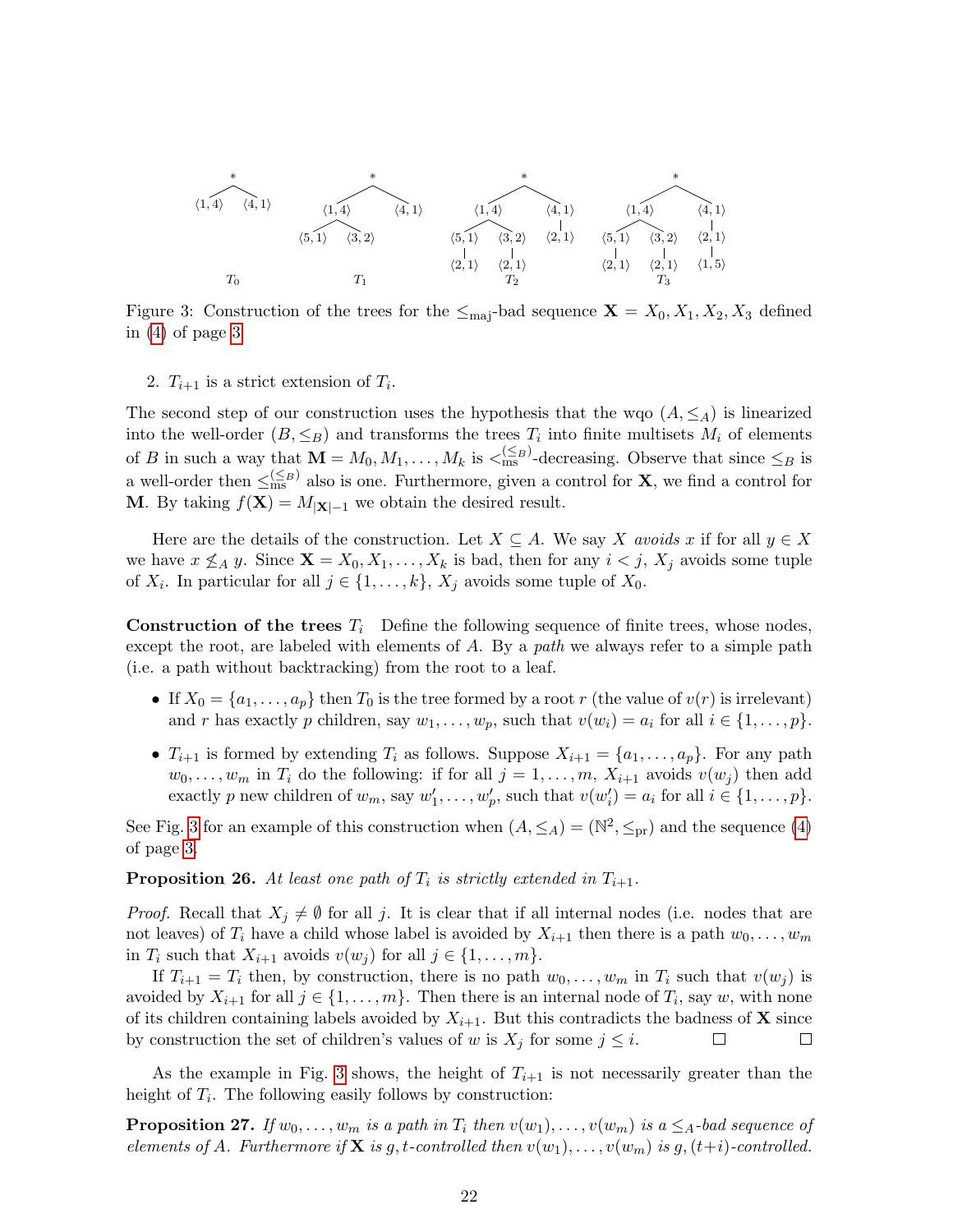**Construction of the multisets**  $M_i$  By hypothesis,  $h : A^+ \rightarrow B$  satisfies that for every  $\leq_A$ -bad sequence  $\mathbf{a}^\cap a$  of elements of A we have  $h(\mathbf{a}^\cap a) <_B h(\mathbf{a})$ .

Let  $M_i \in \mathcal{M}_{\leq \infty}(B)$  be defined as:  $M_i(y) \stackrel{\text{def}}{=} d$  iff there are exactly d paths in  $T_i$ , say

$$
w_0^1, \ldots, w_{m_1}^1
$$

$$
\vdots
$$

$$
w_0^d, \ldots, w_{m_d}^d,
$$

such that  $h(v(w_1^j$  $j(1), \ldots, v(w_{m_j}^j)) = y$  for all  $j \in \{1, \ldots, d\}$ . In other words,  $M_i$  is the multiset where we put  $h(v(w_1), \ldots, v(w_m))$  for every path  $w_0, \ldots, w_m$  in  $T_i$ .

 $\textbf{Proposition 28.} \ \ M_{i+1} <_{\text{ms}}^{(\leq B)} \ M_{i}$ 

*Proof.* If the path  $w_0, \ldots, w_m$  in  $T_i$  is extended to  $w_0, \ldots, w_m, w$  in  $T_{i+1}$  then  $h(v(w_1), \ldots, v(w_m), v(w)) < B$  $h(v(w_1), \ldots, v(w_m))$ . By the construction of the multisets  $M_i$ , Prop. [26,](#page-21-1) and the definition of  $\leq_{\text{ms}}^{(\leq B)}$ , it follows straightforwardly that  $M_{i+1} <_{\text{ms}}^{(\leq B)} M_i$ .  $\Box$  $\Box$ 

Observe that the need for working with multisets and not simply with sets resides in the fact that h may not be injective.

**Proposition 29.** Let  $\overline{g}(x) > \max\{([g(x)]_A)^{x+1}, \tilde{g}(2x)\}$ . If  $\mathbf{X} = X_0, \ldots, X_k$  is g, t-controlled then  $|M_k| < \overline{g}(|\mathbf{X}| + t - 1)$ . Therefore,  $M_0, M_1, \ldots, M_k$  is  $\overline{g}, t$ -controlled.

*Proof.* The maximum multiplicity of an element in  $M_k$  is bounded by

$$
\prod_{j=0}^{k} [g(t+j)]_A \leq ([g(t+k)]_A)^{k+1}
$$
  
\n
$$
\leq ([g(t+k)]_A)^{t+k+1}
$$
  
\n
$$
< \overline{g}(t+k)
$$
  
\n
$$
= \overline{g}(|\mathbf{X}| + t - 1).
$$

On the other hand, suppose  $w_0, \ldots, w_m$  is a path in  $T_k$ . By Prop. [27,](#page-21-2)  $v(w_1), \ldots, v(w_m)$  is a  $\leq_A$ -bad sequence of elements of A which is  $g, (t + k)$ -controlled. Then

$$
|h(v(w_1),...,v(w_m))|_B \leq \tilde{g}(m+t+k-1)
$$
 (hypothesis)  
\n
$$
\leq \tilde{g}(t+2k-1)
$$
 (m \leq k)  
\n
$$
\leq \tilde{g}(2(t+k))
$$
  
\n
$$
< \overline{g}(t+k)
$$
  
\n
$$
= \overline{g}(|\mathbf{X}|+t-1).
$$

By Def. [9](#page-12-2) we conclude that  $|M_k| < \overline{g}(|\mathbf{X}| + t - 1)$ .  $\Box$ 

By taking  $f(\mathbf{X}) = M_{|\mathbf{X}|-1}$  we conclude the proof of Thm. [25.](#page-20-1)

We are now ready to derive the upper bounds for the length of bad sequences over the majoring ordering over finite sets of  $\mathbb{N}^n$  and  $[s] \times \mathbb{N}^n$ .

 $\Box$ 

 $\Box$ 

 $\Box$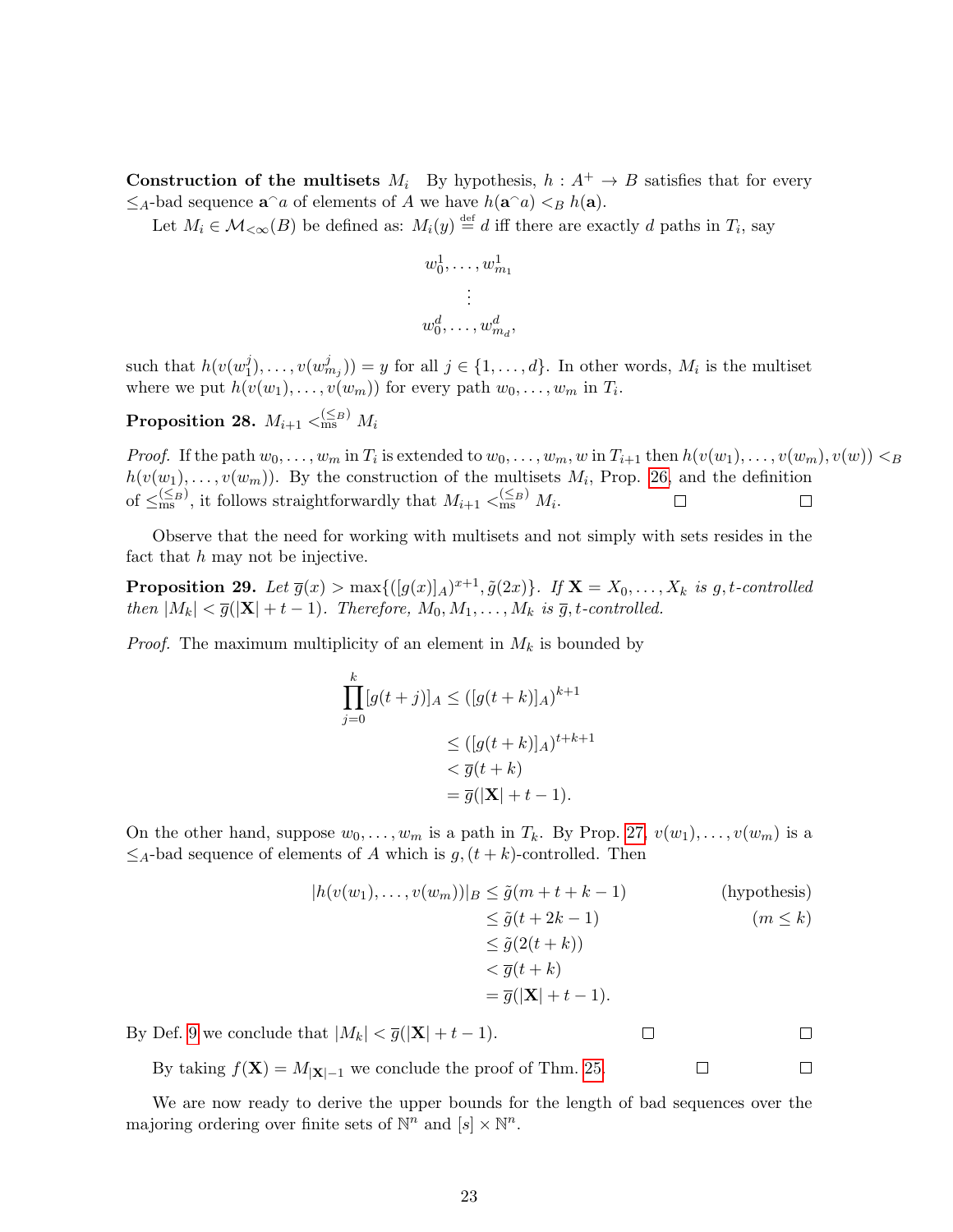<span id="page-23-2"></span>**Corollary 30.** There is a function  $f_{s,n} : (\mathcal{P}_{\leq \infty}([s] \times \mathbb{N}^n))^{+} \to \mathcal{M}_{\leq \infty}([s] \times \mathbb{N}^n)$  such that if  $\mathbf{X} \cap X$  is a bad sequence in  $(\mathcal{P}_{< \infty}([s] \times \mathbb{N}^n), \leq_{\text{maj}}), \mathbf{X}$  is nonempty and X is a nonempty set, then  $f_{s,n}(\mathbf{X} \cap X) <_{\text{ms}} f_{s,n}(\mathbf{X})$ . Furthermore if  $\mathbf{X}$  is g, t-controlled then  $|f_{s,n}(\mathbf{X})| < \overline{g}(|\mathbf{X}| - 1 +$ t), for  $\overline{g}(x) = (s \cdot \hat{g}(2x))^{n(x+1)} + 1$ , where  $\hat{g}$  is as in Thm. [7.](#page-10-0)

*Proof.* The first part follows from Thm. [25](#page-20-1) and Thm. [7](#page-10-0) by taking  $(A, \leq_A)$  to be  $([s] \times \mathbb{N}^n, \leq^d_{pr})$ and  $(B, \leq_B)$  to be  $([s] \times \mathbb{N}^n, \leq_{\text{lex}})$  (as usual  $| \cdot |_{[s] \times \mathbb{N}^n}$  is taken to be  $| \cdot |_{\infty}$ ).

For the second part, we verify that  $\bar{g}(x)$  satisfies the conditions of Thm. [25,](#page-20-1) when the function  $\tilde{g}$  of Thm. [25](#page-20-1) is set to  $\hat{g}$ . On the one hand, since  $[g(x)]_{[s] \times \mathbb{N}^n} \leq s \cdot g(x)^n$  and  $\tilde{g} \geq g$ is increasing, it is clear that  $\bar{g}(x) > (s \cdot g(x)^n)^{x+1} \geq ([g(x)]_{[s] \times \mathbb{N}^n})^{x+1}$ . On the other, it is straightforward that  $\overline{g}(x) > \hat{g}(2x)$ .

<span id="page-23-0"></span>**Corollary 31** (Upper bound for  $L_{s,n,g}^{\text{maj}}$ ). For any primitive recursive g there is a primitive recursive  $\tilde{g}$  such that  $L_{s,n,g}^{\text{maj}} \leq L_{s,n,\tilde{g}}^{\text{ms}}$ . Hence if g has a primitive recursive upper bound then  $L_{s,n,g}^{\text{maj}}$  has an upper bound in  $\mathfrak{F}_{\omega^{n}.s}.$ 

Proof. It follows from Cor. [30](#page-23-2) and Thm. [24.](#page-19-0)  $\Box$ 

**Corollary 32** (Upper bound for  $L_{n,g}^{\text{maj}}$ ). If g has a primitive recursive upper bound then  $L_{n,g}^{\text{maj}}$ has an upper bound in  $\mathfrak{F}_{\omega^n}$ .

 $\Box$ 

*Proof.* Immediate from Cor. [31](#page-23-0) taking  $s = 1$  and observing that  $(0, \bar{x}) \leq_{pr}^d (0, \bar{y})$  iff  $\bar{x} \leq_{pr}$  $\overline{y}$ . П

# <span id="page-23-1"></span>7 Applications

Jurdziínki and Lazić [\[21\]](#page-26-9) showed that for the class of incrementing tree counter automata (itca) as well as the class of alternating top-down tree one register automata (atra), the emptiness problem —i.e. deciding whether the language accepted by an automaton of such classes is empty— over finite data trees is decidable. Figueira [\[30\]](#page-27-2) later showed that for some extensions of atra decidability still holds. All these proofs go along the lines of interpreting the automaton execution as a downward well-structured transition system, then showing that it is reflexive-downward-compatible with respect to a wqo between sets of configurations, and finally applying Finkel and Schnoebelen results [\[32\]](#page-27-4) (mainly Prop. 5.4). That wqo is precisely the majoring order over the disjoint product ordering.

From [\[21\]](#page-26-9), we know that the computational complexity of such decision procedures is lower-bounded by a non-primitive recursive function. For the upper-bound for ITCA's, an algorithm can be given in a manner analogous to  $[20, \frac{8}{18}$  $[20, \frac{8}{18}$  SUII.B. for finding the *levels* (a finite set of configurations) reachable from the initial level —the emptiness problem is then reduced to testing whether the empty level is amongst them. The complexity of such an algorithm is mainly determined by the length of a bad sequence of levels  $\mathbf{V} = V_0, V_1, \ldots, V_m$ . In more detail, suppose an ITCA  $\mathcal C$  has k counters and a finite set of states  $Q$ . Then a level of  $\mathcal C$  is a finite set of tuples of the form  $\langle q, v \rangle$ , where  $q \in Q$  and  $v = \langle a_1, \ldots, a_k \rangle \in \mathbb{N}^k$  is the current value of the  $k$  counters. The levels are ordered by the majoring ordering with the underlying disjoint product ordering over  $||Q|| \times \mathbb{N}^k$  (mapping the set of states Q to  $\{0, \ldots, |Q|-1\}$ ). The complexity of the emptiness problem can be bounded by the length of the longest bad sequence in  $(\mathcal{P}_{< \infty}([Q]) \times \mathbb{N}^k)$ ,  $\leq^{\mathbf{d}}_{\text{maj}})$ . Regarding how V is controlled, the analysis is almost the same as in [\[20,](#page-26-8) §VII.B.]. Let  $V_0 = \{ \langle 0, \overline{0} \rangle \}$  and  $V_i = \{c_1, ..., c_{p_i} \}$ . From Def. [9](#page-12-2) we have that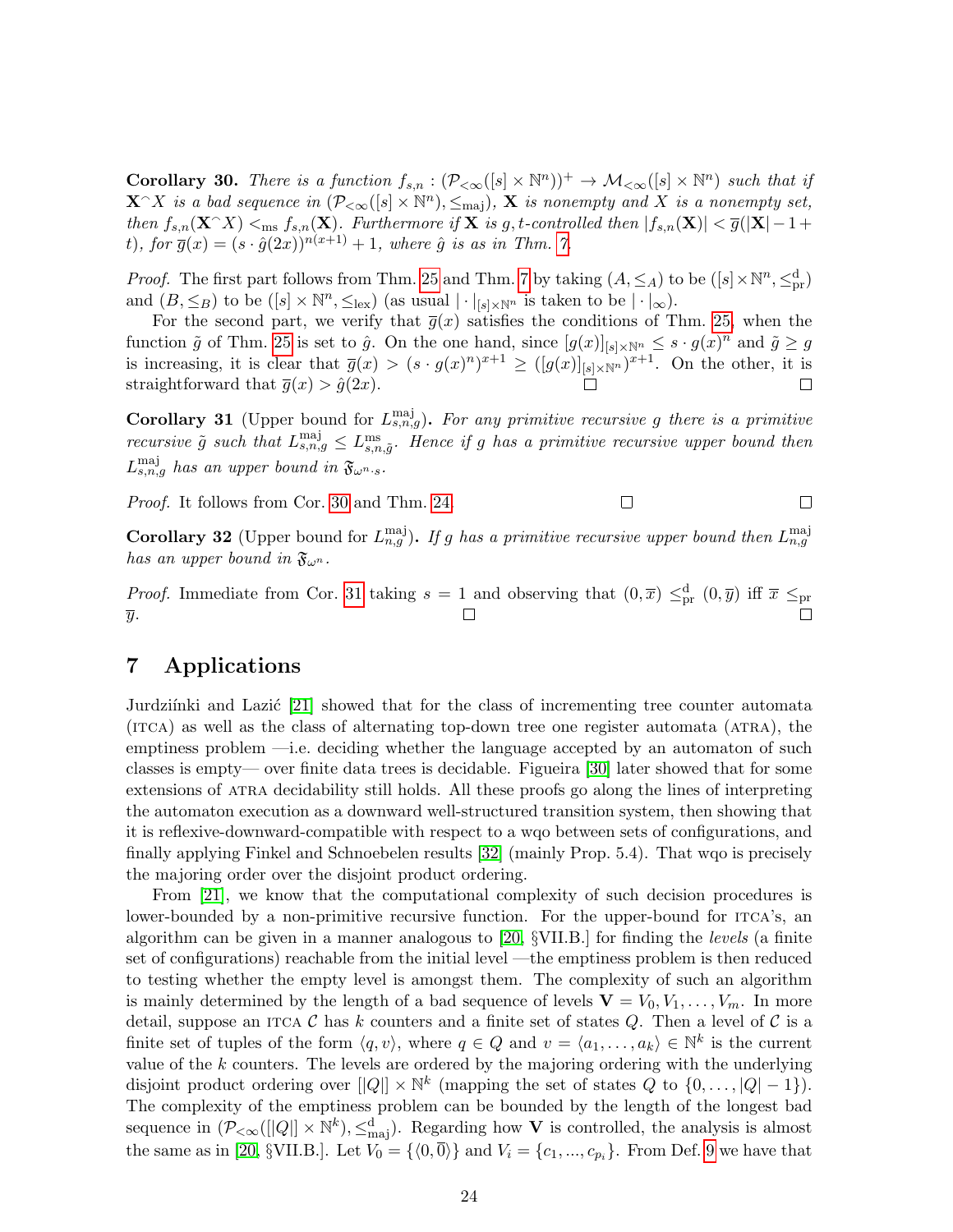| control<br>function           | well quasi-order                                                                         | length<br>func-<br>tion   | upper<br>bound                           | tight? |
|-------------------------------|------------------------------------------------------------------------------------------|---------------------------|------------------------------------------|--------|
| $g \in \mathfrak{F}_{\gamma}$ | $([s] \times \mathbb{N}^n, \leq_{\text{lex}})$                                           | $L_{s,n,q}^{\text{lex}}$  | $\mathfrak{F}_{\gamma+n-1}$              |        |
| $g \in \mathfrak{F}_{\gamma}$ | $([s] \times \mathbb{N}^n, \leq^{\mathrm{d}}_{\mathrm{pr}})$                             | $L_{s,n,q}^{\mathrm{pr}}$ | $\mathfrak{F}_{\gamma+n-1}$              |        |
| $q$ prim. rec.                | $(\mathcal{M}_{<\infty}([s] \times \mathbb{N}^n), \leq_{\text{ms}})$                     | $L_{s,n,g}^{\text{ms}}$   | $\mathfrak{F}_{\omega^{n} \cdot s}$      |        |
| $q$ prim. rec.                | $(\mathcal{P}_{\leq \infty}([s] \times \mathbb{N}^n), \leq^{\mathrm{d}}_{\mathrm{maj}})$ | $L_{s,n,g}^{\text{maj}}$  | $\mathfrak{F}_{\omega}$ <sup>n</sup> · s |        |

<span id="page-24-1"></span>Figure 4: Summary of main results<sup>[2](#page-25-11)</sup>

 $|V_i| = \max_j \{|c_j|_{\infty}\}.$  The change from  $V_i$  to  $V_{i+1}$  may involve a change of state or increment of  $c_j$ 's counters' values by one. The 'state part' of  $c_j$  is controlled by the constant |Q| and the 'counters part' is controlled by the successor function. Hence, the bad sequence of sets is g, 0-controlled by  $g(x) = x + 1 + |Q|$ . Now, applying Cor. [31](#page-23-0) we conclude

**Proposition 33.** The time complexity of the emptiness problem for an ITCA with k counters and a finite set of states Q is upper bounded by a function in  $\mathfrak{F}_{\omega^k \cdot |Q|}$ .

This immediately gives us an upper bound for the emptiness problem for ATRA. From [\[21,](#page-26-9) Thm. 3.1] we have that emptiness for atra follows from a pspace-reduction to emptiness for ITCA. For a fixed alphabet, if the ATRA  $A$  has s states then the ITCA  $C$  constructed in the reduction has  $k(s) \stackrel{\text{def}}{=} 2^s - 1 + 2^{4s}$  $k(s) \stackrel{\text{def}}{=} 2^s - 1 + 2^{4s}$  $k(s) \stackrel{\text{def}}{=} 2^s - 1 + 2^{4s}$  many counters<sup>1</sup> and  $f \in O(2^s)$  many states. Hence we conclude

**Proposition 34.** The time complexity of the emptiness problem for an ATRA with s states is upper bounded by a function in  $\mathfrak{F}_{\omega^{k(s)} \cdot f(s)}$ , for some  $f \in O(2^s)$ .

# 8 Conclusions

Upper bounds for controlled decreasing sequences in a well-order are easier to obtain than for controlled bad sequences in a wqo. We studied the length of controlled decreasing sequences of two well-orders: lexicographic and multiset. For these, the upper bounds in the Fast Growing Hierarchy had to be crafted from scratch. We also studied three well quasi-orders: product, disjoint product and majoring. The length of controlled bad sequences over these wqo's had been determined by linearizing them into the previous well-orders, and hence avoiding a direct classification of the length function in the Fast Growing Hierarchy. The case of the disjoint product had been previously analyzed in [\[20\]](#page-26-8). However we gave a straightforward and elementary proof which keeps away the "sum of powers of N" approach. This last approach —being noticeably more understandable than previous proofs, and also leading to a sharper result— still needs some rather technical lemmas.

Motivated by the study of the disjoint product wqo, we analyzed, for all the previous wqo's, not only the space  $\mathbb{N}^n$  but also  $[s] \times \mathbb{N}^n$ . In general we first addressed the former to then adapt it to the latter. By the characteristics of the wqo's studied here, in all the cases, the most general results are those  $[s] \times \mathbb{N}^n$ .

<span id="page-24-0"></span><sup>&</sup>lt;sup>1</sup>In [\[21\]](#page-26-9) there is typo in the number of counters in the auxiliary array c'. Where it says  $2^{|Q|^4}$ , it should read  $2^{4|Q|}$ .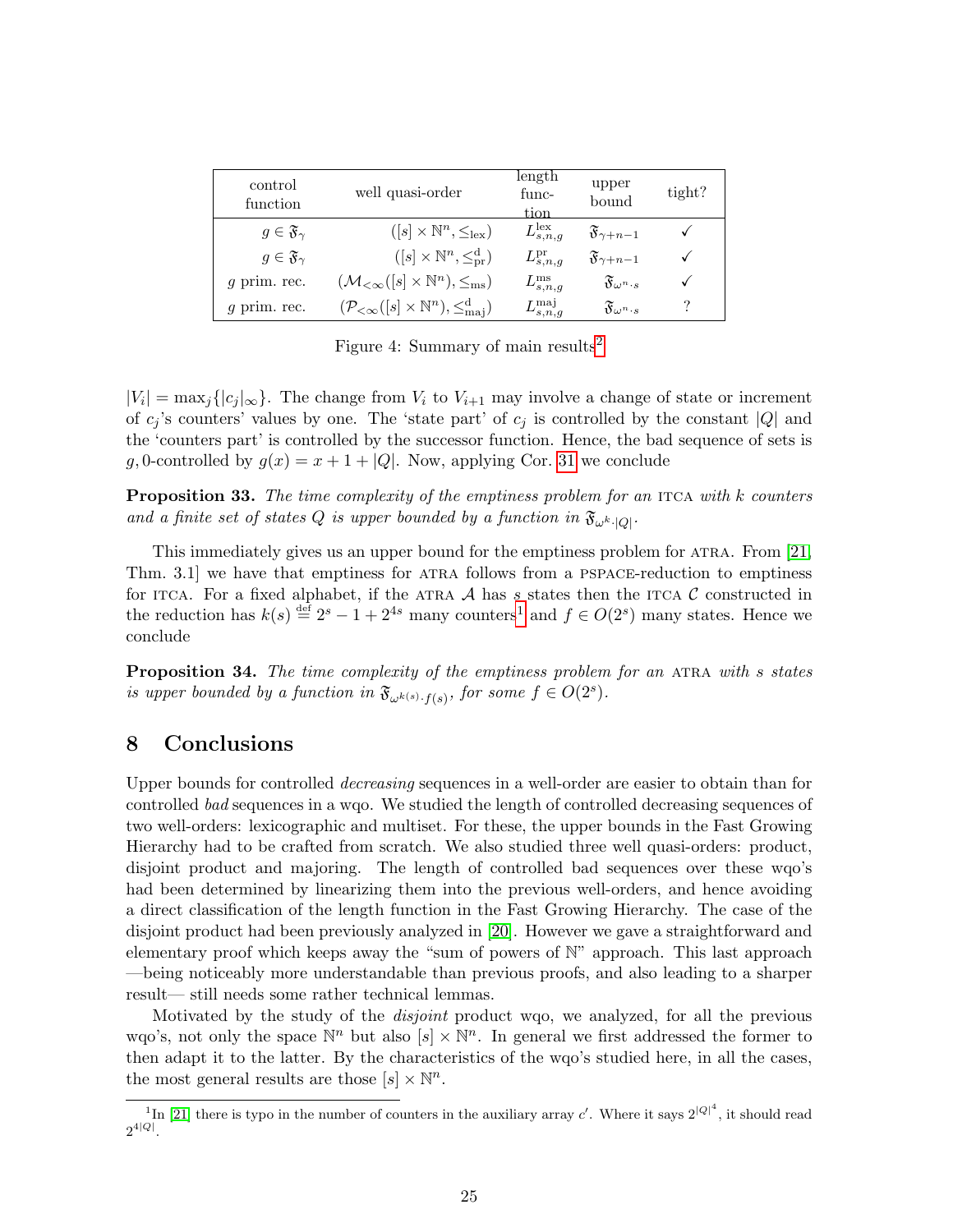For the lexicographic, (disjoint) product and multiset case, our upper bounds are tight. For the majoring ordering the question of tightness remains open. In Fig. [4](#page-24-1) we summarize our main results.

As applications we stated complexity upper bounds for the emptiness problem for ITCA and ATRA automata.

Acknowledgements The authors wish to thank Philippe Schnoebelen and Sylvain Schmitz for fruitful discussions on the subject. They also thank anonymous referees for careful reading and useful suggestions. This work was partially supported by grant ANPCyT-PICT-2011- 0365, UBACyT 20020110100025, the FP7-PEOPLE-2011-IRSES Project MEALS and the Laboratoire International Associé INFINIS.

# References

- <span id="page-25-0"></span>[1] G. Higman, Ordering by Divisibility in Abstract Algebras, Proc. London Math. Soc. s3-2 (1) (1952) 326–336.
- <span id="page-25-1"></span>[2] B. Neumann, On ordered division rings, Trans. Amer. Math. Soc. 66 (1949) 202–252.
- <span id="page-25-2"></span>[3] R. Rado, Partial well-ordering of sets of vectors, Mathematika 1 (1954) 89–95.
- <span id="page-25-3"></span>[4] J. Kruskal, The theory of well-partially-ordered sets, Ph.D. thesis, Princeton University (Jun. 1954).
- <span id="page-25-4"></span>[5] J. Kruskal, Well-quasi-ordering, the tree theorem, and Vazsonyi's conjecture, Trans. Amer. Math. Soc. 95 (1960) 210–225.
- <span id="page-25-5"></span>[6] N. Robertson, D. Seymour, Graph minors. XX. Wagner's conjecture, J. Comb. Theory, Ser. B 92 (2) (2004) 325–357.
- <span id="page-25-6"></span>[7] N. Dershowitz, J.-P. Jouannaud, Rewrite systems, in: J. van Leeuwen (Ed.), Handbook of Theor. Comput. Sci.: Volumen B: Formal Models and Semantics, Elsevier, Amsterdam, 1990, pp. 243–320.
- <span id="page-25-7"></span>[8] D. Detlefs, R. Forgaard, A procedure for automatically proving the termination of a set of rewrite rules, in: Proc. of the first international conference on Rewriting techniques and applications, Springer-Verlag, 1985, pp. 255–270.
- <span id="page-25-8"></span>[9] L. Puel, Using unavoidable set of trees to generalize Kruskal's theorem, J. Symb. Comput. 8 (4) (1989) 335–382.
- <span id="page-25-9"></span>[10] P. Lescanne, Well rewrite orderings and well quasi-orderings, J. Symb. Comput. 14 (5) (1992) 419–436.
- <span id="page-25-10"></span>[11] M. Fellows, M. Langston, Nonconstructive tools for proving polynomial-time decidability, J. ACM 35 (3) (1988) 727–739.

<span id="page-25-11"></span> $2$ The second case was first shown in [\[20\]](#page-26-8). For the tightness of the majoring ordering, we only know that if  $g \in \mathfrak{F}_{\gamma}$ , then a lower bound lies in  $\mathfrak{F}_{\gamma+n-1}$  (this follows from the fact that  $\{x\} \leq_{\text{maj}}^{\text{d}} \{y\}$  iff  $x \leq_{\text{pr}}^{\text{d}} y$ ).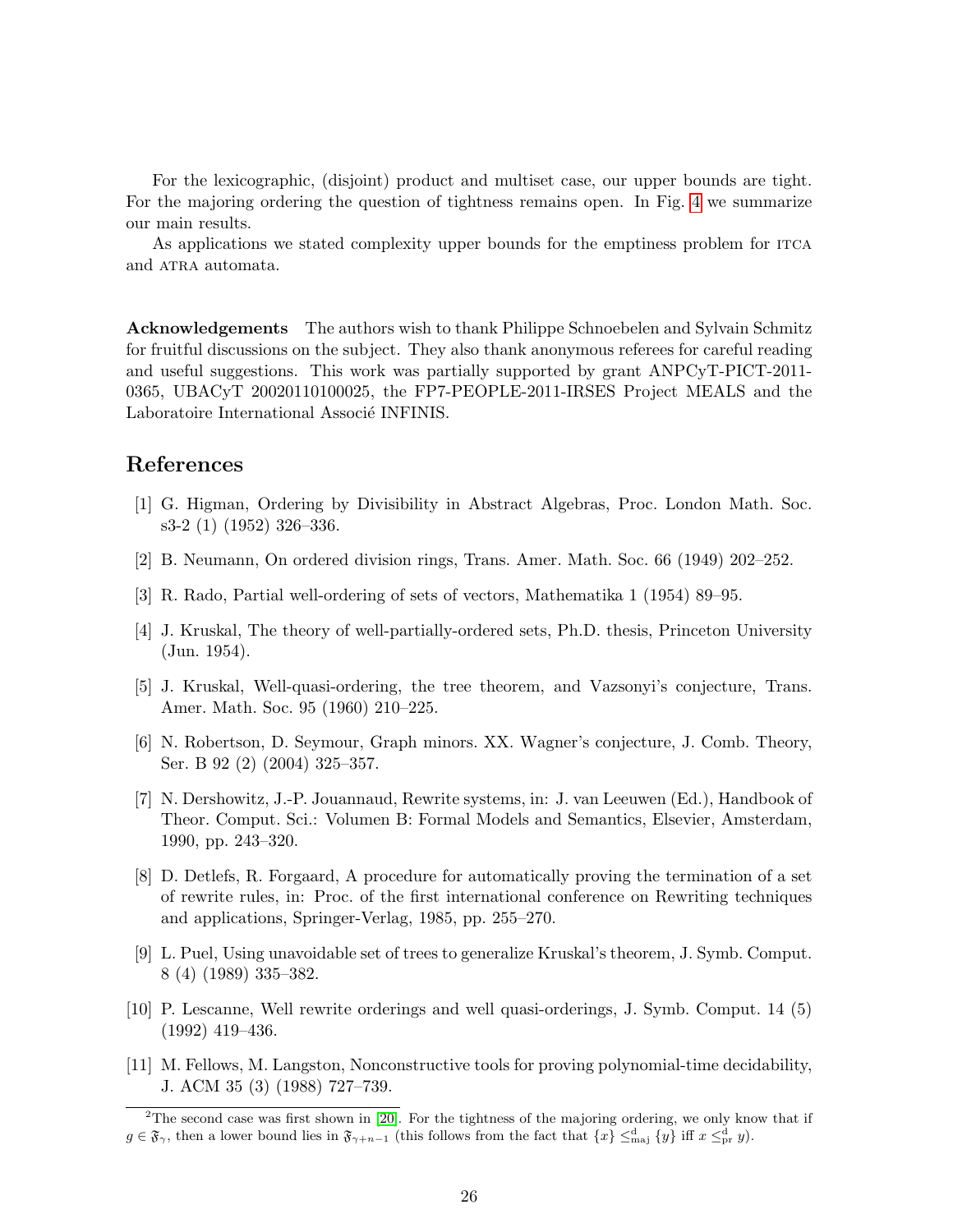- <span id="page-26-0"></span>[12] B. Mohar, Embedding graphs in an arbitrary surface in linear time, in: Proceedings of the twenty-eighth annual ACM symposium on Theory of computing, STOC '96, 1996, pp. 392–397.
- <span id="page-26-1"></span>[13] P. Abdulla, B. Jonsson, Ensuring completeness of symbolic verification methods for infinite-state systems, Theor. Comput. Sci. 256 (1–2) (2001) 145–167.
- <span id="page-26-2"></span>[14] A. Finkel, P. Schnoebelen, Well-structured transition systems everywhere!, Theor. Comput. Sci. 256 (1–2) (2001) 63–92.
- <span id="page-26-3"></span>[15] P. Abdulla, B. Cerans, K. Jonsson, Y.-K. Tsay, General decidability theorems for infinitestate systems, in: LICS, 1996, pp. 313–321.
- <span id="page-26-4"></span>[16] P. Abdulla, A. Nylén, Better is better than well: On efficient verification of infinite-state systems, in: LICS, 2000, pp. 132–140.
- <span id="page-26-5"></span>[17] L. Dickson, Finiteness of the odd perfect and primitive abundant numbers with  $n$  distinct prime factors, The American Journal of Mathematics 35 (4) (1913) 413–422.
- <span id="page-26-6"></span>[18] S. Schmitz, P. Schnoebelen, Multiply-recursive upper bounds with Higman's lemma, in: Proceedings of the 38th international conference on Automata, languages and programming - Volume Part II, ICALP'11, Springer-Verlag, 2011, pp. 441–452.
- <span id="page-26-7"></span>[19] M. Löb, S. Wainer, Hierarchies of number theoretic functions, I, Archive for Mathematical Logic 13 (1970) 39–51.
- <span id="page-26-8"></span>[20] D. Figueira, S. Figueira, S. Schmitz, P. Schnoebelen, Ackermannian and primitiverecursive bounds with Dickson's lemma, in: LICS, 2011, pp. 269–278.
- <span id="page-26-9"></span>[21] M. Jurdziński, R. Lazić, Alternating automata on data trees and XPath satisfiability, ACM Transactions on Computational Logic (TOCL) 12 (3) (2011) 1–21.
- <span id="page-26-10"></span>[22] M. Jurdzinski, R. Lazic, Alternation-free modal mu-calculus for data trees, in: Logic in Computer Science, 2007. LICS 2007. 22nd Annual IEEE Symposium on, 2007, pp. 131–140. [doi:10.1109/LICS.2007.11](http://dx.doi.org/10.1109/LICS.2007.11).
- <span id="page-26-11"></span>[23] K. McAloon, Petri nets and large finite sets, Theoretical Computer Science 32 (1–2) (1984) 173–183.
- <span id="page-26-12"></span>[24] P. Clote, On the finite containment problem for Petri nets, Theoretical Computer Science 43 (1986) 99–105.
- <span id="page-26-13"></span>[25] W. Harwood, F. Moller, A. Setzer, Weak bisimulation approximants, in: Z. Esik (Ed.), ´ Computer Science Logic. 20th International Workshop, CSL 2006, 15th Annual Conference of the EACSL, Vol. 4207 of Lecture Notes in Computer Science, 2006, pp. 365–379.
- <span id="page-26-14"></span>[26] E. Cichon, E. Tahhan Bittar, Ordinal recursive bounds for Higman's Theorem, Theor. Comput. Sci. 201 (1–2) (1998) 63–84.
- <span id="page-26-15"></span>[27] A. Weiermann, Complexity bounds for some finite forms of Kruskal's Theorem, Journal of Symbolic Computation 18 (5) (1994) 463–488.